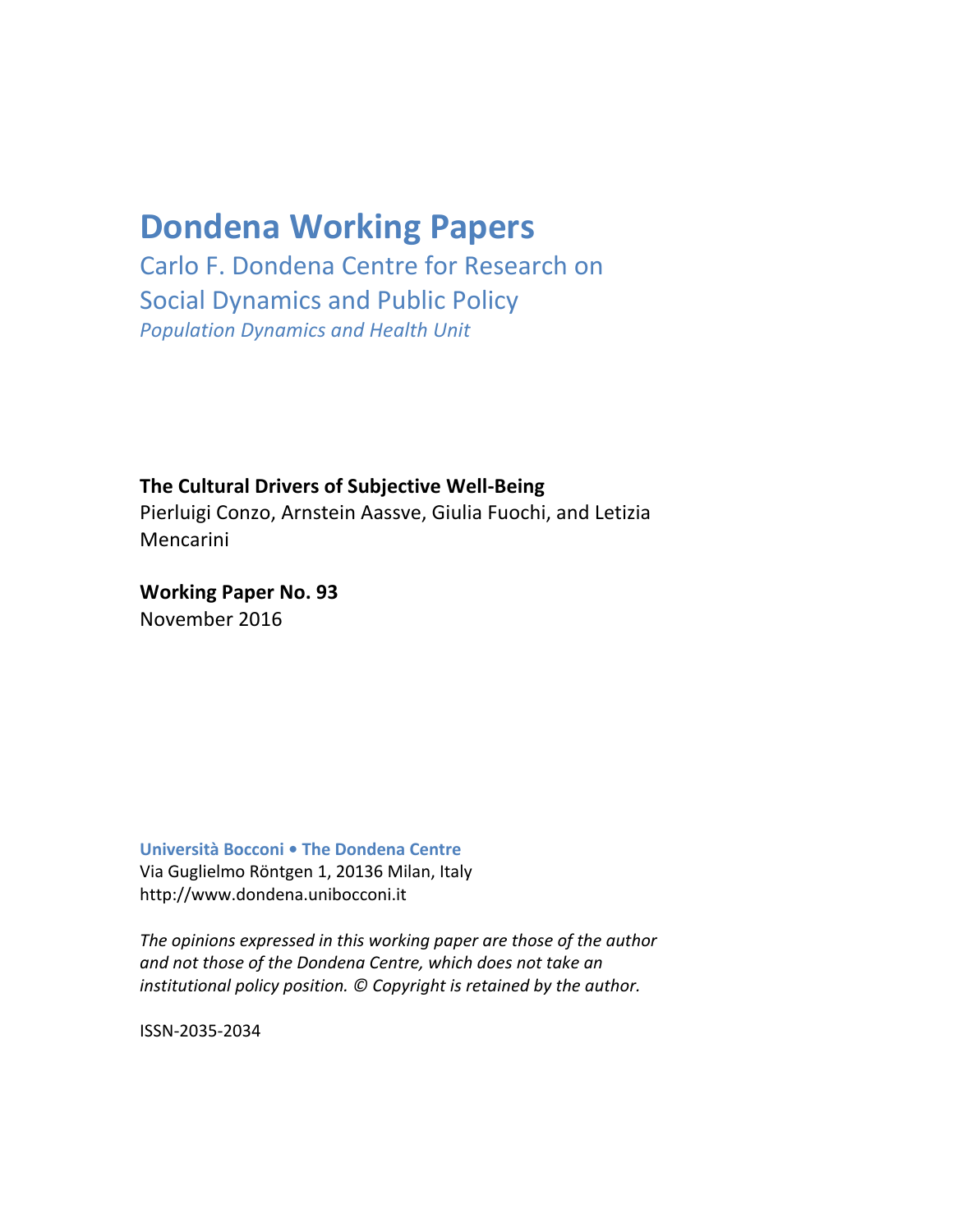## **The Cultural Drivers of Subjective Well-Being\***

*Pierluigi Conzo*[†](#page-1-0) University of Turin, CSEF & Collegio Carlo Alberto

*Arnstein Aassve* Bocconi University, Dondena Centre for Research on Social Dynamics and Public Policy

> *Giulia Fuochi* University of Padua

*Letizia Mencarini* Bocconi University, Dondena Centre for Research on Social Dynamics and Public Policy

This version: *October 2016*

#### *Abstract*

The paper provides a framework of how culture affects citizens' subjective well-being. According to self-determination theory, well-being is driven by the satisfaction of three basic psychological needs: autonomy, relatedness and competence. We assess if and to what extent generalized trust and the values of obedience and respect influence the Europeans' satisfaction of these needs, controlling for income and education. We find positive impact of generalized morality (i.e. high trust and respect, low obedience). Results are robust to different checks for endogeneity, including instrumental variable regressions at country, regional and individual level as well as to panel-data estimations.

*Keywords*: self-determination, culture, trust, subjective well-being, happiness, life satisfaction.

*JEL Codes*: A13, E02, P48, I31, Z13

<span id="page-1-0"></span> <sup>\*</sup> We thank Toke Aidt, Bruno Arpino, Sergio Beraldo, Reto Odermatt, Marco Pagano, Francesco Russo, Fabrizio Zilibotti, the CSEF, Collegio Carlo Alberto and ESt fellows and participants to the 2016 European Public Choice Society Workshop (Friburg) and to the 48th scientific meeting of Italian Statistical Society (Salerno) for their useful comments and suggestions.

The authors gratefully acknowledge financial support from the European Research Council under the European ERC Grant Agreement no StG-313617 (SWELL-FER: Subjective Well-being and Fertility, P.I. Letizia Mencarini).

<sup>†</sup> Address correspondence to *Pierluigi Conzo*, Dept. of Economics and Statistics "Cognetti de Martiis", University of Turin – Campus Luigi Einaudi, Lungo Dora Siena 100A. Email[: pierluigi.conzo@unito.it](mailto:pierluigi.conzo@unito.it)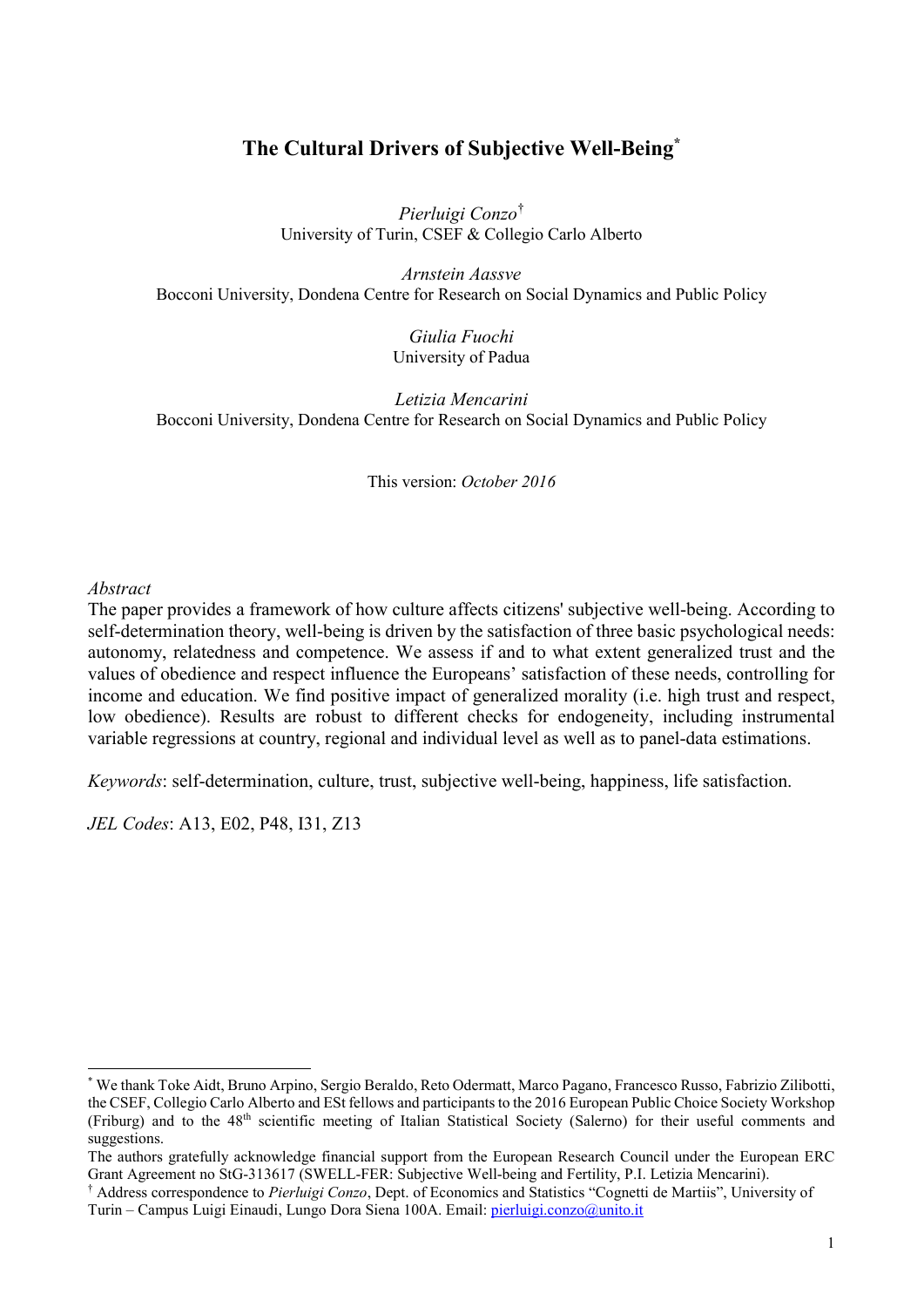*The culture and happiness of people do not depend as much on spectacular changes in the political surface as on steady action of certain principles transmitted unobserved through secondary orders of institutions" (Cattaneo [1847] 1956, vol. 3, 115)*

#### **1. Introduction**

One of the main historical quests within economics is to understand why some countries perform better than others do. Traditionally, the idea of "performing well" has been interpreted in terms of "wealth of nations", and thus identified with economic growth. In more recent times, it has been argued that the well-being of nations cannot be adequately summarized by measures of GDP (Easterlin 1974; Scitovsky 1976; Fleurbaey, 2009). Instead, measures of subjective well-being would do a better job in quantifying well-being – or so goes the argument (e.g., Frey & Stutzer, 2002; Kahneman et al., 2004; Algan & Cahuc, 2014). Inspired by research on happiness in psychology (e.g., Layard, 2006), the use of these measures has grown rapidly both in economics and public policy (Helliwell, 2006; OECD, 2013).

The keen interest in this approach has stimulated much economic research on the micro-level determinants of individuals' well-being (e.g. Blanchflower & Oswald, 2011; Frey & Stutzer, 2002; Layard et al. 2014). While the role of income in shaping a country's well-being is not clear cut (e.g., Easterlin, 1995; Di Tella et al., 2003; Proto & Rustichini, 2013), the explanatory power of political institutions (Bjørnskov et al., 2010), social norms, trust and social capital (Clark et al., 2012; Helliwell et al., 2016), and cultural traits (Tov & Diener, 2007) is strong. Recently it has also been suggested that the national genetic endowment matters for observed levels of well-being (Proto & Oswald, 2016). Whereas these studies appear consistent with the idea that generalized trust and wellfunctioning institutions bring about economic prosperity (Algan & Cahuc, 2010; Guiso et al., 2006; Tabellini, 2010; Platteau, 2000), there are no clear theoretical arguments in economics for why and how culture should affect individuals' subjective well-being. One obvious weakness lies in the way subjective well-being is measured. The vast majority of the existing studies rely on indicators made up from the respondents' evaluation of the overall satisfaction with their life or their level of happiness, which is usually reported on a ten-point scale. Such a measure is not necessarily robust since respondents' inner state is easily altered by current affect (Schwarz & Strack, 1999), differences in personality and mood may create imprecise evaluations of well-being (Kahneman & Riis, 2005) and comparability of ordinal scales across different cultures is often questionable (King et al., 2004). In essence, the current measure of subjective well-being is unhelpful in deciphering the relationship between culture and subjective well-being.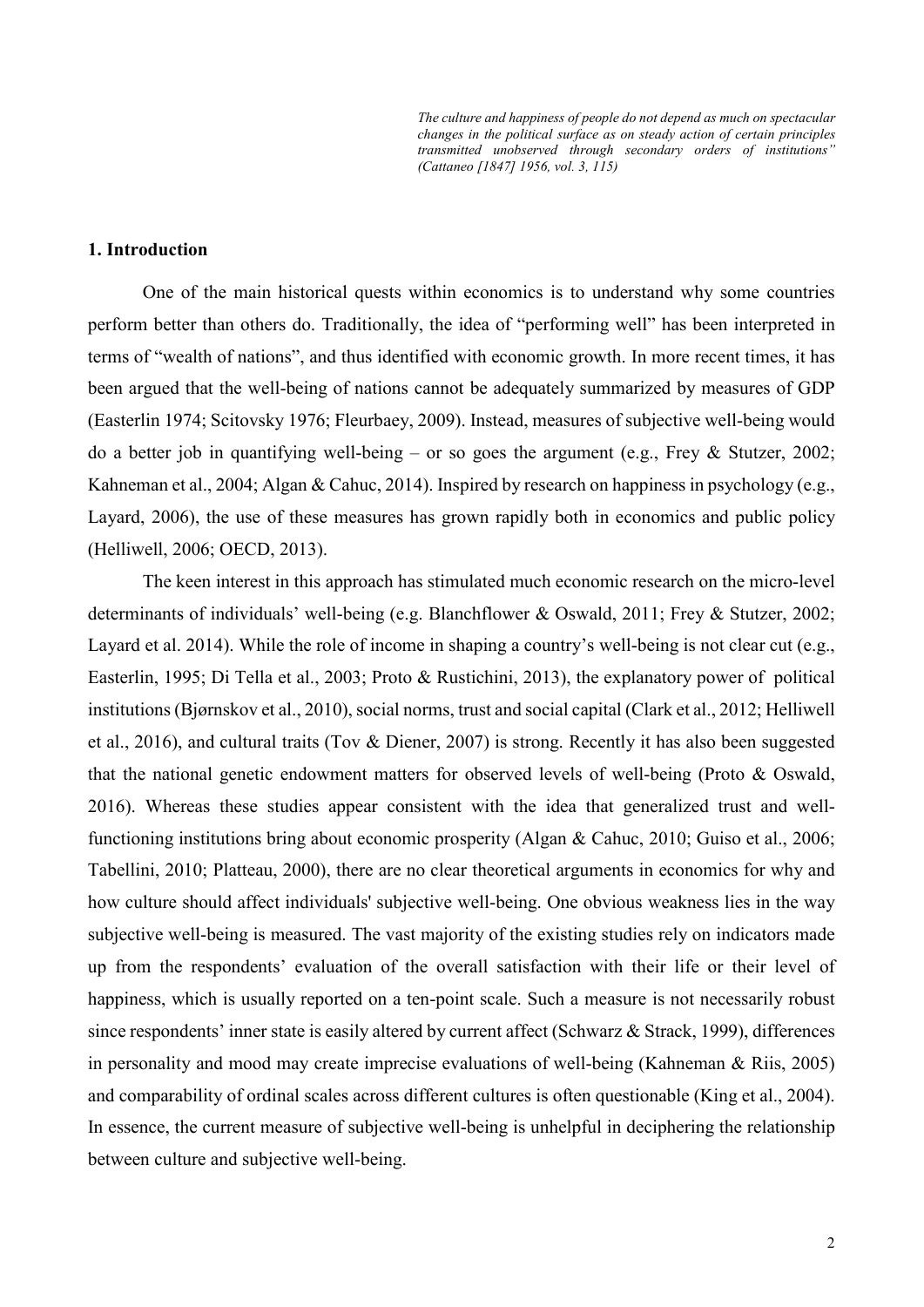This study explores the role of culture in fostering well-being. From a theoretical point of view, we build a framework that describes how culture accounts for differences in well-being across countries. In doing so we invoke self-determination theory (SDT), stating that humans seek to satisfy innate basic psychological needs defined in terms of *autonomy* (i.e. acting concordantly with one's sense of self), *competence* (i.e. feeling a sense of accomplishment from one's own actions), and *relatedness* (i.e. feeling connected to individuals and groups). By satisfying these three needs, individuals thrive and experience higher levels of subjective well-being (for an overview see DeHaan & Ryan, 2014). In this perspective, if cultural and social variables hinder the fulfilment of basic psychological needs, well-being is also lower (e.g. Chirkov et al. 2003; DeHaan & Ryan, 2014; Sagiv & Schwartz, 2000).

The common use of overall life satisfaction or general happiness cannot disclose the underlying mechanisms at play. Conversely, measuring satisfaction with autonomy, relatedness and competence provides a deeper understanding of well-being components. Besides bringing stronger precision, this decomposition of well-being enables a closer connection between a well-being approach grounded in psychology to the definition of culture largely adopted in economics, i.e. a set of inter-generationally transmitted beliefs and values in a society (Guiso et al., 2006). In the light of this definition, we use the concept of "generalized morality", namely the set of rules of good conduct and honest behaviour towards a generalized other that are morally accepted outside small circles of related people (Platteau, 2000). Empirically, we measure the degree of trust in a generalized other and of internalization of individualistic values (e.g. obedience and respect), both recognized as ingredients of economic growth (Tabellini, 2008 & 2010).

Building upon the SDT framework, we hypothesize that generalized morality accounts for cross-country differences in well-being, and that nation-specific cultural traits affect citizens' fulfilment of their basic psychological needs. Specifically, the need for *competence* would be better satisfied in countries where generalized morality sustains personal fulfilment, which is a feature of more horizontal-individualistic societies, i.e. societies where hierarchy is less pronounced and the individual has priority over the group. In these societies, the authority (e.g. parents) endorses individuals' control over choices and their feelings of effectiveness in dealing with the external environment (Iyengar and Lepper, 1999; Chirkov et al. 2003; Grolnick et al., 1991; Sagiv & Schwartz, 2000). Moreover, in horizontal-individualistic societies, where independence is highly internalized (Triandis, 1995), the need for *autonomy* is satisfied to a greater extent. This implies that a high internalization of obedience hinders the individual's autonomy by limiting his/her capability of identifying one's own values and interests (Grolnick & Ryan 1989; Phinney et al. 2005). Finally, one's need for *relatedness* may be better satisfied in societies where generalized trust is high, value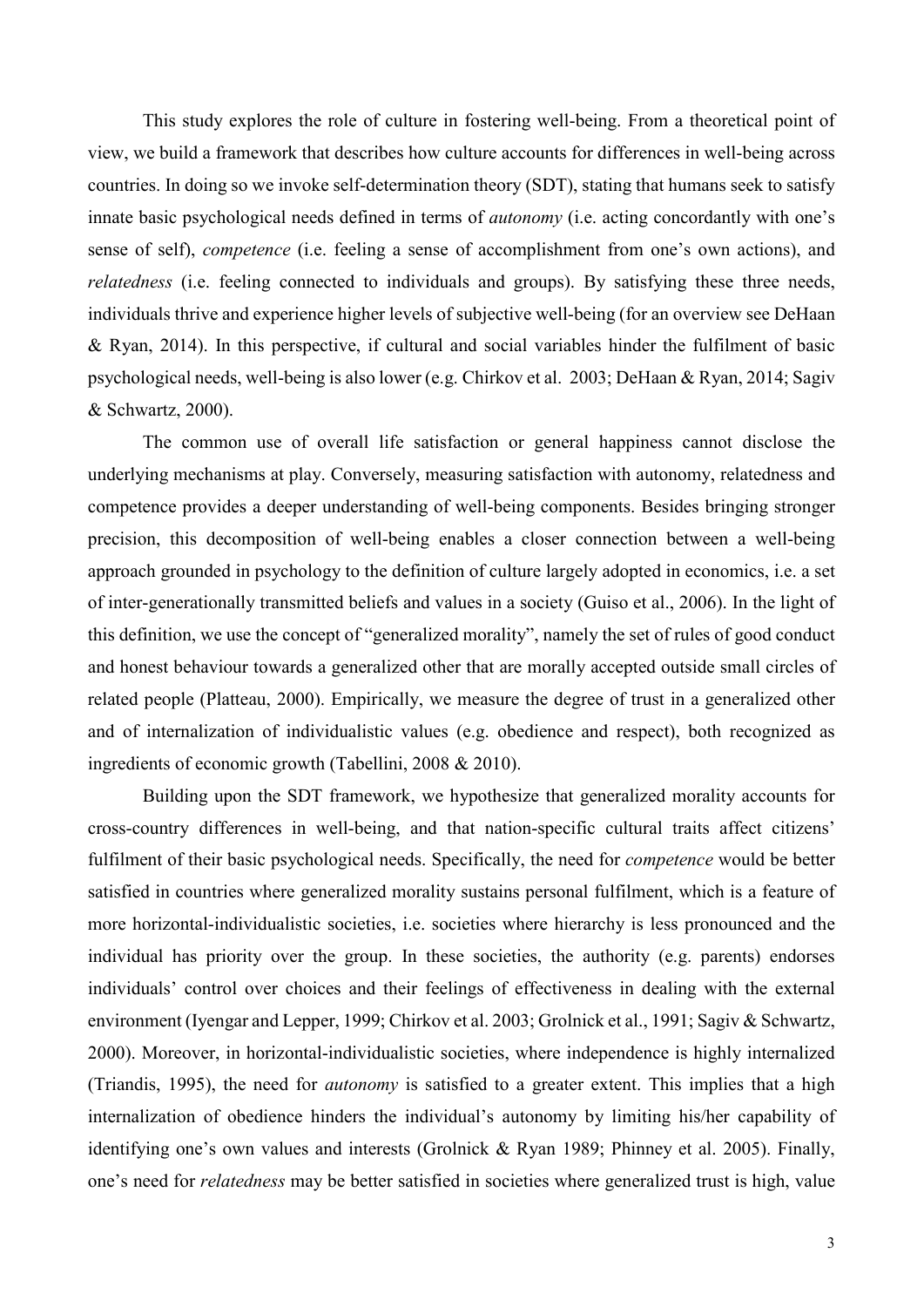internalization is high for respect and low for obedience. In those societies, respect for others stimulates social relations, interactions transcend the borders of a selected group of closely related persons and autonomy support creates conditions for individuals to experience relatedness (Baard et al. 2004).

To test these hypotheses we rely on the European Social Survey to build an index measuring basic psychological needs satisfaction, which is very similar to what is known as the Basic Psychological Needs Satisfaction in Life Scale (e.g. Gagné, 2003; Johnston & Finney, 2010). For what concerns culture, we derive from the last wave of the European Value Study measures of obedience, respect and trust as in Tabellini (2010). Our empirical strategy consists in exploiting the variation in culture and needs satisfaction at different levels (country, region and individual) and assessing the robustness of the culture effect to alternative models, which are aimed at mitigating endogeneity. In particular, through OLS cross-country regressions we first show the effect of generalized morality on the satisfaction of basic psychological needs. Second, we present an IV approach where lagged values of the country's cultural traits are used as instruments. Third, we perform panel fixed and random effects estimations on life satisfaction (in place of basic psychological needs satisfaction) by using the four waves of the European Value Survey. Fourth, we replicate the IV analysis at the regional level as in Tabellini (2010) by exploiting within country variation and instrumenting culture with historical institutions and past literacy rates. Finally, at the individual level, we run an IV estimation of psychological needs satisfaction on the second-generation migrants' level of trust, and instrument the latter with the trust inherited from their parents.

The remainder of this paper is structured as follows. In Section 2, we discuss the background literature on culture, SDT and subjective well-being while in Section 3 we explain how we operationalize these concepts and describe the data. In the fourth section we present and discuss our basic econometric results while the fifth presents the robustness checks. The sixth section concludes.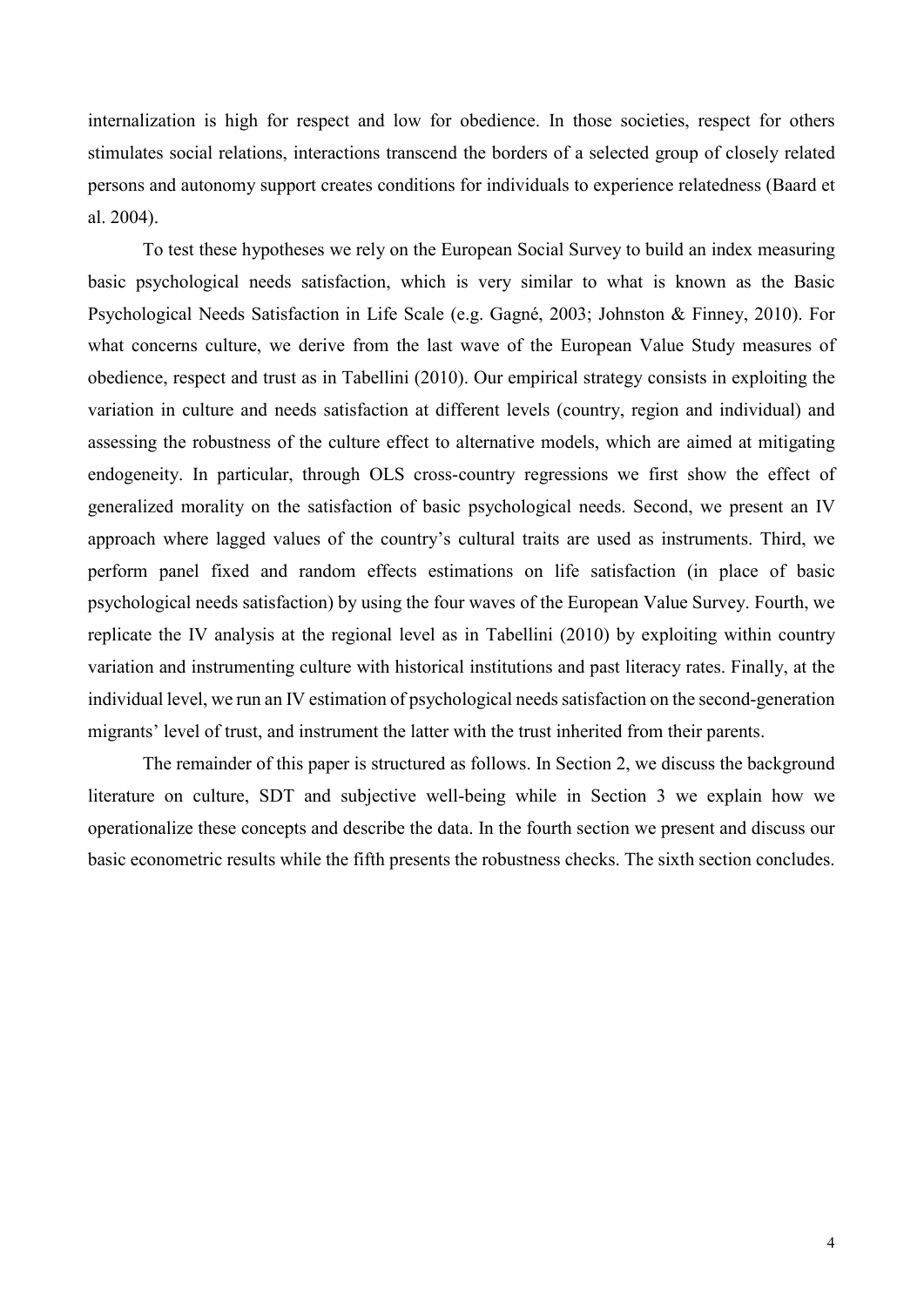#### **2. Background**

#### *2.1 Culture and subjective well-being*

The idea that culture is relevant to economic outcomes dates back to Weber (1905) and it was later revoked by Banfield (1957). While Weber stressed the role of the Protestant Reformation in fostering the development of capitalism, Banfield identified in "amoral familism" – i.e. good conduct as a moral duty only among family ties – the cultural root of the underdevelopment of the South of Italy. Amoral familism and low generalized trust are recently recognized as features of limited morality (Tabellini, 2008; Platteau, 2000) and are shown to be detrimental to economic growth (Guiso et al., 2006; Tabellini, 2010; Algan & Cahuc, 2010). In particular Tabellini (2008, 2010) finds that generalized morality have a causal role in the economic development of European regions. The cultural components of generalized morality that he considers are trust, respect, obedience and control. The first two are deemed as "lubricant" of economic exchanges (Arrow, 1972), whereas the other two portray individualism and influence the "entrepreneurial environment where individuals seek to take advantage of economic opportunities" (Tabellini, 20[1](#page-5-0)0, p. 683).<sup>1</sup> Most of these studies measure culture relying on the definition suggested by Guiso et al. (2006, p. 23) who describe it as "those customary beliefs and values that ethnic, religious, and social groups transmit fairly unchanged from generation to generation".

While the role of culture and institutions in economic outcomes has been extensively investigated in recent years (for an overview see Alesina & Giuliano, 2015), the analysis of their effects on subjective well-being is still limited. This is surprising as the rapid growth of the empirical studies on subjective well-being and recent contributions from the behavioural economics introduced the idea that well-being cannot adequately be represented by absolute income (Fleurbaey, 2009; Algan & Cahuc, 2014). Conversely, measures of subjective well-being, such as reported happiness or life satisfaction, could do a better job (e.g. Frey & Stutzer, 2002; Kahneman et al., 2004). Studied by psychologists since the 1950s, subjective well-being was first considered by economists as a useful proxy for utility (Frey & Stutzer, 2002; Kahneman & Thaler, 2006). At the present time it is not only recognized as a distinct outcome, but also frequently preferred over the standard utility concept, because it provides more comprehensive information and it reveals undisclosed preferences (e.g. Luechinger & Raschky, 2009; van Praag & Baarsma, 2005). From a macro perspective, absolute income seems indeed a strong predictor of subjective well-being, especially for poorer countries (e.g. Hagerty & Veenhoven, 2003), but so do many other variables. Examples include genetic

<span id="page-5-0"></span> $<sup>1</sup>$  As explicitly admitted in the paper, the Tabellini's selection – even though convincingly motivated by the sociological</sup> and economic theory - is likely affected by a certain degree of unavoidable arbitrariness. However, the chosen cultural variables are extensively showed by the author to be robust to other manipulations and robustness checks.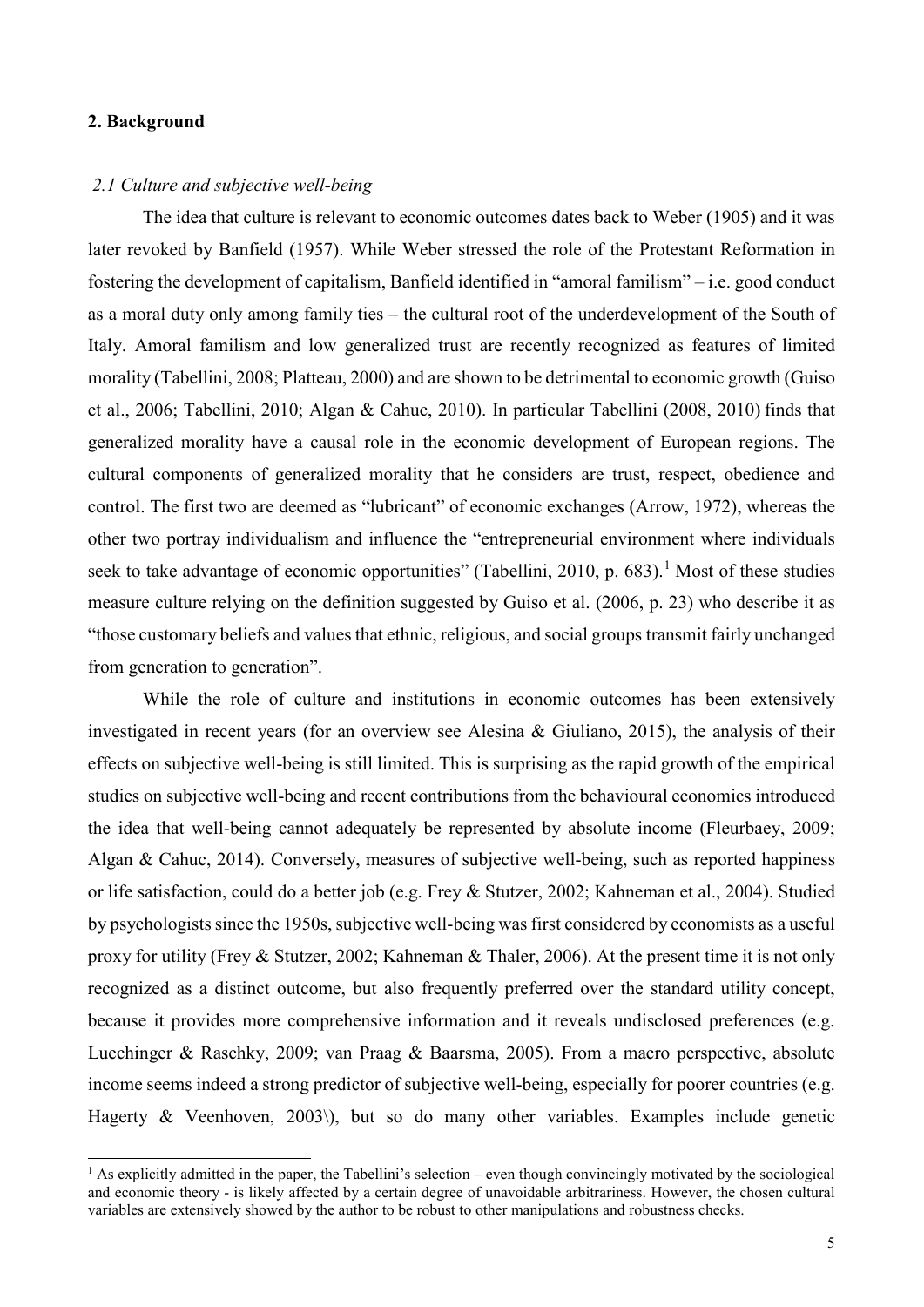endowments (Proto & Oswald, 2016), perceptions of freedom and corruption (Inglehart et al., 2008), social support (Clark et al., 2012), individualism as opposed to collectivism (Diener et al., 2003), trust (e.g. Helliwell et al., 2016; Hudson, 2006), government decentralization (Frey & Stutzer, 2000), democracy (Dorn et al., 2007) and, more generally, governance (Debnath & Shankar, 2014). Cultural and institutional variables thus appear to have an impact on subjective well-being at the country level, flanking or even weakening the influence of national wealth (e.g. Clark et al., 2012). For instance, Senik (2014) argues that the French "unhappiness puzzle", is due to "mentality" rather than to extrinsic circumstances, as French emigrants seem less happy than EU migrants on average.

The social context has an unquestionable role in the individuals' perception of well-being. What has not been understood yet is the set of mechanisms driving this relationship, in part because subjective well-being is usually measured through a single question on life satisfaction or happiness. This approach is not free from problems as, for instance, the inner state of the respondent is often altered by current affect (Schwarz & Strack, 1999), leading to measurement error in life satisfaction or happiness in capturing latent well-being. In addition, the incomparability of ordinal scales across cultures makes cross-country results hardly interpretable (King et al., 2004). Conversely, a detailed set of indicators – identified as valid proxies for specific well-being dimensions - would increase the precision and comparability of results. For instance, measurement error could be reduced when using a multi-item scale *vis-à-vis* a single indicator to measure latent dimensions of well-being. Moreover, the use of multi-item scales allows detecting and correcting for comparability bias through explorative and/or confirmatory factor analyses, which are not available when a single indicator is used. We contribute in this direction by relying on self-determination theory, which identifies the specific dimensions of well-being that are likely to be affected by the social context and offers validated multi-item scales to measure them.

#### *2.2 Self-determination theory and well-being*

Self-determination theory (SDT) states that individuals seek the satisfaction of three basic psychological needs when interacting with the social context: autonomy, competence and relatedness (Deci & Ryan, 1985, 2000). Autonomy is the need to self-organize behaviour and experiences, and to act accordingly to one's own true interests and values. The need for relatedness is what drives individuals to interact with other individuals and includes not only the need to receive and give love and support, but also the feeling of belonging to a group or a community. The need for competence is satisfied when an individual feels able to control her actions and to make sure that these will produce the desired results, and is connected to feelings of self-efficacy and personal fulfilment. The three basic psychological needs are innate and universal *psychological nutriments* necessary for an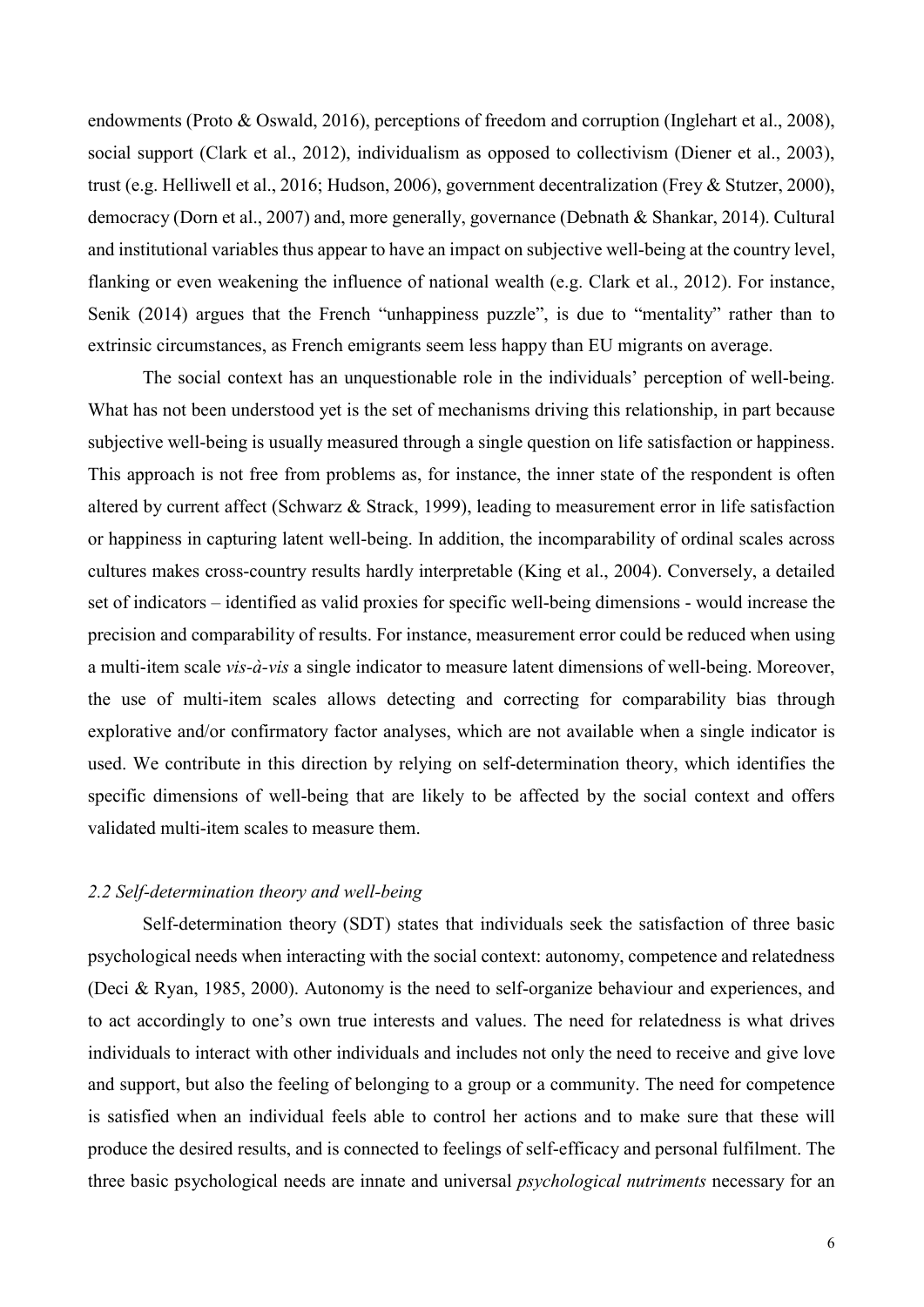optimal human functioning (Deci & Ryan, 2000). Prior research has shown that as individuals experience satisfaction of these needs, they also experience self-determination and by consequence higher well-being (e.g. Baard et al., 2004; Deci et al., 2001; DeHaan & Ryan, 2014; Reis et al., 2000), even in multiple life domains (Milyavskaya & Koestner, 2011). In this perspective, life conditions and social contexts able to satisfy these needs foster well-being and personal growth. In contrast, external conditions that hold back basic psychological needs satisfaction invariably lead to negative consequences for an individual's well-being and mental health. $<sup>2</sup>$  $<sup>2</sup>$  $<sup>2</sup>$ </sup>

What makes the study of SDT different from the existing literature is the idea that the typical measure of subjective well-being is made up of the three underlying needs. There is indeed strong empirical evidence supporting the idea that these three basic psychological needs predict and explain self-reported subjective well-being across contexts and cultures, and this holds for various measures of subjective well-being (e.g. Chen et al., 2015; Chirkov et al., 2005; Deci et al., 2001; DeHaan and Ryan, 2014). Consequently, one can hypothesize that certain cultural characteristics may hamper or facilitate the satisfaction of basic psychological needs.

First, individuals residing in a country where obedience is largely recognized as an important value may feel less autonomous than individuals in countries where the importance of obedience is less internalized. The rationale for this argument is that the norm of obedience may hamper the individuals' capability of self-organizing, identifying one's own values and interests, and developing motivations to pursuit the goals that are valued by the self (Grolnick & Ryan 1989; Phinney et al. 2005). This might be particularly relevant in European countries, which are more inclined to individualism than Asian countries (e.g. Lucas et al. 2000; Suh et al. 1998), or – more generally – in horizontal-individualistic societies in which independence is highly valued (Triandis, 1995).

Second, as respect is a necessary condition for good relationships between individuals, it may be easier to build good relationships in countries where respect is recognized as a fundamental cultural value. Consequently, this might increase the satisfaction of the need for relatedness. In addition, generalized trust would foster the satisfaction of the need for relatedness, as being able to trust people outside the small circle of close friends/relatives increases social interactions with unknown persons.

Third, the need for competence would be better satisfied in societies where personal fulfilment is sustained by a culture characterized by generalized morality, which is a feature of more horizontal societies, i.e. societies where hierarchy is less pronounced. In these countries, the authority (e.g. parents) stimulates individuals' control over motivations and choices and their feeling of effectiveness in dealing with the external environment (Iyengar & Lepper, 1999; Chirkov et al. 2003;

<span id="page-7-0"></span><sup>&</sup>lt;sup>2</sup> Well-being is here intended not just as the experience of positive emotions, but as the individuals' possibility to thrive and develop their human potential, entailing both the concepts of hedonic and eudaimonic well-being (Ryan et al., 2013).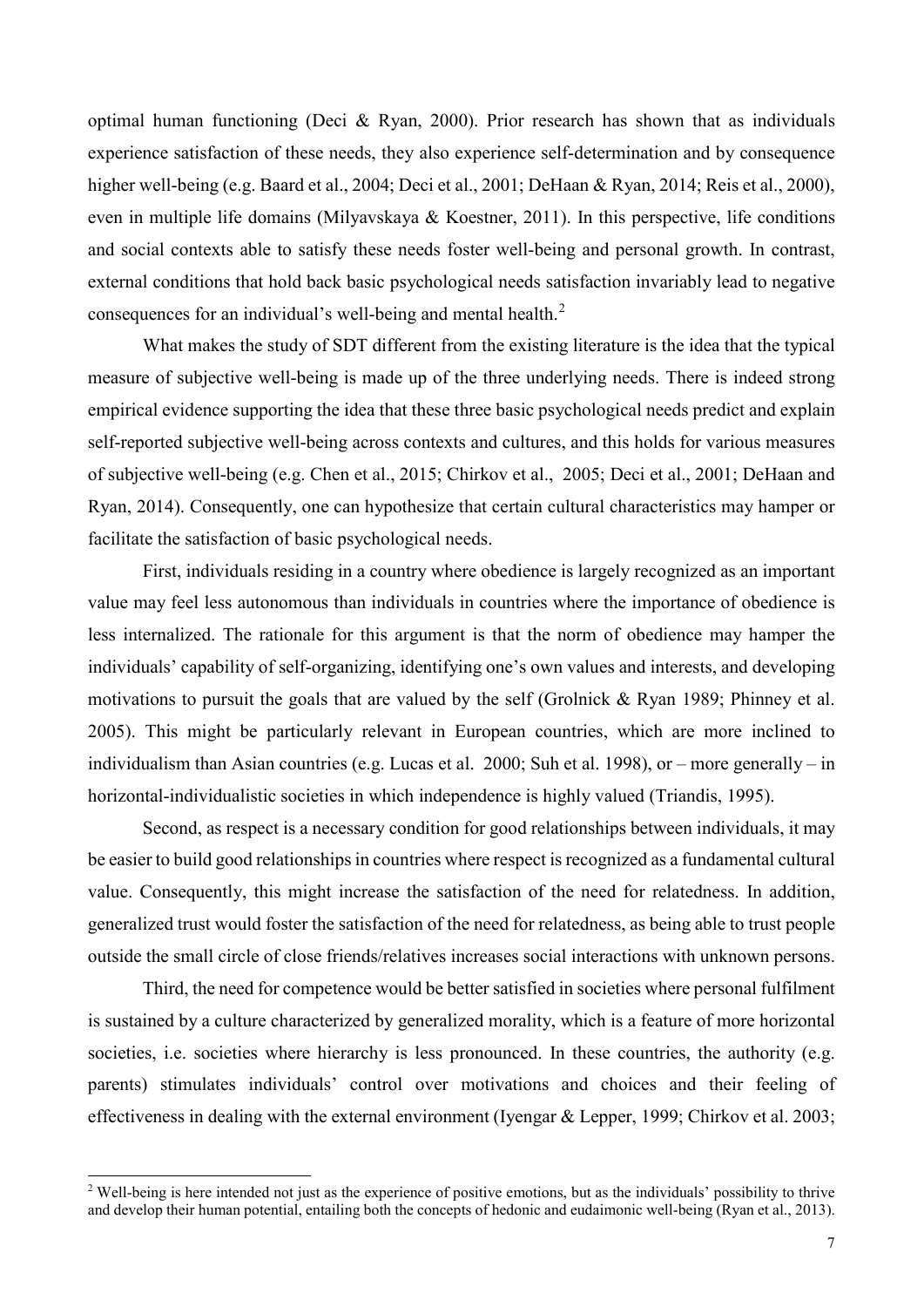Grolnick et al., 1991; Sagiv & Schwartz, 2000). Summarizing, satisfaction of basic psychological needs represents the process through which culture affects subjective well-being, but in contrast to more crude measures such as general life-satisfaction, it is able to capture more precisely non-material living conditions in a society.

The application of basic psychological needs is not entirely new in economics. Frey & Stutzer (2005) used this concept to explain why procedural utility is important to well-being. They argue that participation and autonomy in political decision-making provide procedural goods that satisfy the basic needs of competence, autonomy and relatedness. Moreover, they show that participation rights increase self-determination and well-being, while actual participation does not. This strengthens the hypotheses that the societal – in particular cultural – characteristics have a significant impact on subjective well-being, as conveyed by basic psychological needs satisfaction. Apart from this study, to our knowledge, the analysis of the cultural drivers of subjective well-being – reflected by the satisfaction of basic psychological needs – is still underexplored in economics.

#### **3. Data and variables**

We combine data from the European Social Survey (ESS, 2012) and the European Value Survey (EVS, waves 2-4, 1990-2008) to have our measures of basic psychological needs satisfaction and culture.

#### *3.1 SDT and subjective well-being*

In order to measure self-determination in the ESS data we construct an individual-level basic psychological needs satisfaction indicator that is as similar as possible to the well-known Basic Needs Satisfaction in Life General Scale (BNSG-S), composed by 21 items equally shared among the three needs(e.g. Gagné, 2003; Johnston & Finney, 2010). We select the items most consistent to the BNSG-S and we test the resulting scale through confirmatory factor analysis, after having rescaled the items to have equal range of values and same direction for all the items. The resulting scale is composed by 11 items: four for relatedness need ("I feel appreciated by the people I am close to", "I feel people treat me with respect", "I receive help and support", "I provide help and support"), four for competence need ("I have little chance to show how capable I am", "I feel accomplishment from what I do", "There are lots of things I feel I am good at", "I learn new things in life"), and three for autonomy ("I am free to decide how to live my life", "I make time to do things I really want to do", "I have a sense of direction in my life"). Then, the satisfaction of the three basic psychological needs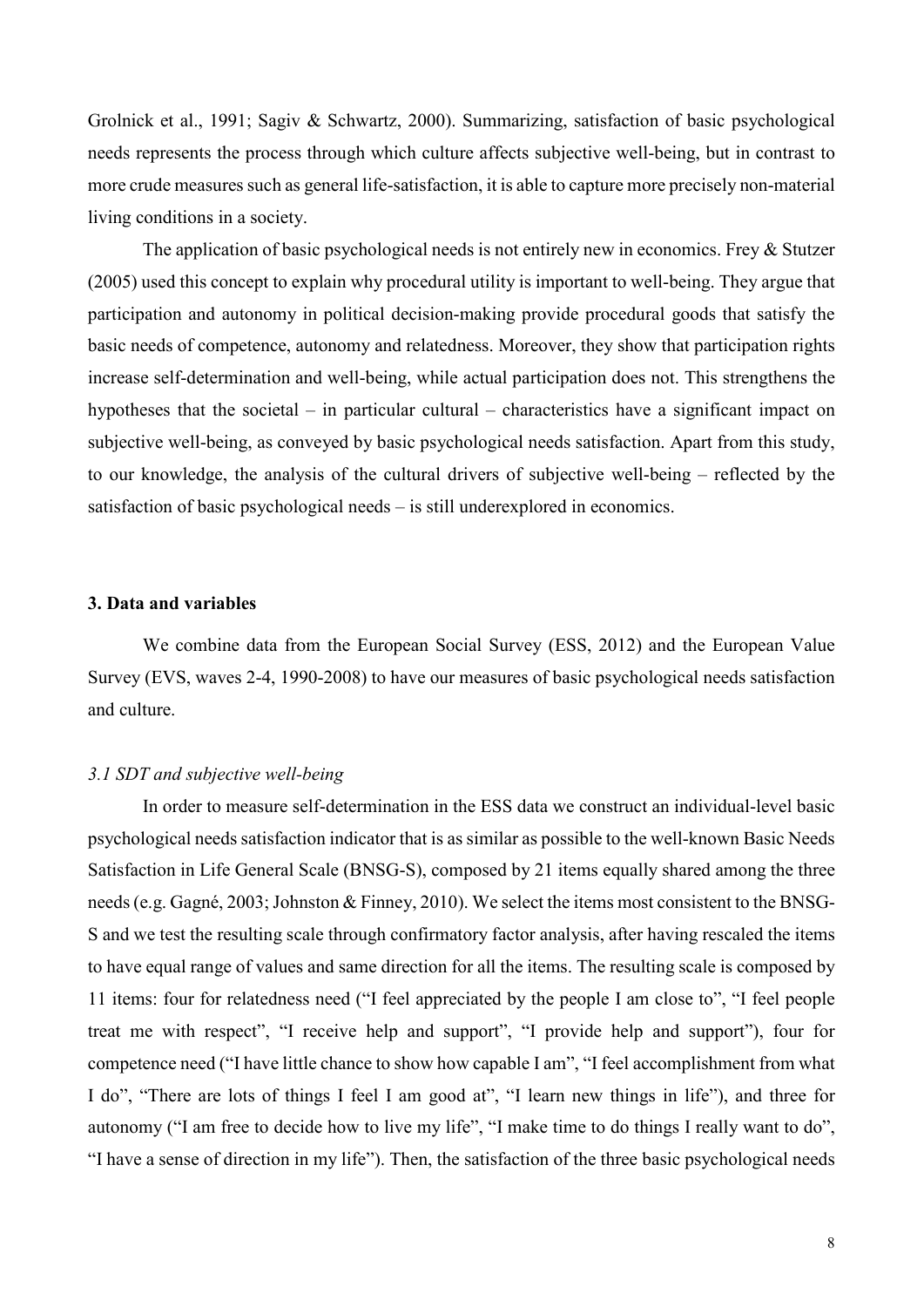is computed separately for every need as the mean of the items portraying that need, while selfdetermination is calculated by averaging across all the 11 items.

As predicted by SDT, countries with higher scores for BPNS, autonomy, competence and relatedness also enjoy higher subjective well-being as commonly measured by levels of life satisfaction<sup>[3](#page-9-0)</sup>. The scatterplots in Figure 1 document the positive correlation between the SDT variables and life satisfaction, with Northern European countries (e.g., Denmark, Norway, Sweden) reporting higher scores for both dimensions while former Soviet countries (e.g., Russia, Ukraine, Hungary) performing relatively worse in both.

#### *3.2 Culture*

To operationalize generalized vs. limited morality we follow the approach developed by Tabellini (2008, 2010) [4](#page-9-1) . In our measure of culture we include *lack of trust*, *respect* and *obedience* while, in order to mitigate endogeneity, we exclude *control* as it is likely to be jointly determined with our dependent SDT variables, in particular autonomy<sup>[5](#page-9-2)</sup>. Lack of trust in our analysis is measured as the percentage of respondents in a country who answer that "Can't be too careful" to the question "Generally speaking, would you say that most people can be trusted or that you can't be too careful in dealing with people?" (the other possible answers being "Most people can be trusted" and "Don't know"; source: EVS, 2008). We measure the value of *respect* for others as percentage of respondents in each country that mentioned "tolerance and respect for other people" as being important to the question: "Here is a list of qualities that children can be encouraged to learn at home. Which, if any, do you consider to be especially important? Please choose up to five." (source: EVS, 2008)<sup>[6](#page-9-3)</sup>. Similarly, the variable *obedience* is the percentage of respondents that mention "obedience" as being important in the same question used to build the *respect* variable.

Given the small sample size, we limit the number of controls in our econometric models. We therefore aggregate the three cultural traits through a principal component analysis and extract the first component (*pc\_culture*), as in Tabellini (2010). By doing this, we also avoid problems of perfect

<span id="page-9-0"></span><sup>&</sup>lt;sup>3</sup> Life satisfaction is the country average across individuals answers to the question "All things considered, how satisfied are you with your life as a whole nowadays? Please answer using this card, where 0 means extremely dissatisfied and 10 means extremely satisfied". We use data from the EVS (wave 4, 2008-2010).

<span id="page-9-1"></span><sup>4</sup> An alternative way of measuring culture is through the individualism-collectivism cleavage (Gorodnichenko & Roland, 2012; Hofstede & Hofstede, 2001). Studies in cultural psychology (e.g. Triandis, 1995) have shown that, differently from individualistic societies where individuals interact in the same way with everybody, in collectivistic cultures people tend to change behaviour according to in-group or out-group peers. However, since most European countries rank at the top of the individualism ladder, we decide not to exploit the individualistic-collectivistic cleavage because of limited variation in individualism across EU countries. 5 Consider also that in the Tabellini's analysis the positive effect of *control* on growth was only marginally significant in

<span id="page-9-2"></span>baseline OLS regressions and not robust to the IV estimation.

<span id="page-9-3"></span><sup>6</sup> The other qualities among which the respondent could choose are: good manners, independence, obedience, hard work, feeling of responsibility, imagination, thrift, saving money and things, determination and perseverance, religious faith and unselfishness.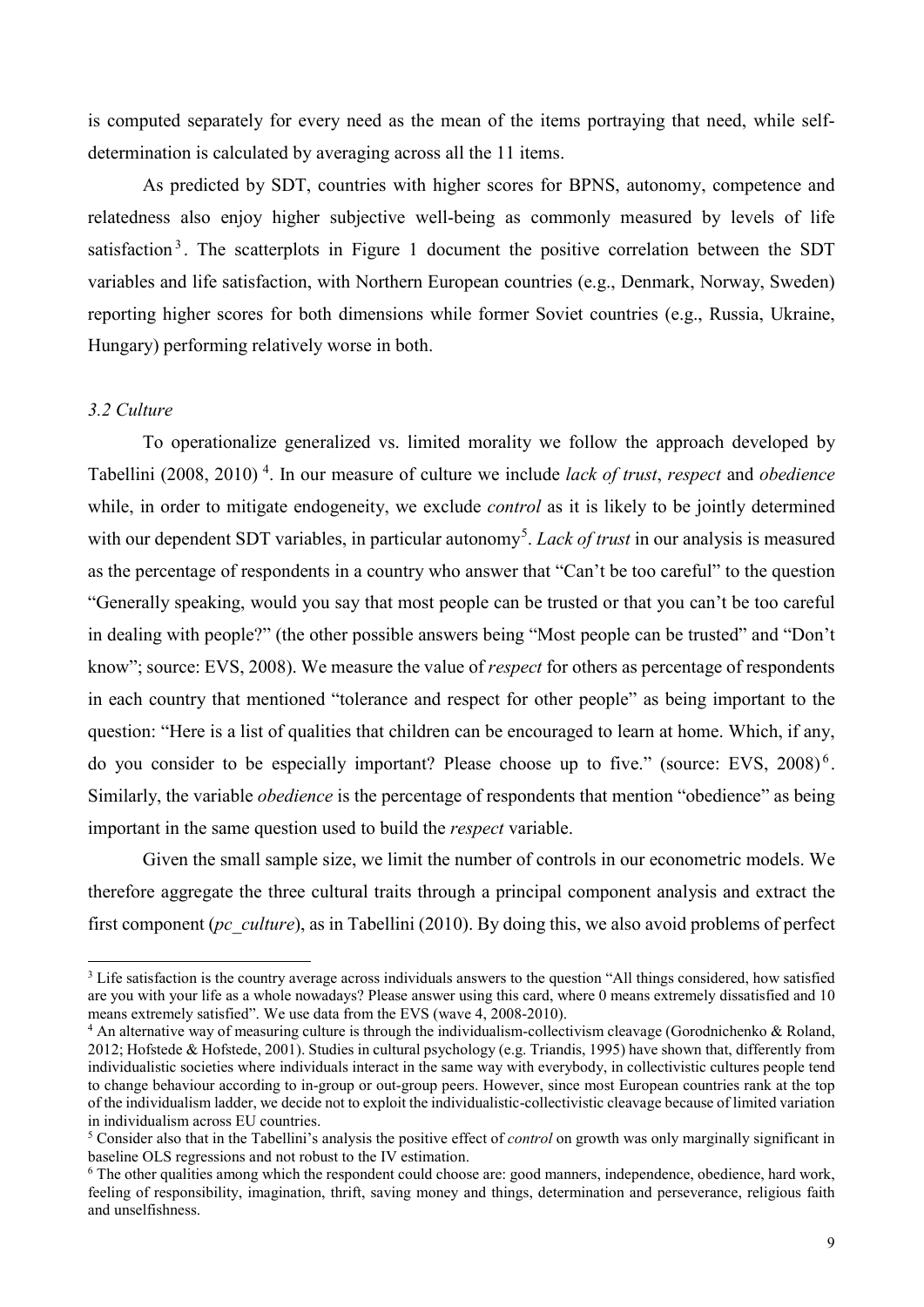collinearity among these cultural variables as they are correlated among themselves (see Table  $2b$ )<sup>[7](#page-10-0)</sup>. As showed in Table 2a, *pc\_culture* is negatively correlated with *respect* and positively with *lack of trust* and *obedience*. According to the theoretical background, *pc\_culture* therefore measures limited morality.

From a descriptive point of view, as predicted by SDT (see section 2.2), limited morality appears to be harmful for satisfaction of basic psychological needs (see the scatterplots in Figure 2). Northern European countries perform better than former-communist ones: apart from scoring higher in terms of BPNS, Denmark, Norway, Sweden and Switzerland are close to a generalized-morality type of culture; Russia, Ukraine, Bulgaria, Hungary, Albania, Slovakia and Czech Republic instead tend to be characterized by limited morality and register lower scores of BPNS.

#### **4. Baseline econometric results**

We begin our empirical analysis on the role of cultural traits on satisfaction of basic psychological needs by estimating the following cross-country regression:

$$
Y_i = \beta_0 + \beta_1 \log GDP_i + \beta_2 \text{extension}_i + \beta_3 \varsigma + \varepsilon_i
$$

where  $\bf{Y}$  is the country-average score for satisfaction of basic psychological needs (BPNS) or – depending on the specification – a specific psychological need (i.e. *Autonomy*, *Competence* or *Relatedness*),  $log GDP$  is the country per capita GDP in US\$PPP (source: World Bank, 2012), **education** is a proxy for the country human capital measured as the median value of the respondents' level of education (source: ESS, 2012; ISCED standardization) and *S* is our key proxy for cultural traits (*pc\_culture* or its components, i.e. *lack of trust*, *respect* and *obedience*)*.* Additionally, we estimate models controlling for quality of institutions as captured by the World Governance Indicators (WGIs hereon; Kaufmann et al. 2009)<sup>[8](#page-10-1)</sup>. These indicators represent a "good summary of the institutional qualities associated with governance" (Alesina & Giuliano, 2015, p. 21)<sup>[9](#page-10-2)</sup>. We

Eq. 1

<span id="page-10-0"></span> <sup>7</sup> For instance, *obedience* (*respect*) is positively (negatively) and significantly correlated with *lack of trust* while *respect* is negatively but not significantly correlated with *obedience* (Table 2b).

<span id="page-10-1"></span><sup>&</sup>lt;sup>8</sup> The WGIs are six aggregated indicators capturing quality of governance. They are built on hundreds of specific individual variables measuring various dimensions of governance, taken from 35 data sources provided by 33 different organizations. The six dimensions are: i) *Voice and Accountability*; ii) *Political Stability and Absence of Violence*; iii) *Government Effectiveness*; iv) *Regulatory Quality*; v) *Rule of Law*; vi) *Control of Corruption*. For further details on the aggregation procedure jointly with margins of error see Kaufmann et al. (2009) or visit [www.govindicators.org.](http://www.govindicators.org/)

<span id="page-10-2"></span><sup>9</sup> We use the WGIs since other standard country measures of institutions which are linked to constitutional/legal characteristics (e.g., constraints on the executive, legal origins, protection against expropriation) vary little across EU countries today. The "constraints on executive" variable from the dataset POLITY IV – an objective proxy for check and balances over executive power and accountability of government officials - takes on value of 7 for 25 out of 28 countries in the ESS dataset; similarly 25 out of 28 countries in our dataset are classified as having a civil-law legal tradition.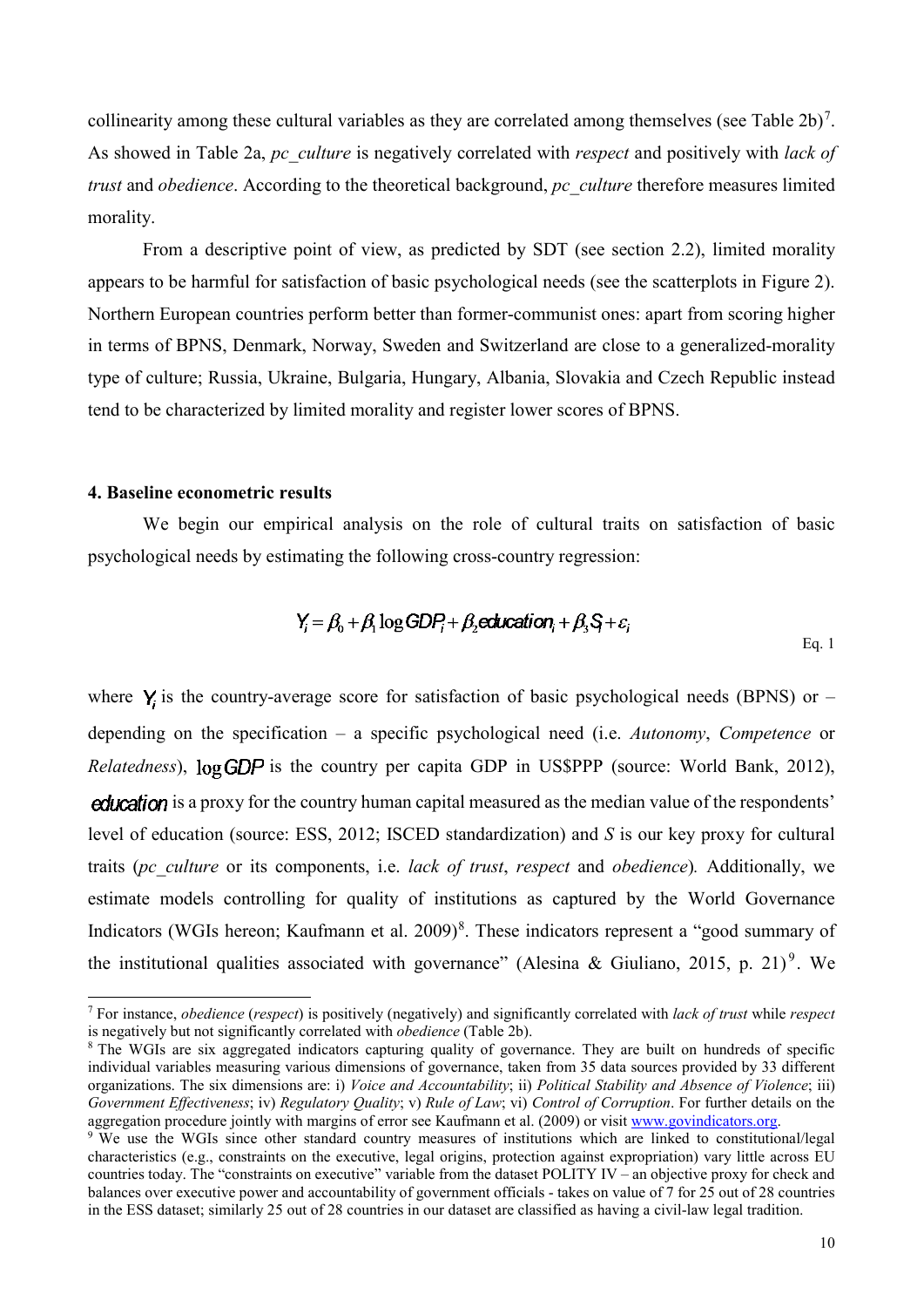summarize the six WGIs through a principal component analysis and use the first extracted component in our econometric analysis (*pc\_WGI*). We also estimate models with both *pc\_culture* and *pc\_WGI* included as controls. All the models are estimated through OLS with robust standard errors.

The baseline results reported in Table 3a show that limited morality (variable *pc\_culture* in column 4) is negatively and significantly correlated with BPNS, with negative effects originating from *lack of trust* and *obedience* (columns 2-3) while the positive ones from *respect* (column 1). In regard to the specific domains of SDT, the negative effect of limited morality and, in particular, of *obedience* persists for autonomy, competence and relatedness (column 2, Tables 3b-3d). *Lack of trust* negatively affects competence and autonomy while *respect* positively affects relatedness and competence.[10](#page-11-0) In terms of magnitude, the culture effect is non-negligible. One standard deviation increase in limited morality generates a standard deviation decrease in BPNS ranging from five to seven. All these results provide support to the hypothesis that a culture characterized by limited morality is detrimental for the satisfaction of psychological needs (and therefore subjective wellbeing).

Moreover, the effect of culture outperforms that of governance on BPNS and on most of the specific SDT domains. More specifically, when jointly controlling for culture and governance, limited morality remains significant in all estimates while good governance is significant only for autonomy (Tables 3a-b, column 5). This result may be driven by the simultaneous effect of limited morality on governance. In this respect, a vast theoretical and empirical evidence has shown that the quality of governance of a country strongly depends on the social or "civic" capital of its citizens (Guiso et al., 2010; Gorodnichenko & Roland, 2015; Nannicini et al., 2012). Institutions and culture influence each other (Alesina & Giuliano, 2015) and, despite institutions are generally classified as "formal" and "informal" normative constraints (North, 1991), both can be thought as two sides of the same coin. In addition, measuring institutions through quality of governance amplifies the role of culture as, for instance, in societies with high civic engagement, good governance is likely to be driven by generalized morality (Guiso et al.,  $2010$ )<sup>11</sup>.

<span id="page-11-0"></span><sup>&</sup>lt;sup>10</sup> The insignificant effect of *lack of trust* on relatedness may appear surprising. It has to be considered, however, that this variable captures the *net* effect of limited trust, i.e. keeping constant country income and education. As largely documented in the related literature, trust affects economic outcomes and therefore its effect on SDT measures may well be *indirect,* namely passing through higher country GDP and/or human capital. This argument is also supported by the fact that when we exclude *logGDP* (column 3, Table 3d), *lack of trust* becomes significant and greater in magnitude (coeff.  $=$  -.434; p-value  $= 0.032$ ). Results are omitted for reasons of space but available upon request.<br><sup>11</sup> The use WGIs to proxy for institutions has been criticized, as they would capture outcomes of the political

<span id="page-11-1"></span>rather than policy constraints (Glaeser et al., 2004). For this reason, as a robustness check, we use the countries' legal origin to isolate the effect of the "formal" component of institutions from the "informal" one, which is more related to culture. According to Djankov et al. (2003), legal traditions explain economic outcomes since, when it comes to market failures, the civil-law tradition is more oriented toward regulation while common-law toward avoiding state abuse. In terms of rule of law, common-law countries generally guarantee higher shareholders' and creditors' protection and more capitalized stock exchanges than civil-law ones (La Porta et al., 1998 and 2008). Civil-law countries are also shown to have higher government ownership and regulation than the common-law ones. Additionally, the former are characterized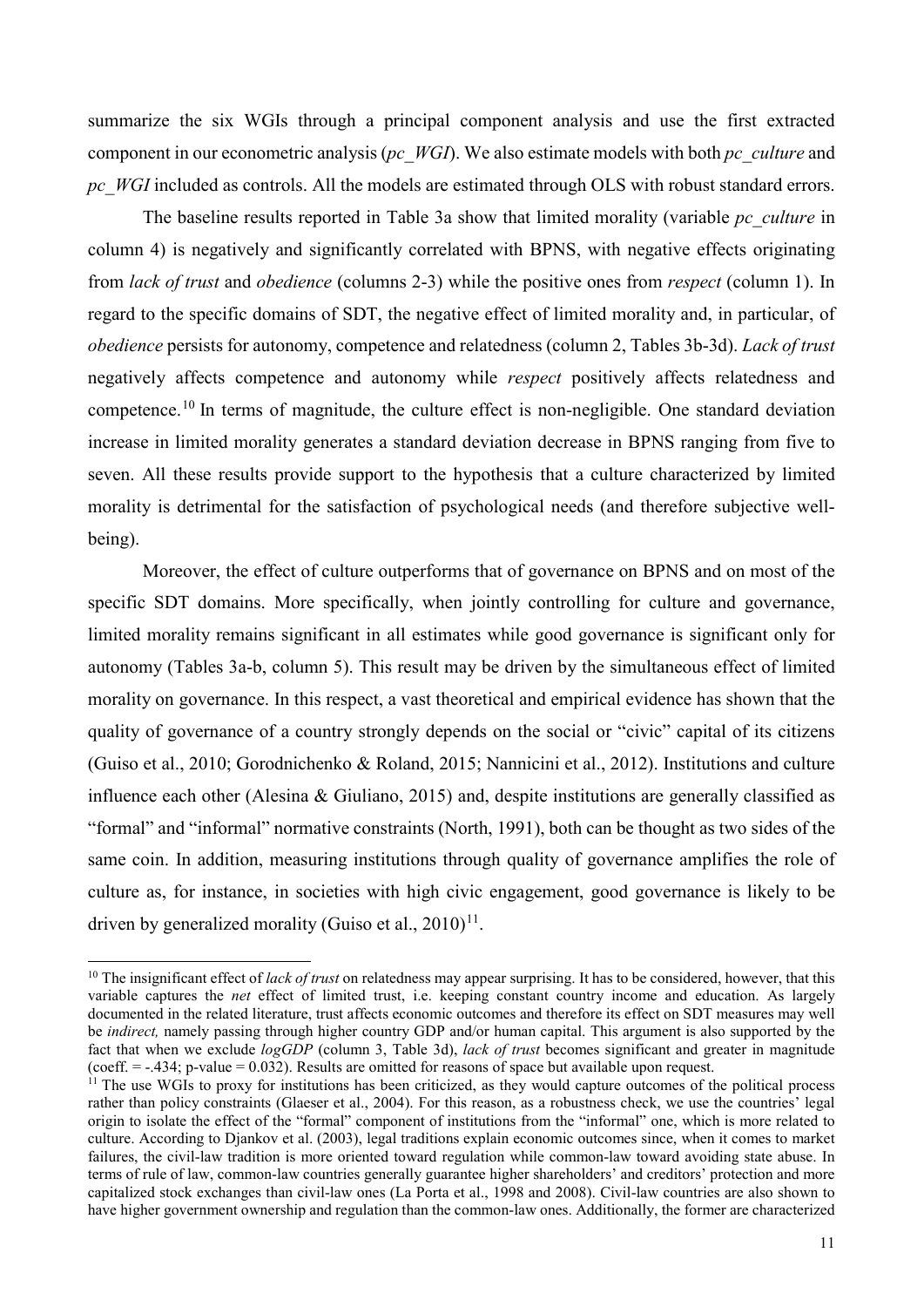#### **5. Dealing with endogeneity**

OLS results previously shown are likely to be biased due to reverse causality and/or uncontrolled confounder(s). In particular, answers to the cultural questions might be driven by heterogeneous BPNS scores and/or a third unobserved factor might affect both culture and BPNS. In addition, the empirical counterparts used as proxies for generalized morality could be measured with error, thereby leading to biased estimates. These issues, jointly with a small sample size, limit the causal interpretation of our results. In this section we try to mitigate these problems by implementing four robustness checks. First, we re-estimate the baseline model through the instrumental variable approach (Section 5.1). Second, we re-estimate it on a different dataset that allows us to implement panel-data strategies. In particular, we use the four-waves data in the European Value Study (EVS) and replace the SDT outcomes with life satisfaction (Section 5.2). Third, we exploit the EU regional variation in culture and BPNS and instrument culture with historical institutions as in Tabellini (2010) (Section 5.3). Lastly, as in the epidemiological approach to the transmission of culture (Ljunge 2012; Guiso et al., 2006; Algan and Cahuc, 2010), we consider inherited trust as an instrument for the second generation migrants' level of trust (Section 5.4).

#### *5.1 IV estimation at country level*

-

We exploit the non-perfect persistency of cultural values and quality of governance to instrument *pc* culture with its lagged values. More specifically, we instrument *pc* culture with *pc\_culture (1999)*, i.e. the principal component for *lack of trust*, *obedience* and *respect* evaluated in 1999 (source: EVS, wave 3). Similarly, in the models including both governance and culture, we instrument *pc\_WGI* with *pc\_WGI (2000)*, i.e. the principal component for the six WGIs measured in 2000 (source: World Bank).

While very similar to their respective lagged values, *pc* culture and *pc* WGI prove statistically different from them. The null hypothesis that *pc\_culture* and *pc\_culture (1999)* are equally distributed is rejected under the Kolmogorov-Smirnov test (Figure A1 in the Appendix). A similar result is obtained when comparing the distribution of *pc\_WGI* with its distribution in 2000

by greater independence of the judicial power with better contract enforcement as well as security of property rights. Results are reported in Table A1 in the Appendix and generally show that, while the effect of culture remains significant, formal institutions - proxied for by the *civil\_law* variable - have a significant impact on none of the SDT outcomes. This might be due also to the lack of a sizeable variability in legal traditions across the EU countries in our dataset and/or to the possibility that they affect SDT outcomes through country income and education.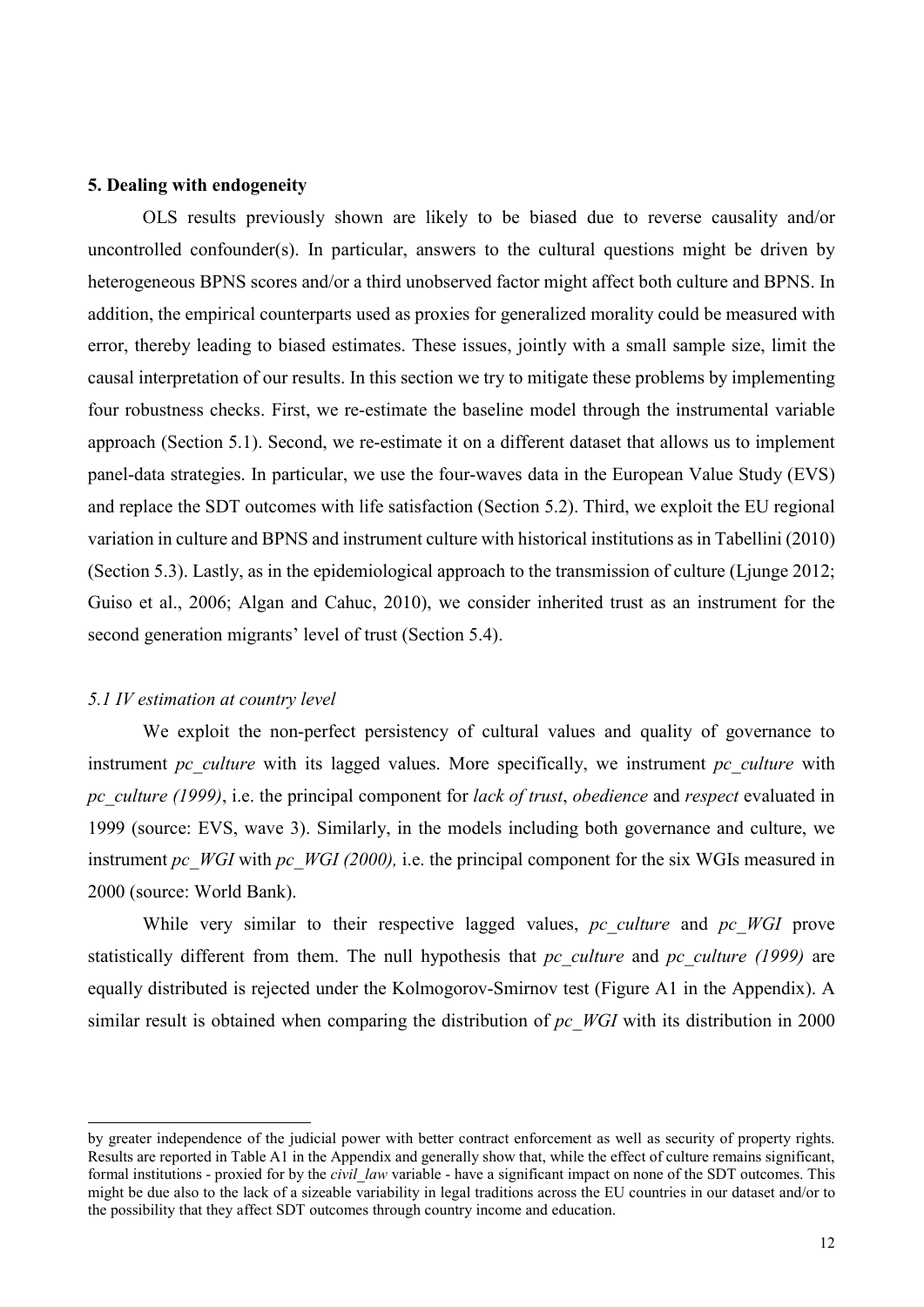(Figure A2 in the Appendix). The recent changes in cultural values and governance quality of countries within waves are further detailed in Figure A3 (in the Appendix).<sup>12</sup>

The condition of instrument relevance is satisfied, as lagged culture and WGIs are likely to be highly correlated with their respective current level and empirical studies on trust and institutions show the path-dependency of these societal features over time (see, among others, Algan & Cahuc, 2010; Guiso et al., 2006)

The validity of our exclusion restriction hinges on the assumption that the effects of culture in the past influence current SDT outcomes only through the current values of culture and institutions. However, this assumption could be questionable on the basis of the recent empirical evidence showing a direct causal effect of past institutions or culture on current economic outcomes (see, among others, Acemoglu et al., 2001; Guiso et al., 2006). However, our dependent variable is satisfaction of basic psychological needs and not economic performance, which is instead used as control in our framework. If past culture and institutions directly influence later economic outcomes (and, therefore, well-being), such an effect would be captured by the *logGDP* and *education* controls that account for country heterogeneity in income and human capital trajectories.

Results from the first-stage IV estimates are reported in Table 4 and show that lagged culture positively affects current culture when only *pc\_culture* is instrumented (column 1). The statistical diagnostics support instrument relevance as i) the F-statistic of the first stage is confidently large, and ii) the weak-identification test suggests that our instrument is not weak (the Kleibergen-Paap rk Wald F statistics is above the relevant threshold).

Second-stage IV-estimation results are consistent with those obtained from the OLS. In particular, the effect of culture on SDT outcomes remains positive and significant in all the specifications, i.e. when the dependent variable is BPNS (Table 5a, column 1), autonomy (Table 5b, column 1), competence (Table 5c, column 1) and relatedness (Table 5d, column 1). Moreover, the significant impact of culture, net of governance effects, on all the SDT dimensions is confirmed also under this IV approach, while the governance effect on autonomy disappears. First-stage results after instrumenting both culture and governance with their respective lagged values are reported in in Table 4 (columns 2-3), while results from the second stage are in column 2 of Tables 5a-5d.

<span id="page-13-0"></span><sup>&</sup>lt;sup>12</sup> The largest change in about ten years in terms of generalized morality is reached by Norway (especially through improvements in generalized trust) and Portugal, while cultural traits moved towards limited morality for Albania and Ireland. Significant improvements in twelve years in governance quality are witnessed by Czech Republic and Lithuania, whereas Spain and Italy registered the largest decrease in the WGIs. Consider also that a large number of empirical and theoretical studies show that culture and institutions co-evolve. For an accurate summary on the topic see Alesina & Giuliano (2015). In this respect, changes in governance and culture can be due to a combination of a variety of factors, e.g. institutional changes (Fernandez, 2013; Di Tella et al. , 2007), macroeconomic shocks (Giuliano & Spilimbergo, 2014), migration (Senik, 2014; Dinesen, 2013), international regulations.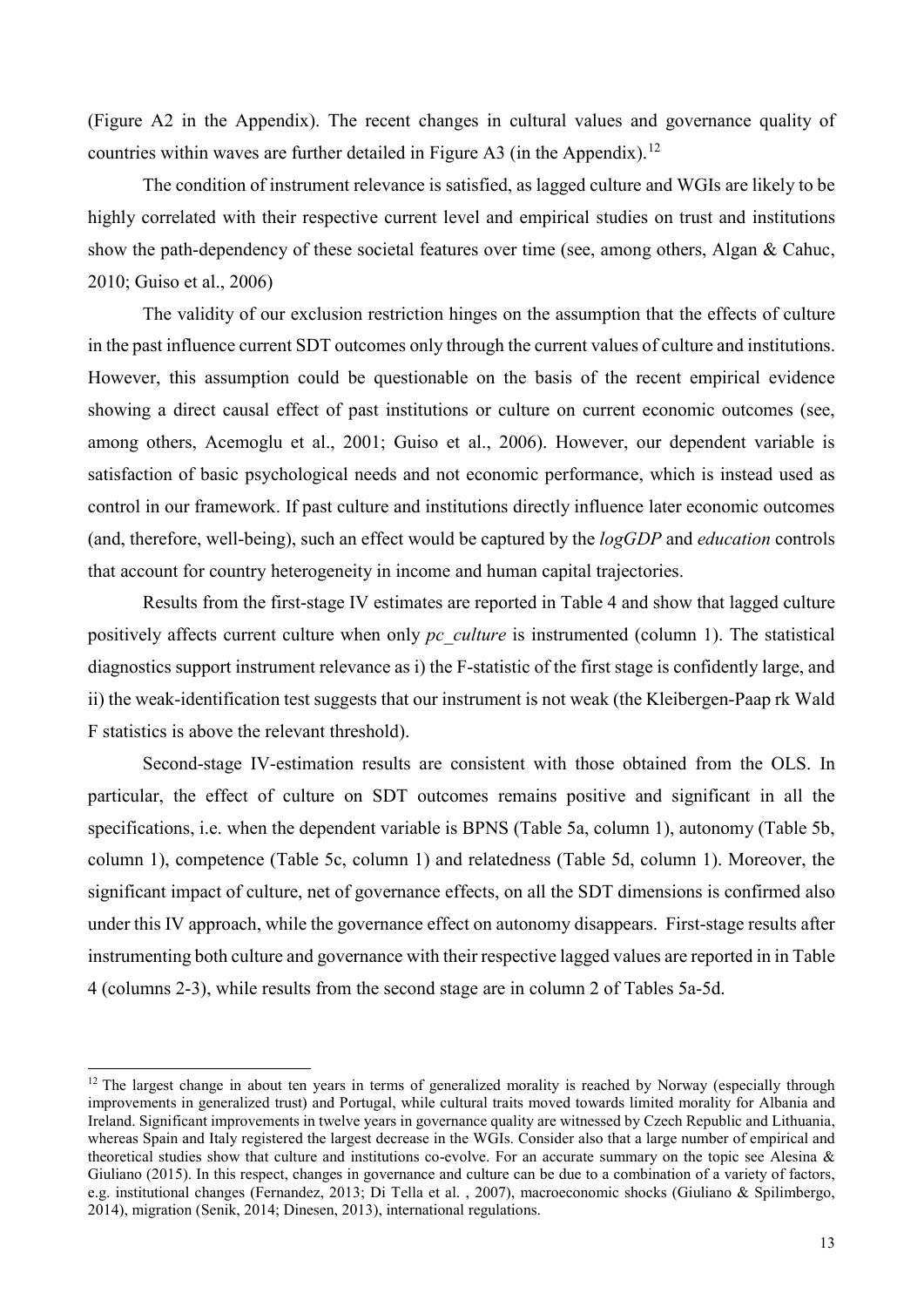#### *5.2 Life satisfaction and culture – longitudinal estimates*

We carry out an additional robustness check by using the European Value Study that contains repeated measures of culture and general well-being within European countries. We use the country average level of life satisfaction (instead of BPNS) as dependent variable, given the lack of longitudinal questions necessary to build the BPNS scale. In facts, previous OLS and IV results have to be interpreted with caution because of the limited number of observations. Moreover, the validity of our exclusion restriction relies also on the assumed zero (or low) correlation between lagged BPNS and lagged *pc* culture or on a little explanatory power of the former on current BPNS. These assumptions cannot be tested empirically with the data at our disposal. Ideally, one would need panel data on autonomy, relatedness and competence for a larger sample of countries. Unfortunately, to our knowledge there are no broad and longitudinal surveys that would allow us to construct longitudinal measures of the three SDT dimensions and culture.

As showed in Figure 1, SDT dimensions predict life satisfaction fairly well as higher scores for autonomy, competence and relatedness are correlated with higher subjective well-being. This evidence induces us to confidently use measures of life satisfaction from the EVS data. In doing this, we also exploit the longitudinal dimension of the dataset by running OLS panel random and fixed effects estimations based on four waves  $13$ . Fixed effects regressions are particularly helpful in mitigating endogeneity, as they allows us to net out the confounding effects of time-invariant, unobserved characteristics of the country. Consistently with the previous models, we control also for the country per capita GDP in US\$PPP (source: World Bank) and, as a proxy for education, for the country average years of total schooling (for respondents aged 25 and above; source: Barro & Lee, 2013). Both regressors are measured in the country and year of administration of the EVS. Higher values of the principal component extracted from the cultural variables correspond to a higher degree of limited morality of a country (+ Lack of trust – Obedience + Respect).

Results from the random and fixed effects models are reported in Tables 6a-b and are consistent with main findings, especially for what concerns *Lack of trust* and *Respect*. This suggests that a society in which generalized trust is high and respect largely valued enjoys also higher wellbeing (as proxied for by life satisfaction).

#### *5.3 IV estimation at the regional level: historical institutions*

<span id="page-14-0"></span><sup>&</sup>lt;sup>13</sup> EVS is a large-scale, cross-national, and longitudinal survey on basic human values based on four waves. The first wave has been implemented in 16 countries during 1981-1984; the second in 29 countries in 1990-1993; the third in 33 countries in 1999-2001; the fourth in 47 countries in 2008-2010. To exploit fully the time dimension of the data we consider only countries that are present in at least three waves of the study. Controlling also for GDP and Education, we deal with 26 countries for a total of 86 observations.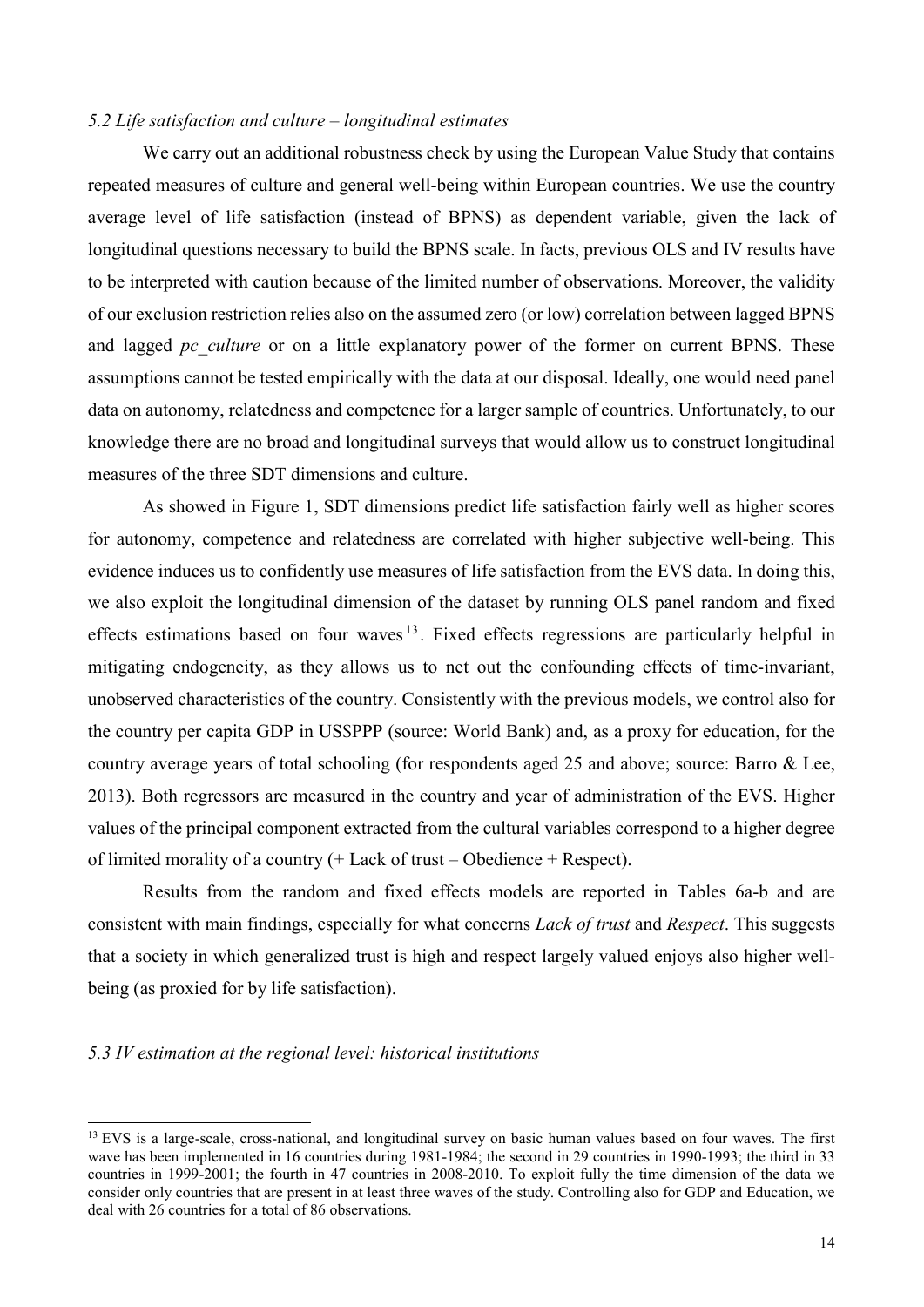We run an additional robustness check by using an alternative set of instruments and considering a sample of EU regions. We replicate the Tabellini's (2010) IV approach by instrumenting current culture with past institutional features across regions of selected EU countries, i.e. France, Western Germany, UK, Italy, Netherlands, Belgium, Spain, and Portugal. In his empirical study Tabellini claims a causal link between a culture of generalized morality and economic growth by comparing EU regions with different historical characteristics. Such characteristics are past education and past political institutions. The former is measured by the literacy rate around 1880, while the second by constraints on the executive power in the years 1600-1850.

The exclusion restriction relies on the assumption that past institutions affect current development only through current culture. This restriction is empirically justified by controlling for contemporaneous education and political institutions (through country fixed effects) as well as for initial economic conditions. From a theoretical point of view, the chosen instruments are argued to be relevant since sound liberal institutions reinforce positive cultural values when some conditions are realized. These conditions are higher citizens' perceived match between beliefs and outcomes (Platteau 2000), large political participation of productive entrepreneurs (when the rule of law is respected and the discretionary political power of the authority is limited) (Putnam 1993), higher awareness about the external political environment and socialization through increased literacy. Instrument relevance is further supported by the empirical evidence provided by Guiso et al. (2016), who show that the early self-government experience fostered higher levels of civic capital through the development of inter-generationally transmitted beliefs of self-efficacy.<sup>[14](#page-15-0)</sup>

To check the robustness of the culture effect on SDT outcomes, we combine the Tabellini's dataset with the ESS  $(2012)$  and compute – in each region considered by the author – the average of the respondents' score for autonomy, competence and relatedness. As in Tabellini's analysis, our cultural variable (*pc\_culture*) now captures generalized morality and corresponds to the first principal component of *Respect*, *Trust* and *Obedience*. It is negatively correlated with *Obedience* and positively correlated with *Respect* and *Trust* (Table 7a). We replicate Tabellini's IV analysis by instrumenting *pc\_culture* with early political institutions (variable *pc\_institutions*) and past literacy levels (variable *literacy (1880)*) in order to assess the effect of generalized morality on SDT outcomes; we control for contemporaneous GDP, gross enrolment rate of primary and secondary schools in 1960 (*School* 

<span id="page-15-0"></span><sup>&</sup>lt;sup>14</sup> Tabellini's first-stage regressions display a positive impact of high literacy and sound institutions in the past on later generalized morality. In the second-stage estimates the author shows that the regional variation in the degree of generalized morality explains much of variation in per capita GDP after controlling for country fixed effects, contemporaneous education and past urbanization rates. These controls allow to exclude that past institutions affect current growth through human capital accumulation and different initial economic conditions which determine economic convergence; in addition, they are also used to mitigate unobserved heterogeneity problems deriving from unobserved time-invariant country characteristics, education and historical economic development that would induce a spurious correlation between culture and growth.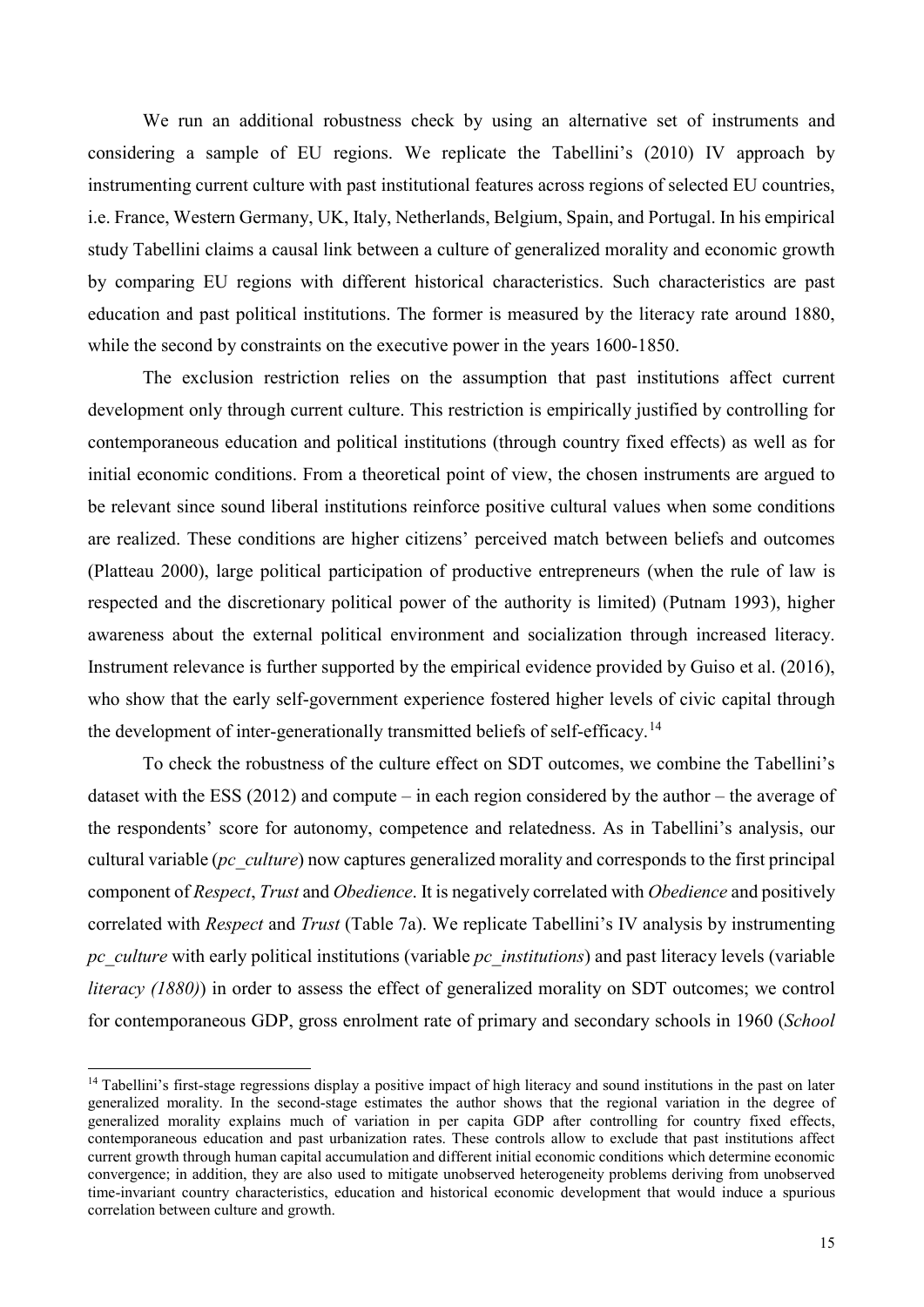*(1960)*) and past urbanization rates (*Urbanization (1850-1860)*)[15](#page-16-0). All the variables considered vary at the regional level.

First-stage estimates highlight a positive correlation between past institutions and generalized morality across EU regions (Table 7b). Second-stage estimates with and without controlling for GDP are reported in Table 7c, column 1 and 2 respectively. Results confirm the positive effect of generalized morality on BPNS, competence and relatedness. As in Tabellini (2010), in the first stage country fixed characteristics are controlled for through the inclusion of country dummies, while in the second stage country group dummies are included in accordance with the Esping-Andersen (1999) classification<sup>16</sup>.

#### *5.4 IV estimation at the individual level: inherited trust*

The last robustness check is implemented at the individual level. We consider a sample of second-generation migrants, i.e. the respondents in ESS dataset (wave 6) born in a EU country with at least one parent born in another country. As in Ljunge (2012), we instrument their level of trust with the level of trust of her mother's or father's country of origin. The latter is built by using the WVS dataset (waves 3-4) and aggregating at the country level respondents' answer to the question "Generally speaking, would you say that most people can be trusted or that you can't be too careful in dealing with people?"  $[0 = \text{Most people can be trusted}; 1 = \text{Can't be too careful}].$  Children of migrants' level of trust is measured in the ESS dataset (wave 6) through the question "Generally speaking, would you say that most people can be trusted, or that you can't be too careful in dealing with people". Answers were collected on an ordinal scale ranging from 0 (You can't be too careful) to 10 (Most people can be trusted).

The set of equations we estimate is the following:

$$
Y_{ice} = \beta_0 + \beta_1 \text{Trust}_{ice} + \beta_2 X_{ice} + \gamma_c + \varepsilon_{ice}
$$
  
\n
$$
\text{Trust}_{ice} = \beta_0 + \beta_1 \text{Lack}_0 \text{ of } \text{Trust}_a + \beta_2 X_{ice} + \gamma_c + \varepsilon_{ice}
$$

Eq. 3

<span id="page-16-0"></span><sup>&</sup>lt;sup>15</sup> In order to have comparable results, we exclude "control" from the Tabellini's principal component analysis for culture. Note also that *pc\_institutions* is the first principal component of the five variables measuring constraints on the executive at five different points in time (i.e. 1600, 1700, 1750, 1800, 1850; higher value correspond to better institutions; source: POLITY IV dataset). The countries considered by Tabellini are Belgium, France, Italy, Netherlands, Portugal, Spain, UK and Germany. See Tabellini (2010) for further details on all the variables in his analysis that we have used for this robustness check. The dataset used by the author can be downloaded a[t http://goo.gl/KaalD9.](http://goo.gl/KaalD9)<br><sup>16</sup> We choose to include country-group dummies instead of country-individual dummies in the second stage as our

<span id="page-16-1"></span>dependent variables (SDT outcomes) have little variation at regional level. Moreover, by using the regions (and countries) selected by Tabellini we lose information and additional variability deriving from other countries not included in the author's dataset. Country-group dummies are built according to the Esping-Andersen's (1999) taxonomy, whereby countries are classified according to their welfare models as: i) *Social-democratic* (Denmark, Sweden); ii) *Conservative* (Netherlands, Belgium, France, Germany, Austria and Switzerland); iii) *Mediterranean* (Greece, Italy and Spain); iv) *Former socialist* (Czech Rep., Poland).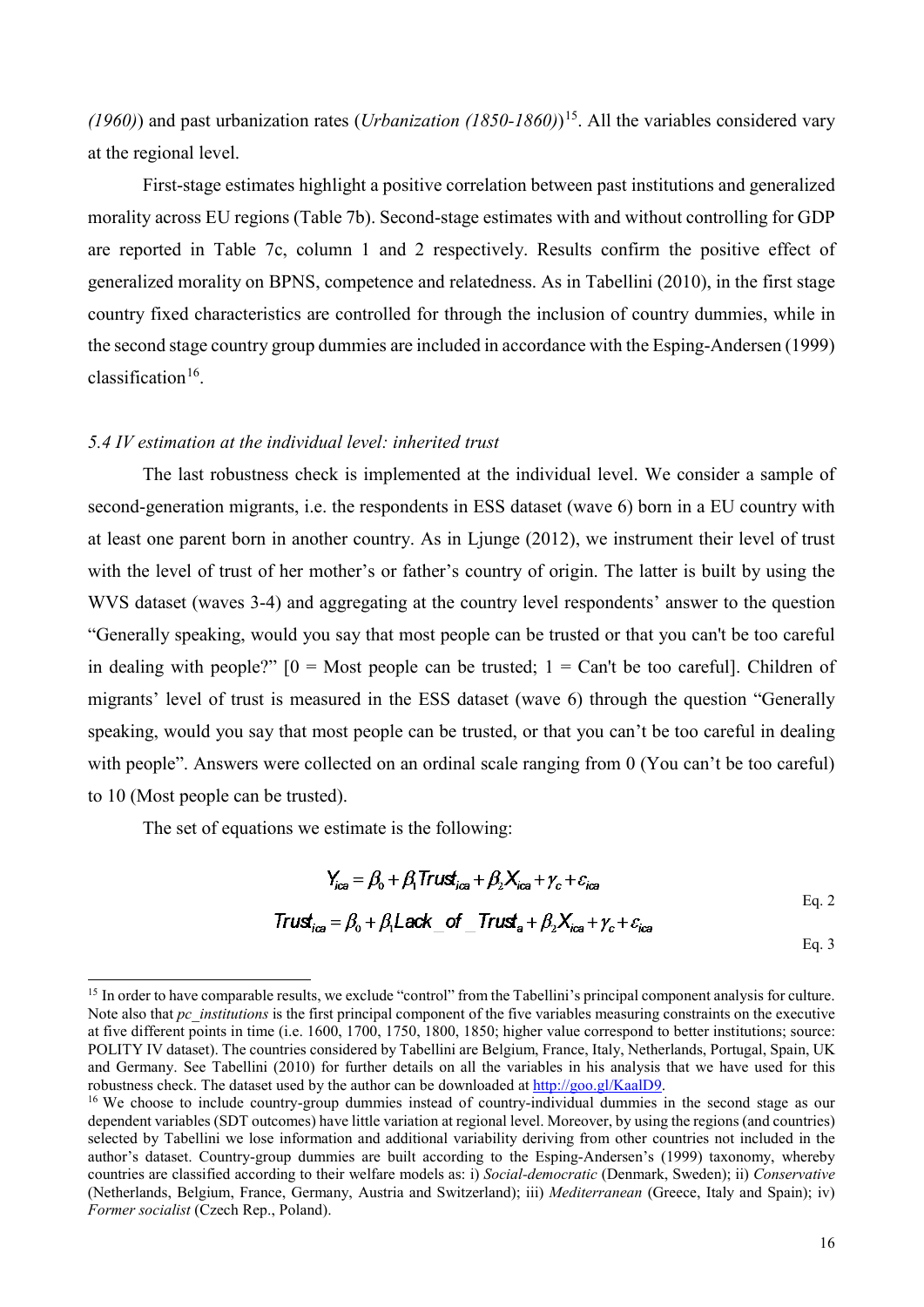where  $Y_{\text{ion}}$  is the SDT outcome (BPNS, autonomy, relatedness or competence) of individual *i*, born and residing in country *c* with a parent born in a country  $a \neq c$ , **Trust**<sub>ica</sub> is the level of trust of of individual *i*, born and residing in country *c* with a parent born in a country  $a \neq c$ , **Lack** of Trust<sub>a</sub> is average level of mistrust common to all individuals with a parent born in country *a*,  $\gamma$  is the country fixed effect,  $X_{i\alpha}$  is a set of individual's socio-demographic and economic controls including gender, age and income class, education level, number of household components, marital status, employment status. In our sample *i=4,197, a=83* and *c=29*. Reverse causality is not a concern in this case as trust of respondents born and residing in country *c* cannot affect the average level of trust in the parent's birth country *a*. The inclusion of  $\gamma$  allows accounting for the institutional structure and all other unobserved differences that apply to all residents in *c* and may influence both their level of trust and SDT outcomes.<sup>[17](#page-17-0)</sup>

The relevance of the chosen instrument hinges on the intergenerational transmission of trust (or, more in general, cultural values) from parents to children. The existence of this transmission has been documented empirically by regressing the trust of children on that of parents (Dohmen et al., 2012) or, on a sample of migrants, on the average trust in the country of origin (Algan & Cahuc, 2010). Guiso et al. (2006) show a positive correlation between trust of immigrants and their descendants in the US and trust levels in the country of ancestry. The exclusion restriction is likely to be valid at a theoretical level. Apart from inherited trust and cultural and institutional features of the country of residence, it is difficult to think of other channels through which average trust in the country of origin affect the SDT outcomes of second-generation migrants.

We estimate Equations 2-3 with 2SLS considering separately the trust inherited from the mother and that inherited from the father. Standard errors are clustered by the parent's country of origin. The sample is restricted to ancestral countries with at least 15 immigrants in order to reduce the potential noise deriving from few observations in countries of origin (Algan & Cahuc, 2010; Ljunge, 2012).

Results are summarized in Tables 8a-b. Consistently with the findings by Ljunge (2012), firststage results highlight that the transmission of trust is particularly strong from the mother's side while not significant when considering the ancestral trust deriving from the father (columns 1, 3, 5, 7 in

<span id="page-17-0"></span><sup>&</sup>lt;sup>17</sup> The empirical strategy we follow is known as epidemiological approach. In economics this approach is used to distinguish between cultural traits vs. environmental characteristics (e.g. formal institutions) affecting the individual variation in the outcome of interest. The rationale of this strategy is based on the transmission of cultural beliefs from parents to children, the variation of cultural beliefs across immigrant groups and exposition to the same institutional environment for individuals living in the same area. The idea is thus that individuals with different cultural traits behave in different ways despite living in identical environments. See Fernández (2010) for an excellent overview of this approach.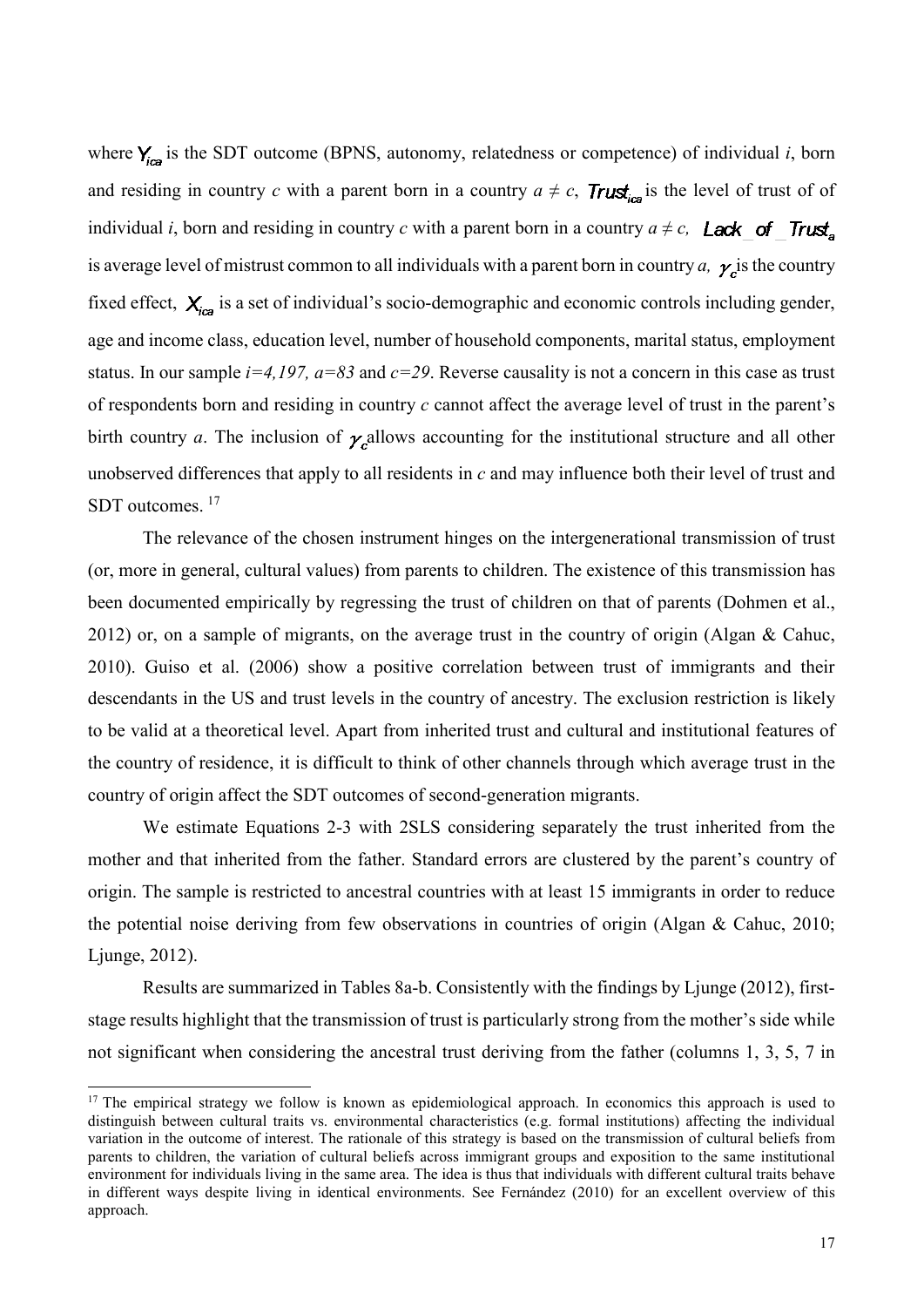Tables 8a-b). For this reason, our instrument performs poorly in the estimates concerning the father's country of origin (Table 8b), while relatively well in those restricted to the country of origin of the mother (Table 8a). Only in this last case, second-stage results confirm the positive and significant role of culture (proxied for by trust) in BPNS. In particular, trust significantly contributes to autonomy and relatedness (columns 2, 4, 8 in Table 8a).

A possible threat to our exclusion restriction, however, may derive from the fact that higher social capital in the country of origin captures better institutions and larger economic opportunities, which would have fostered higher parents' education and income. The latter might influence directly children's well-being through, for instance, higher investment in human capital and transmission of positive work-related attitudes. We can exclude this argument as we control for socio-economic status of second-generation migrants (including their education and income levels). Moreover, in an alternative specification we include as additional controls the parent's employment status when the respondent was 14 and his/her highest education level achieved. Results, omitted for reasons of space, are robust also to this check.<sup>18</sup>

#### **6. Discussion**

Stimulated by the pioneering studies by Banfield (1957) and Coleman (1974), the economic literature has recognized culture and institutions as drivers of countries' well-being in terms of economic growth (e.g., Gorodnichenko & Roland, 2011; Guiso et al., 2006; Tabellini, 2010; Algan & Cahuc, 2010). However, non-economic outcomes may perform better in predicting the well-being of nations, increasingly measured by citizens' self-assessed levels of life satisfaction and happiness. These measures have proved robustly correlated with individual socio-economic characteristics (e.g. Blanchflower & Oswald, 2011; Frey & Stutzer, 2002), as well as with societal factors such as cultural traits and institutional features (e.g. Bjørnskov et al., 2010; Frey & Stutzer, 2000). Nevertheless, the economic analysis of subjective well-being often lacks an explanation to its underlying dimensions (Layard, 2006).

Our paper combines the empirical economic evidence on the objective and subjective wellbeing of nations with the theoretical paradigm of self-determination theory (SDT). SDT predicts that when individuals satisfy the basic psychological needs of autonomy, competence and relatedness they reach higher levels of subjective well-being (Deci & Ryan, 2001). In this respect, besides individual

<span id="page-18-0"></span><sup>&</sup>lt;sup>18</sup> We also check for the robustness of our results to a different operationalization of inherited trust. Similar to Guiso et al. (2004 and 2006), and Algan and Cahuc (2010), we replace the level of trust in the country of origin in eq. 3 with a set a dummy variables for the parent's country of origin. Results do not change significantly.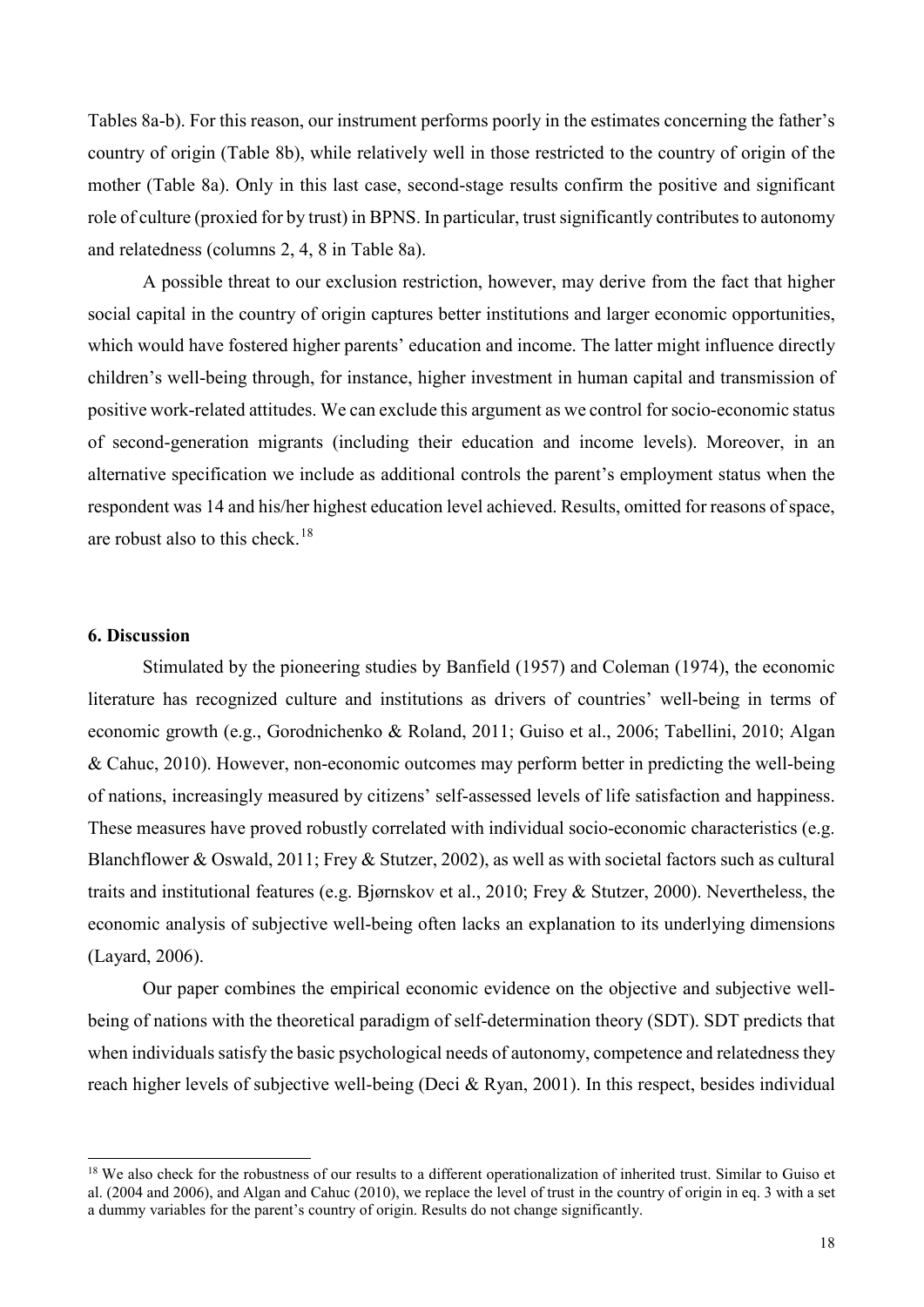intrapsychic forces, needs-satisfaction also varies according to the characteristics of the social context (e.g. Chirkov et al., 2003; DeHaan & Ryan, 2014; Sagiv & Schwartz, 2000).

We investigate the role played by cultural traits in the satisfaction of basic psychological needs across European countries. SDT theory allows us to formulate specific hypotheses on whether the heterogeneous performance of EU countries in terms of subjective well-being depends on the extent to which generalized vs. limited morality shape attitudes and beliefs. More specifically, we hypothesized that nation-specific cultural traits traceable to limited morality would have negatively affected citizens' fulfilment of their basic psychological needs. We expected that high internalization of the value of obedience would have hampered in particular the satisfaction of autonomy and competence, while high generalized trust and large importance given to the value of respect would have fostered the satisfaction of relatedness.

To test our hypotheses, we regress the SDT outcomes (i.e. satisfaction of autonomy, competence, relatedness and the average of the scores in all of these dimensions) on cultural variables at the country level, controlling also for economic performance (GDP level) and human capital (median education level). We implement the empirical analysis also at the regional and individual levels and with different approaches. This allows us to assess how robust is the culture effect to endogeneity due to measurement error, uncontrolled confounders and reverse causality.

As predicted by SDT theory and our hypotheses, we find a significant negative correlation between limited morality and the SDT outcomes. The culture effect is robust to the instrumental variable estimation at a country level in which lagged levels cultural values are used as instruments. It is also robust to a IV estimation at the regional level as in Tabellini (2010), where culture is instrumented with historical institutions and past educational levels. In addition, the effect partially persists when we replace SDT outcomes with life satisfaction and re-estimate the baseline model on a different sample of EU countries with panel-data methods. Finally, a positive role of cultural values in SDT outcomes is also found at the individual level when instrumenting the cultural beliefs of second-generation migrants with those of their parents. Our results provide support to the hypothesis that a culture characterized by limited morality is detrimental to the satisfaction of psychological needs (and therefore subjective well-being). In countries with limited morality trust and respect are bounded to kinship-based relations and the individual's search for socio-economic opportunities is limited by the coercive power of the family (e.g. through the internalization of the obedience norm).

Our findings suggest that, besides their established contribution to economic prosperity, specific cultural values (high trust and respect, low obedience) have a causal impact on the fulfilment of basic psychological needs. This is an important result as, on the one hand, the satisfaction of these needs is deemed crucial to achieve a high level of subjective well-being and, on the other, it sheds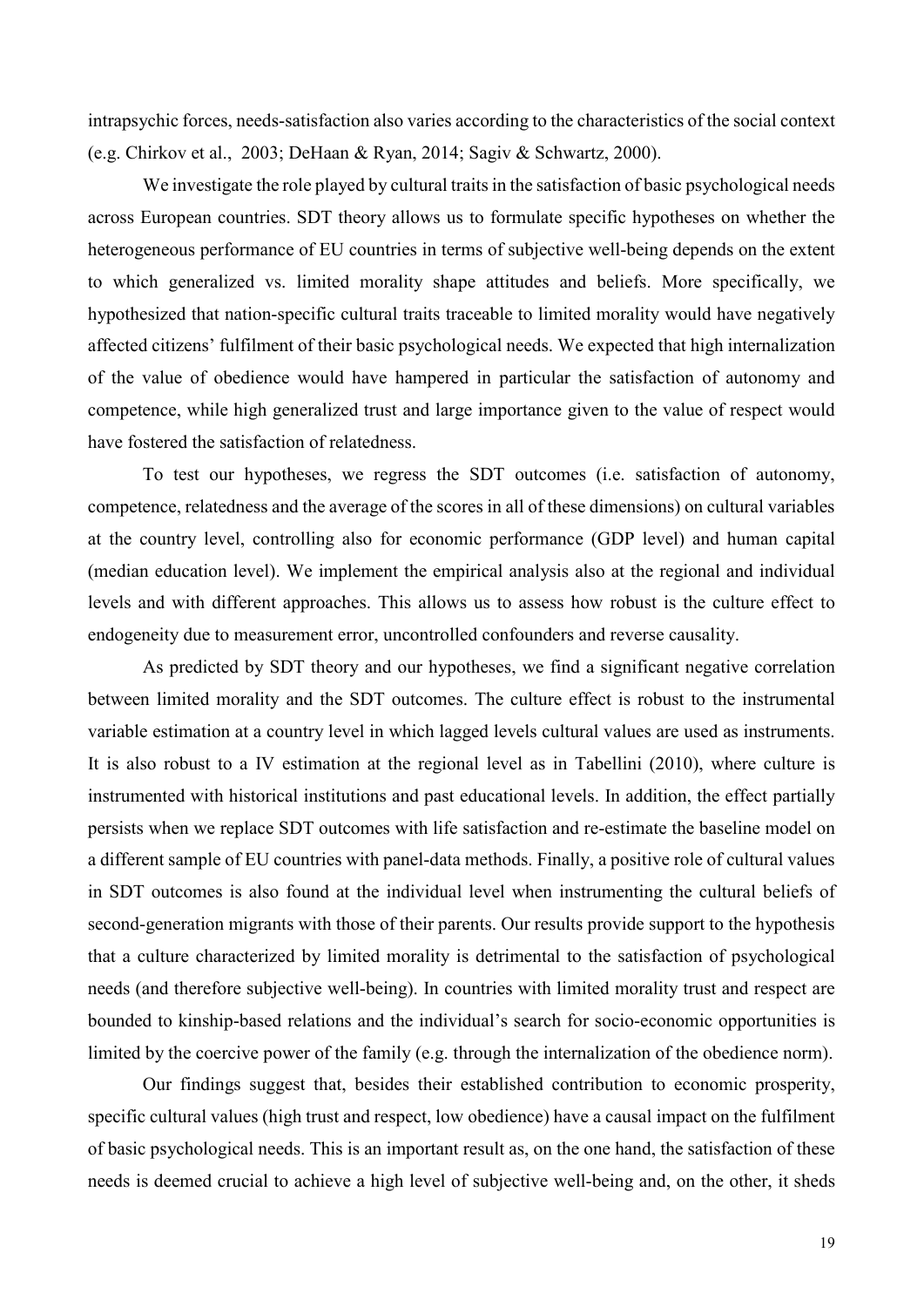light on the mechanisms underlying the link between culture and well-being. The role of the social context in well-being is therefore justified by its influence on autonomy, competence and relatedness, three necessary *psychological nutriments* to let individuals thrive.

Although the culture effect remains significant in most of our econometric strategies (in which education and income are controlled for), caution is nonetheless advised. Each empirical model we choose does help in mitigating endogeneity, yet with some caveats. For instance, country-level IV regressions are performed on a small sample, while their regional-level counterparts are carried out on a limited set of countries. Similarly, when exploiting the time-dimension in the EVS we had to replace our key SDT outcome variables with life satisfaction, due to the lack of (time-repeated) data on satisfaction of basic psychological needs. Finally, while providing us with a sound identification strategy at the individual level, the epidemiological approach considers a specific sample (secondgeneration migrants) and a single cultural dimension (trust).

Despite these methodological issues, to our knowledge this is the first empirical attempt to open the life-satisfaction black-box through the self-determination theory. This approach allows us to shed more lights on the how culture affects subjective well-being and provides us with a rich set of well-being measures, which are grounded on a well-established psychological theory. Multiple indicators based on satisfaction of basic psychological needs allow us also to mitigate the methodological problems commonly arising in cross-country comparisons of well-being with a single indicator (i.e. life satisfaction or happiness).

Concluding, this study offers original evidence on how contextual cultural factors affect wellbeing. Lack of trust, high obedience and low respect (i.e. limited morality) not only reduce the wealth of nations, but also constraint individuals' satisfaction of basic psychological needs, thereby hindering the individual's search for happiness.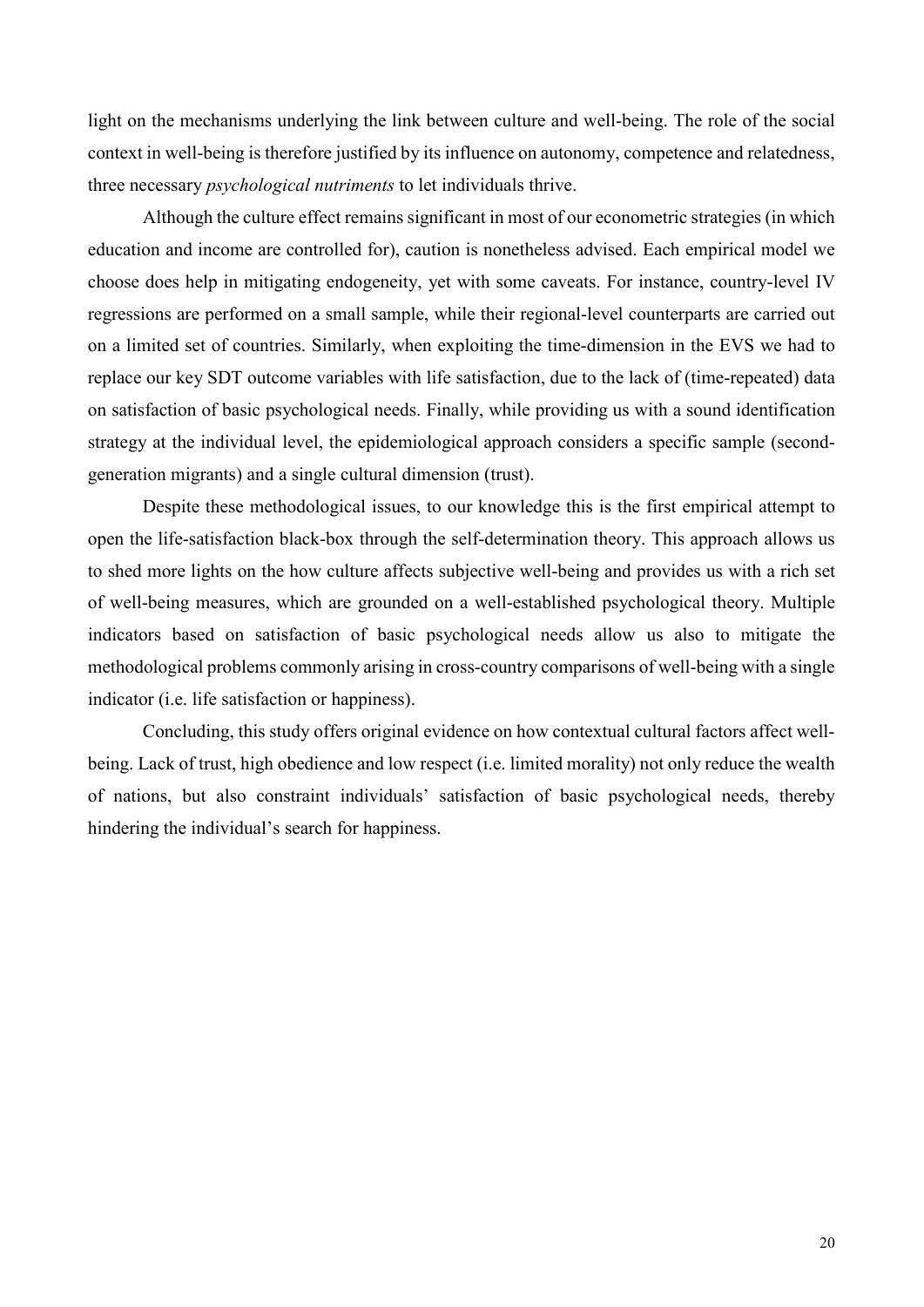#### **References**

- [1] Acemoglu, D., Johnson, S., & Robinson, J. A. (2001), The Colonial Origins of Comparative Development: An Empirical Investigation, *American Economic Review*, *91*,1369-1401.
- [2] Alesina, A., & Giuliano, P. (2015). Culture and institutions. *Journal of Economic Literature*, *53*(4), 898-944.
- [3] Algan, Y., & Cahuc, P. (2014). Trust, Well-being and Growth: New Evidence and Policy Implications. *Handbook of Economic Growth*, 49-120.
- [4] Algan, Y., and Cahuc, P. (2010). Inherited Trust and Growth. *American Economic Review*, *100*, 2060– 2092.
- [5] Arrow, K. J. (1972). Gifts and exchanges. *Philosophy & Public Affairs*, 343-362.
- [6] Baard, P. P., Deci, E. L., & Ryan, R. M. (2004). Intrinsic need satisfaction: A motivational basis of performance and well-being in two work settings. *Journal of Applied Social Psychology*, 34, 2045- 2068.
- [7] Banfield, E. C. (1957). The Moral Basis of a Backward Society. Glencoe, IL: The Free Press.
- [8] Barro, Robert and Jong-Wha Lee, (2013). A New Data Set of Educational Attainment in the World, 1950-2010." *Journal of Development Economics*, vol 104, pp.184-198.
- [9] Bjørnskov, C., Dreher, A., and Fischer, J. A.V. (2010). Formal institutions and subjective well-being: Revisiting the cross-country evidence. *European Journal of Political Economy*, *26*(4), 419-430.
- [10] Blanchflower, D.G., & Oswald, A. J. (2011). International Happiness, *NBER Working Papers* 16668, National Bureau of Economic Research, Inc.
- [11] Chen, B., Vansteenkiste, M., Beyers, W., Boone, L., Deci, E. L., Van der Kaap-Deeder, J., Duriez, B., Lens, W., Matos, L., Mouratidis, A., Ryan, R. M., Sheldon, K. M., Soenens, B., Van Petegem, S., & Verstuyf, J. (2015). Basic psychological need satisfaction, need frustration, and need strength across four cultures. *Motivation and Emotion*, *39*, 216-236.
- [12] Chirkov, V., Ryan, R. M., Kim, Y., & Kaplan, U. (2003). Differentiating autonomy from individualism and independence: A self-determination theory perspective on internalization of cultural orientations and well-being. *Journal of Personality and Social Psychology*, *84*(1), 97- 110.
- [13] Chirkov, V., Ryan, R. M., & Willness, C. (2005). Cultural Context and Psychological Needs in Canada and Brazil. Testing a Self-Determination Approach to the Internalization of Cultural Practices, Identity, and Well-being. *Journal of Cross-Cultural Psychology*, *36*(4), 423-443.
- [14] Clark, A., Layard, R., & Senik, C. (2012). 'The Causes of Happiness and Misery', in *World Happiness Report* edited by John Helliwell, Richard Layard and Jeffrey Sachs, Columbia UP: 58-89.
- [15] Coleman, J. (1990) *Foundations of Social Theory*. Harvard University Press.
- [16] Debnath, R. M., & Shankar, R. (2014). Does good governance enhance happiness: A cross nation study. *Social indicators research*, *116*(1), 235-253.
- [17] Deci, E. L., & Ryan, R. M. (2000). The "What" and "Why" of Goal Pursuits: Human Needs and the Self-Determination of Behavior. *Psychological Inquiry*, *11*(4), 227–268.
- [18] Deci, E. L., Ryan, R. M., Gagné, M., Leone, D. R., Usunov, J., & Kornazheva, B. P. (2001). Need Satisfaction, Motivation, and Well-being in the Work Organizations of a Former Eastern Bloc Country: A Cross-Cultural Study of Self-Determination. *Personality and Social Psychology Bulletin*, *27*(8), 930-942.
- [19] Deci, E. L., & Ryan, R. M. (1980). The empirical exploration of intrinsic motivational processes. *Advances in experimental social psychology*, *13*, 39-80.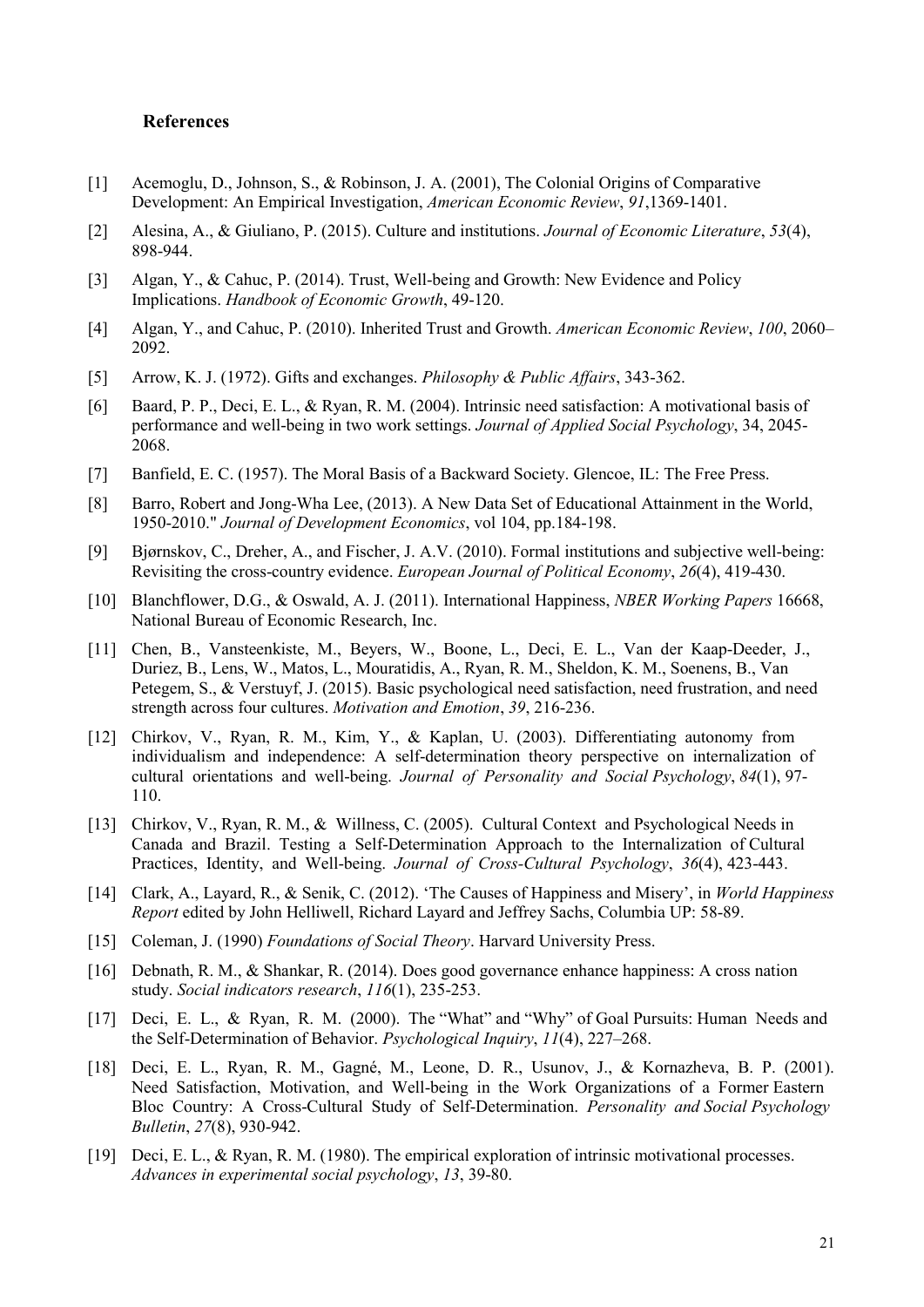- [20] DeHaan, C., & Ryan, R. M. (2014). Symptoms of wellness: Happiness and eudaimonia from a self-determination perspective. In K. M. Sheldon, e R. E. Lucas (Eds.), *Stability of happiness: Theories and evidence on whether happiness can change* (pp. 37-55). Amsterdam: Elsevier.
- [21] Di Tella, R., MacCulloch, R. J., & Oswald, A. J. (2003). The macroeconomics of happiness. *Review of Economics and Statistics*, *85*(4), 809-827.
- [22] Di Tella, R., Galiani, S., & Schargrodsky, E. (2007). The formation of beliefs: evidence from the allocation of land titles to squatters. *The Quarterly Journal of Economics*, 209-241.
- [23] Diener, E., Oishi S., & Lucas, R. E. (2003). Personality, culture and subjective well-being: Emotional and cognitive evaluations of life. *Annual Review of Psychology, 54*, 403–425.
- [24] Dinesen, P. T. (2013). Where you come from or where you live? Examining the cultural and institutional explanation of generalized trust using migration as a natural experiment. *European sociological review*, *29*(1), 114-128.
- [25] Djankov, S., Glaeser, E., La Porta, R., Lopez-de-Silanes, F., & Shleifer, A. (2003). The new comparative economics. *Journal of comparative Economics*, *31*(4), 595-619.
- [26] Dohmen, T., Falk, A., Huffman, D., & Sunde, U. (2012). The intergenerational transmission of risk and trust attitudes. *The Review of Economic Studies*, *79*(2), 645-677.
- [27] Dorn, D., Fischer, J. A., Kirchgässner, G., & Sousa-Poza, A. (2007). Is it culture or democracy? The impact of democracy and culture on happiness. *Social Indicators Research*, *82*(3), 505-526.
- [28] Easterlin, R. (1974). Does Economic Growth Improve the Human Lot? Some Empirical Evidence. In Paul A. David and Melvin W. Reder, eds., *Nations and Households in Economic Growth: Essays in Honor of Moses Abramovitz*, New York: Academic Press, Inc.
- [29] Easterlin, R. A. (1995). Will raising the incomes of all increase the happiness of all?. *Journal of Economic Behavior & Organization*, *27*(1), 35-47.
- [30] Esping-Andersen, G. (1999). *Social Foundations of Postindustrial Economies*. New York: Oxford University Press
- [31] Fernández, R. (2010). *Does culture matter?* (No. w16277). National Bureau of Economic Research.
- [32] Fernández, R. (2013). Cultural change as learning: The evolution of female labor force participation over a century. *The American Economic Review*, *103*(1), 472-500.
- [33] Fleurbaey, M. (2009). Beyond GDP: The Quest for a Measure of Social Welfare. *Journal of Economic Literature*, *47*(4), 1029-1075.
- [34] Frey, B. S., & Stutzer, A. (2000). Happiness, economy and institutions. *The Economic Journal*, *110*(466), 918-938.
- [35] Frey, B. S., & Stutzer, A. (2002). What Can Economists Learn from Happiness Research?. *Journal of Economic Literature*, *40*(2), 402-435.
- [36] Frey, B. S., & Stutzer, A. (2005). Beyond outcomes: measuring procedural utility. *Oxford Economic Papers*, *57*(1), 90-111.
- [37] Gagné, M. (2003). The role of autonomy support and autonomy orientation in prosocial behavior engagement. *Motivation and Emotion, 27,* 199-223.
- [38] Giuliano, P., & Spilimbergo, A. (2014). Growing up in a Recession. *The Review of Economic Studies*, *81*(2), 787-817.
- [39] Glaeser, E. L., La Porta, R., Lopez-de-Silanes, F., & Shleifer, A. (2004). Do institutions cause growth?. *Journal of economic Growth*, *9*(3), 271-303.
- [40] Gorodnichenko, Y., & Roland, G. (2012). Understanding the individualism-collectivism cleavage and its effects: Lessons from cultural psychology. In *Institutions and comparative economic development* (pp. 213-236). Palgrave Macmillan UK.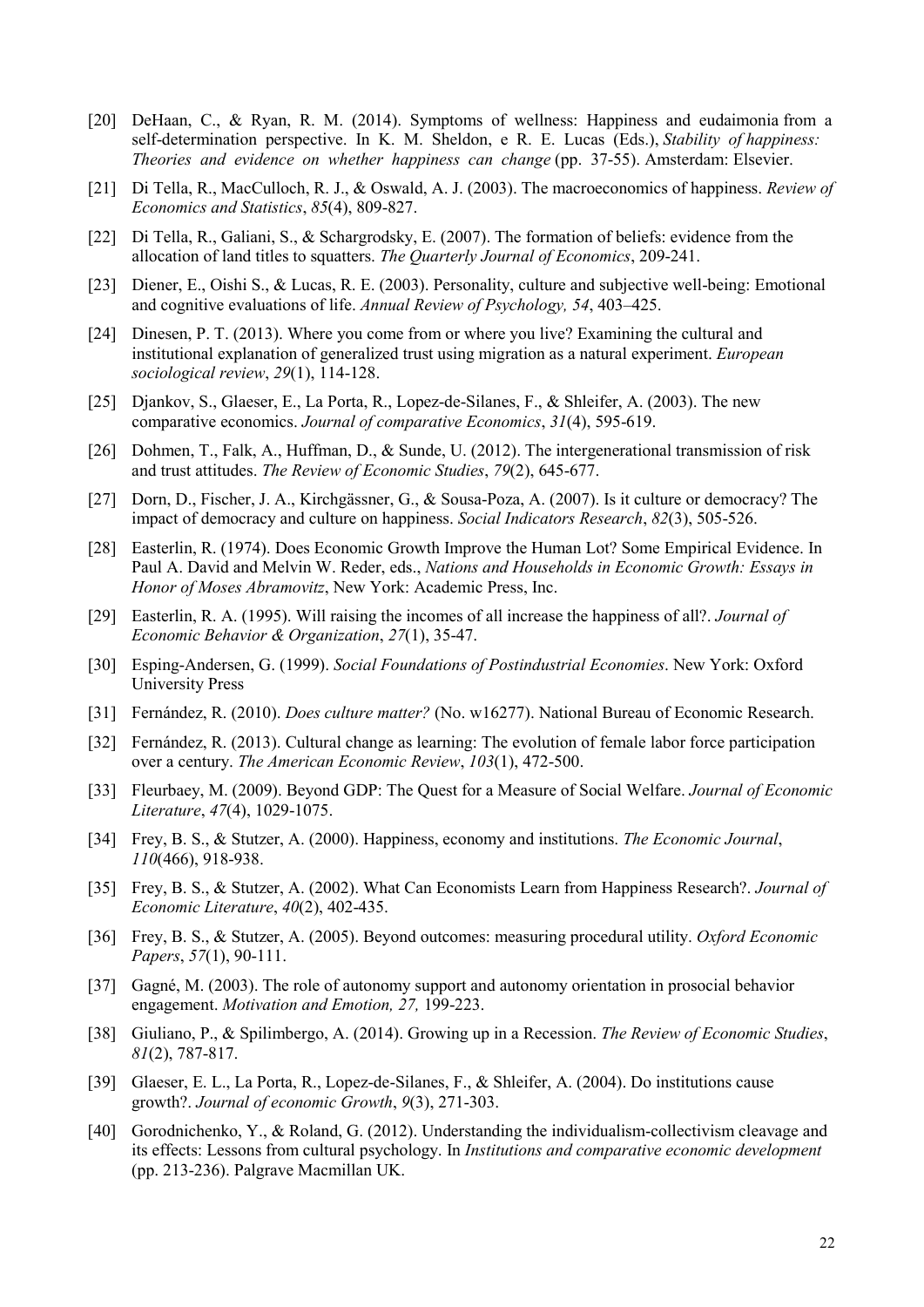- [41] Gorodnichenko, Y., & Roland, G. (2015). *Culture, institutions and democratization* (No. w21117). National Bureau of Economic Research.
- [42] Gorodnichenko,Y., & Roland, G. (2011). Individualism, innovation, and long-run growth. *PNAS*, *108*(Supplement 4), 21316-21319.
- [43] Grolnick, W. S., & Ryan, R. M. (1989). Parent styles associated with children's self-regulation and competence in school. *Journal of Educational Psychology*, 81(2), 143–154.
- [44] Grolnick, W. S., Ryan, R. M., & Deci, E. L. (1991). Inner resources for school achievement: Motivational mediators of children's perceptions of their parents. *Journal of Educational Psychology,* 38, 508-517
- [45] Guiso, L., Sapienza, P., & Zingales, L (2016), Long Term Persistence, *Journal of the European Economic Association*, pre-print available online.
- [46] Guiso, L., Sapienza, P., & Zingales, L. (2004). The role of social capital in financial development. *The American Economic Review*, *94*(3), 526-556.
- [47] Guiso, L., Sapienza, P., & Zingales, L. (2006). Does culture affect economic outcomes?. *The journal of economic perspectives*, *20*(2), 23-48.
- [48] Guiso, L., Sapienza, P., & Zingales, L. (2010). *Civic capital as the missing link* (No. w15845). National Bureau of Economic Research.
- [49] Hagerty, M. R., & Veenhoven, R. (2003). Wealth and Happiness Revisited Growing National Income *Does* Go with Greater Happiness. *Social Indicators Research*, 64(1), 1-27.
- [50] Helliwell, J. F. (2006). Well Being, social capital and public policy: What's new?. *The Economic Journal*, *116*(510), C34-C45.
- [51] Helliwell, J. F., Huang, H., & Wang, S. (2016). New Evidence on Trust and Well-being, *NBER Working Papers* 22450, National Bureau of Economic Research.
- [52] Hofstede, G. H., & Hofstede, G. (2001). *Culture's consequences: Comparing values, behaviors, institutions and organizations across nations*. Sage.
- [53] Hudson, J. (2006). Institutional trust and subjective well-being across the EU. *Kyklos*, *59*(1), 43-62.
- [54] Inglehart, R., Foa, R., Peterson, C., & Welzel, C. (2008). Development, freedom, and rising happiness: A global perspective (1981–2007). *Perspectives on Psychological Science, 3*(4), 264–285.
- [55] Iyengar, S. S., & Lepper, M. R. (1999). Rethinking the value of choice: A cultural perspective on intrinsic motivation. *Journal of Personality and Social Psychology*, 76, 349–366.
- [56] Johnston, M. M. & Finney, S. J. (2010). Measuring basic needs satisfaction: Evaluating previous research and conducting new psychometric evaluations of the Basic Needs Satisfaction in General Scale. *Contemporary Educational Psychology*, *35*, 280-296.
- [57] Kahneman, D., & Thaler, R. H. (2006). Anomalies: Utility maximization and experienced utility. *The Journal of Economic Perspectives*, *20*(1), 221-234.
- [58] Kahneman, D., Krueger, A. B., Schkade, D., Schwarz, N., & Stone, A. (2004). Toward National Wellbeing Accounts. *American Economic Review*, *94*(2), 429-434.
- [59] Kaufmann, D., Kraay, A., & Mastruzzi, M. (2009). Governance matters VIII: aggregate and individual governance indicators, 1996-2008. *World bank policy research working paper*, (4978).
- [60] Kahneman, D., & Riis, J. (2005). Living, and thinking about it: Two perspectives on life. *The science of well-being*, 285-304.
- [61] King, G.,. Murray, C. J. L., Salomon, J., and Tandon, A. (2004). [Enhancing the Validity and Cross](http://gking.harvard.edu/files/abs/vign-abs.shtml)[cultural Comparability of Measurement in Survey Research.](http://gking.harvard.edu/files/abs/vign-abs.shtml) *American Political Science Review*, *98*, 191–207.
- [62] La Porta, R., Lopez-de-Silanes, F., & Shleifer, A. (2008). The economic consequences of legal origins. *Journal of economic literature*, *46*(2), 285-332.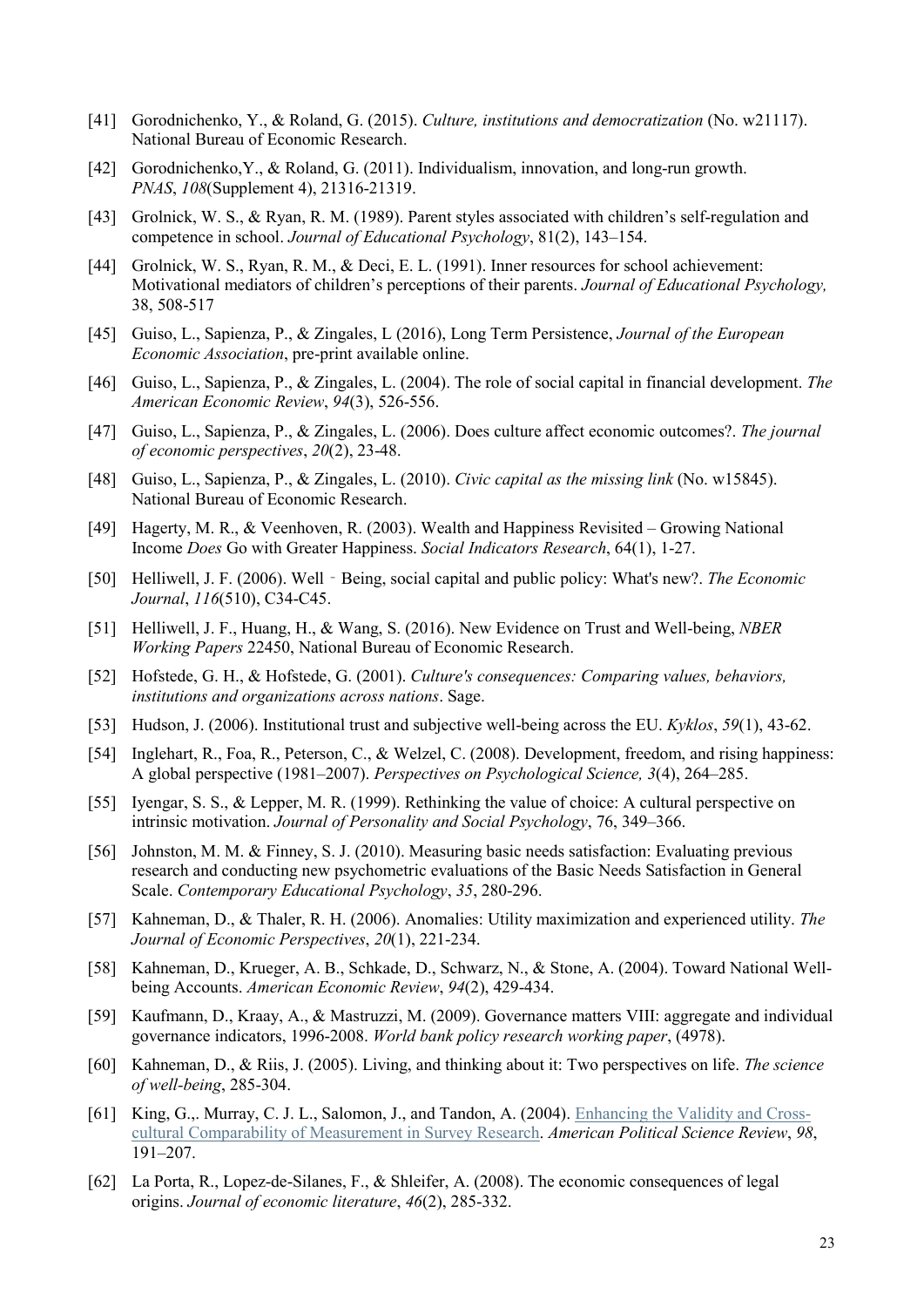- [63] La Porta, R., Lopez-de-Silanes, F., Shleifer, A., & Vishny, R. W. (1998). Law and Finance. *Journal of Political Economy*, *106*(6).
- [64] Layard, R. (2006). Happiness and public policy: A challenge to the profession. *The Economic Journal*, *116*(510), C24-C33.
- [65] Layard, R., Clark, A. E., Cornaglia, F., Powdthavee, N., & Vernoit, J. (2014). What predicts a successful life? A life - course model of well - being. *The Economic Journal*, *124*(580), F720-F738.
- [66] Ljunge, M. (2012). Cultural transmission of civicness. *Economics Letters*, *117*(1), 291-294.
- [67] Lucas, R.E., Diener, E., Grob, A., Suh, E.M., & Shao, L. (2000). Cross-cultural evidence for the fundamental features of extraversion. *Journal of Personality and Social Psychology*, 79(3), 452-468.
- [68] Luechinger S., Raschky P.A. (2009). Valuing flood disasters using the life satisfaction approach. *Journal of Public Economics*, 93(3–4):620–633
- [69] Milyavskaya, M., & Koestner, R. (2011). Psychological needs, motivation, and well-being: A test of self-determination theory across multiple domains. *Personality and Individual Differences*, *50*(3), 387- 391.
- [70] Nannicini, T., Stella, A., Tabellini, G., and Troiano, U. (2013). Social Capital and Political Accountability. *American Economic Journal: Economic Policy*, *5*(2), 222-250.
- [71] OECD. (2013). *OECD Guidelines on Measuring Subjective Well-being*, Paris: OECD Publishing.
- [72] Phinney, J. S., Kim-Jo, T., Osorio, S., & Vilhjalmsdottir, P. (2005). Autonomy and relatedness in adolescent-parent disagreements ethnic and developmental factors. *Journal of Adolescent Research*, *20*(1), 8-39.
- [73] Platteau, J.-P. (2000). *Institutions, Social Norms and Economic Development*. Amsterdam: Harwood Academic Publishers.
- [74] Proto, E., & Oswald, A. J. (2016). National happiness and genetic distance: A cautious exploration. *The Economic Journal*.
- [75] Proto, E., & Rustichini, A. (2013). A reassessment of the relationship between GDP and life satisfaction. *PloS one*, *8*(11), e79358.
- [76] Putnam, R. (1993). *Making democracy work: civic traditions in modern Italy*. Princeton University press.
- [77] Reis, H. T., Sheldon, K. M., Gable, S. L., Roscoe, J., & Ryan, R. M. (2000). Daily well-being: The role of autonomy, competence, and relatedness. *Personality and social psychology bulletin*, *26*(4), 419-435.
- [78] Ryan, R. M., & Deci, E. L. (2001). On happiness and human potentials: A review of research on hedonic and eudaimonic well-being. *Annual review of psychology*, *52*(1), 141-166.
- [79] Ryan, R. M., Huta, V., & Deci, E. L. (2013). Living well: A self-determination theory perspective on eudaimonia. In *The Exploration of Happiness* (pp. 117-139). Springer Netherlands.
- [80] Sagiv, L., & Schwartz, S. H. (2000). Value priorities and subjective well-being: Direct relations and congruity effects. *European journal of social psychology*, 30(2), 177-198.
- [81] Schwarz, N., & Strack, F. (1999). Reports of subjective well-being: Judgmental processes and their methodological implications. *Well-being: The foundations of hedonic psychology*, *7*, 61-84.
- [82] Scitovsky, T. (1976). *The joyless economy: an inquiry into human satisfaction and consumer dissatisfaction*. London: Oxford University Press.
- [83] Senik, C. (2014). The French unhappiness puzzle: The cultural dimension of happiness. *Journal of Economic Behavior & Organization*, *106*, 379-401.
- [84] Suh, E., Diener, E., Oishi, S., & Triandis, H.C. (1998). The shifting basis of life satisfaction judgments across cultures: Emotions versus norms. *Journal of Personality and Social Psychology*, 74(2), 482- 493.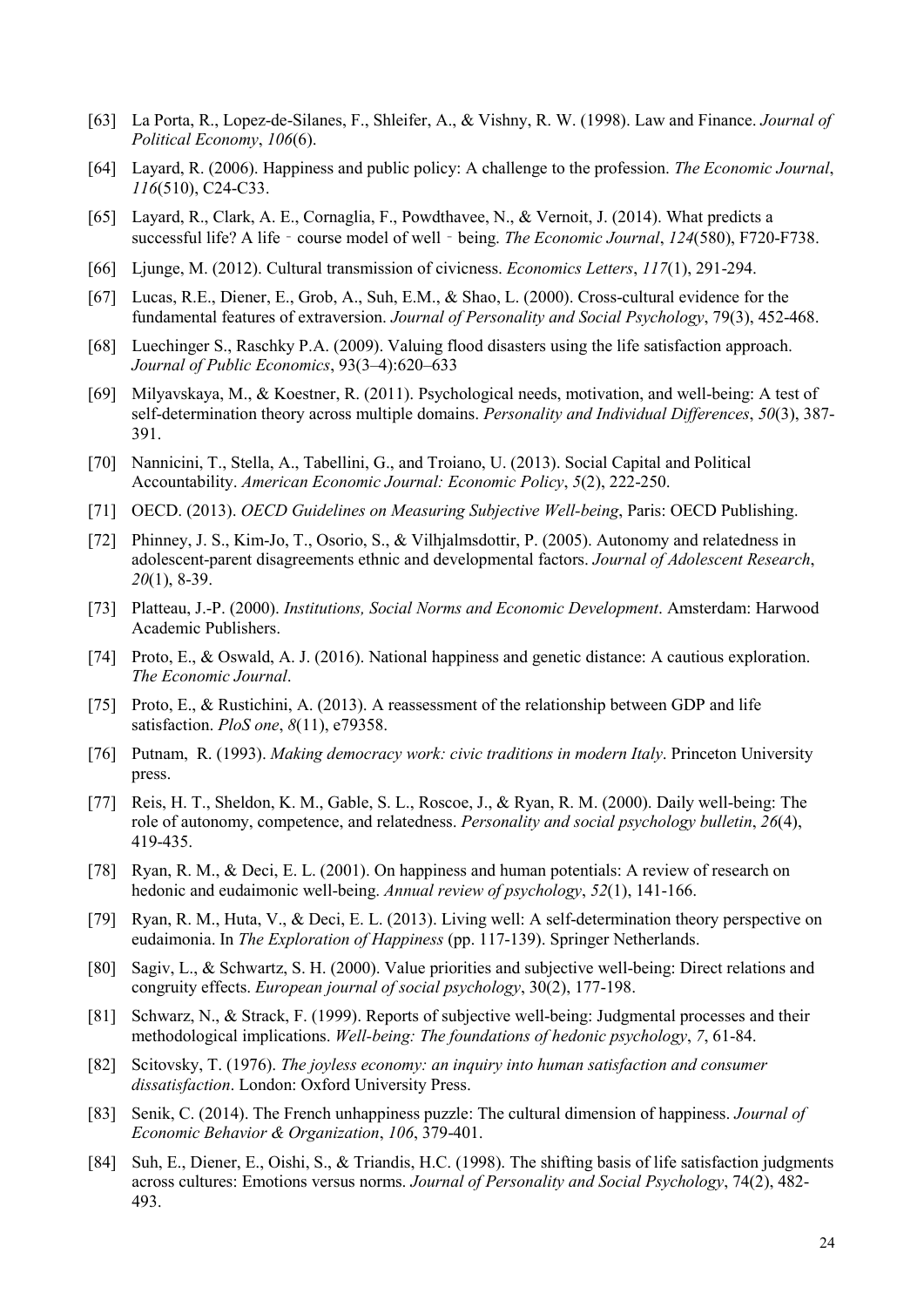- [85] Tabellini, G. (2008). Institutions and Culture. *Journal of the European Economic Association*, *6*(2–3), 255–294.
- [86] Tabellini, G. (2010). Culture and Institutions: Economic Development in the Regions of Europe. *Journal of the European Economic Association*, *8*(4), 677–716.
- [87] Tov, W., & Diener, E. (2007). Culture and subjective well-being. In S. Kitayama & D. Cohen (Eds.), Handbook of cultural psychology (pp. 691-713). New York: Guilford.
- [88] Triandis, H. C. (1995). *Individualism & collectivism*. Westview press.
- [89] Van Praag, B.M.S., Baarsma, B.E. (2005). Using happiness surveys to value intangibles: the case of airport noise. *The Economic Journal*, *115*, 224–246.
- [90] Weber, Max (1905), *The Protestant Ethic and the Spirit of Capitalism*.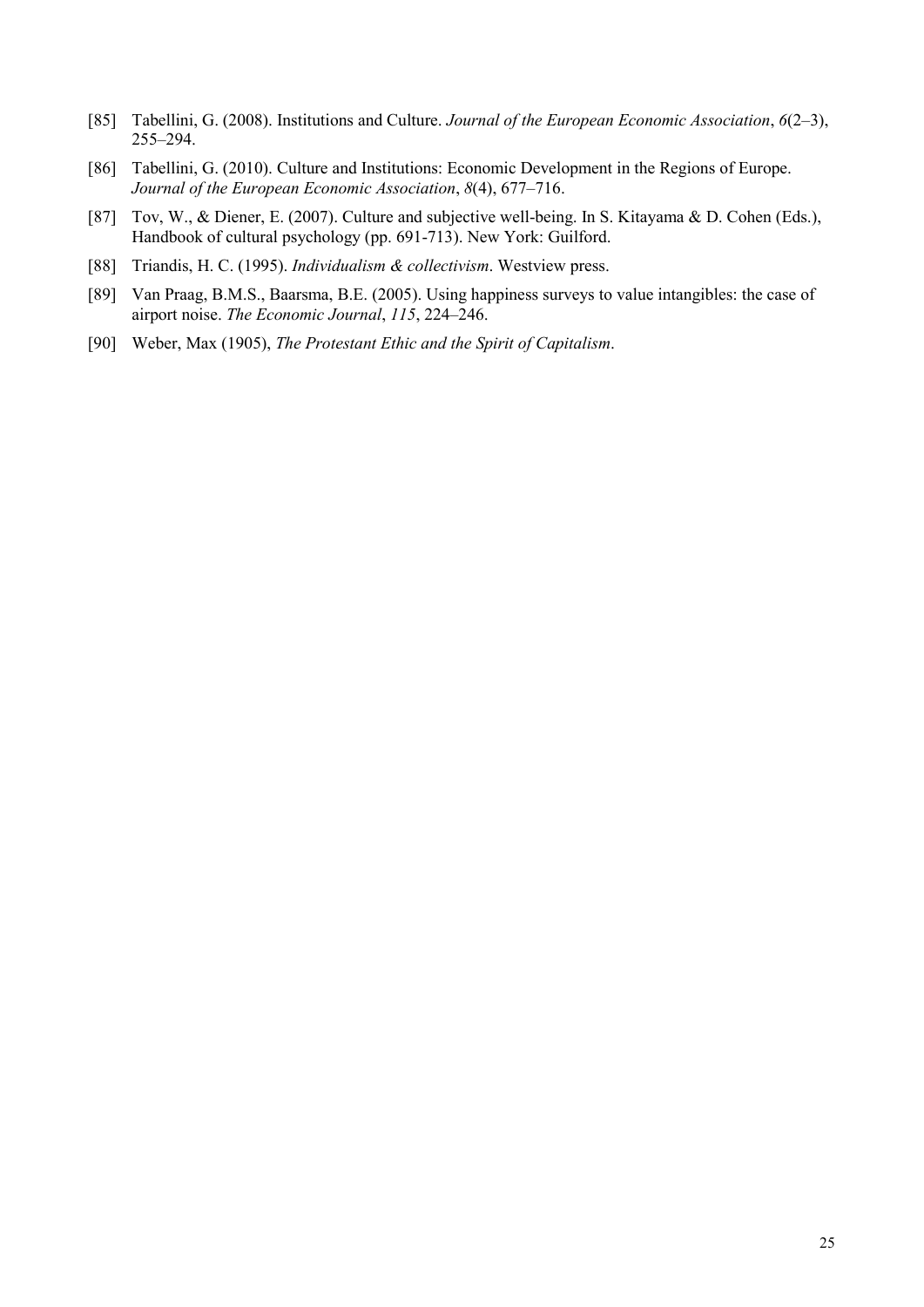| Variable                                  | Obs | Mean  | Std. Dev. | Min      | Max   |
|-------------------------------------------|-----|-------|-----------|----------|-------|
| <b>BPNS</b>                               | 29  | 4.386 | 0.188     | 3.990    | 4.776 |
| Autonomy                                  | 29  | 4.259 | 0.185     | 3.884    | 4.597 |
| Competence                                | 29  | 3.985 | 0.256     | 3.465    | 4.507 |
| Relatedness                               | 29  | 4.857 | 0.200     | 4.380    | 5.166 |
| Education                                 | 29  | 3.552 | 0.827     |          | 5     |
| pc culture                                | 27  | 0.000 | 1.408     | $-2.601$ | 2.114 |
| Obedience                                 | 27  | 0.281 | 0.104     | 0.117    | 0.571 |
| Respect                                   | 27  | 0.732 | 0.123     | 0.499    | 0.911 |
| Lack of trust                             | 27  | 0.633 | 0.191     | 0.239    | 0.910 |
| pc culture $(1999)$                       | 27  | 0.000 | 1.303     | $-3.038$ | 1.886 |
| Respect (1999)                            | 27  | 0.747 | 0.103     | 0.570    | 0.925 |
| Obedience (1999)                          | 27  | 0.308 | 0.131     | 0.119    | 0.575 |
| Lack of trust (1999)                      | 24  | 0.669 | 0.155     | 0.335    | 0.900 |
| pc WGI                                    | 28  | 0.000 | 2.298     | $-5.770$ | 2.932 |
| Government Effectiveness                  | 28  | 1.093 | 0.737     | $-0.583$ | 2.214 |
| Control of Corruption                     | 28  | 0.980 | 1.022     | $-1.028$ | 2.391 |
| Rule of Law                               | 28  | 1.026 | 0.821     | $-0.821$ | 1.949 |
| Regulatory quality                        | 28  | 1.080 | 0.612     | $-0.611$ | 1.890 |
| Political Stability / Absence of Violence | 28  | 0.652 | 0.613     | $-1.070$ | 1.400 |
| Voice and accountability                  | 28  | 1.016 | 0.630     | $-0.980$ | 1.750 |
| pc WGI (2000)                             | 28  | 0.000 | 2.347     | $-5.396$ | 2.804 |

## Table 1a: Descriptive statistics

Table 2a: Correlation results of PCA (principal component analysis) for governance and culture

| pc culture |
|------------|
| 0.4363     |
| $-0.6123$  |
| 0.6594     |
|            |

Table 2b: Pairwise correlation coefficients for culture

|               |          |          | Obedience Respect Lack of Trust |
|---------------|----------|----------|---------------------------------|
| Obedience     |          |          |                                 |
| Respect       | $-0.240$ |          |                                 |
|               | 0.228    |          |                                 |
| Lack of trust | 0.428    | $-0.754$ |                                 |
|               | 0.026    | 0.000    |                                 |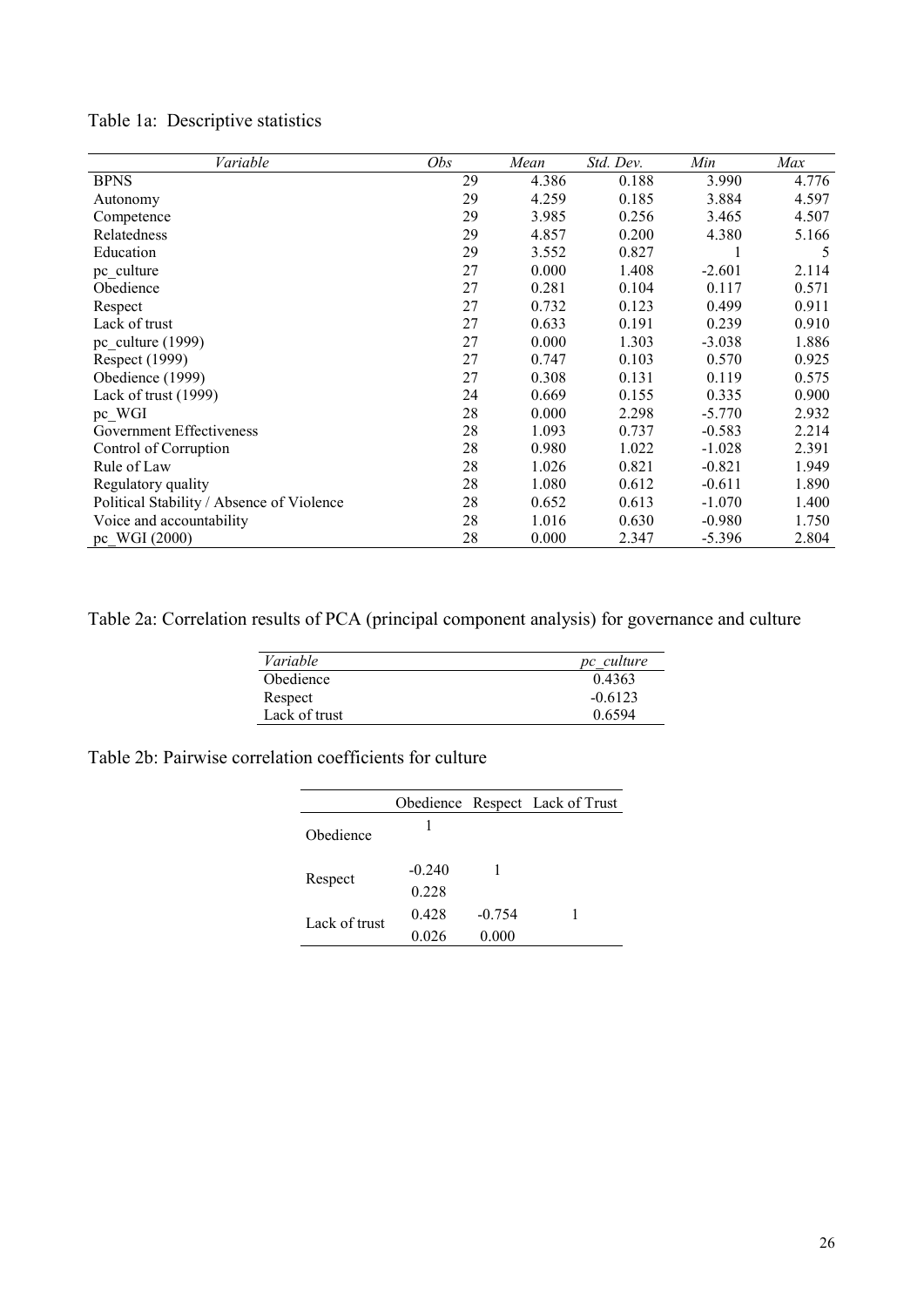

Figure 1a: Life Satisfaction and Basic Psychological Need Satisfaction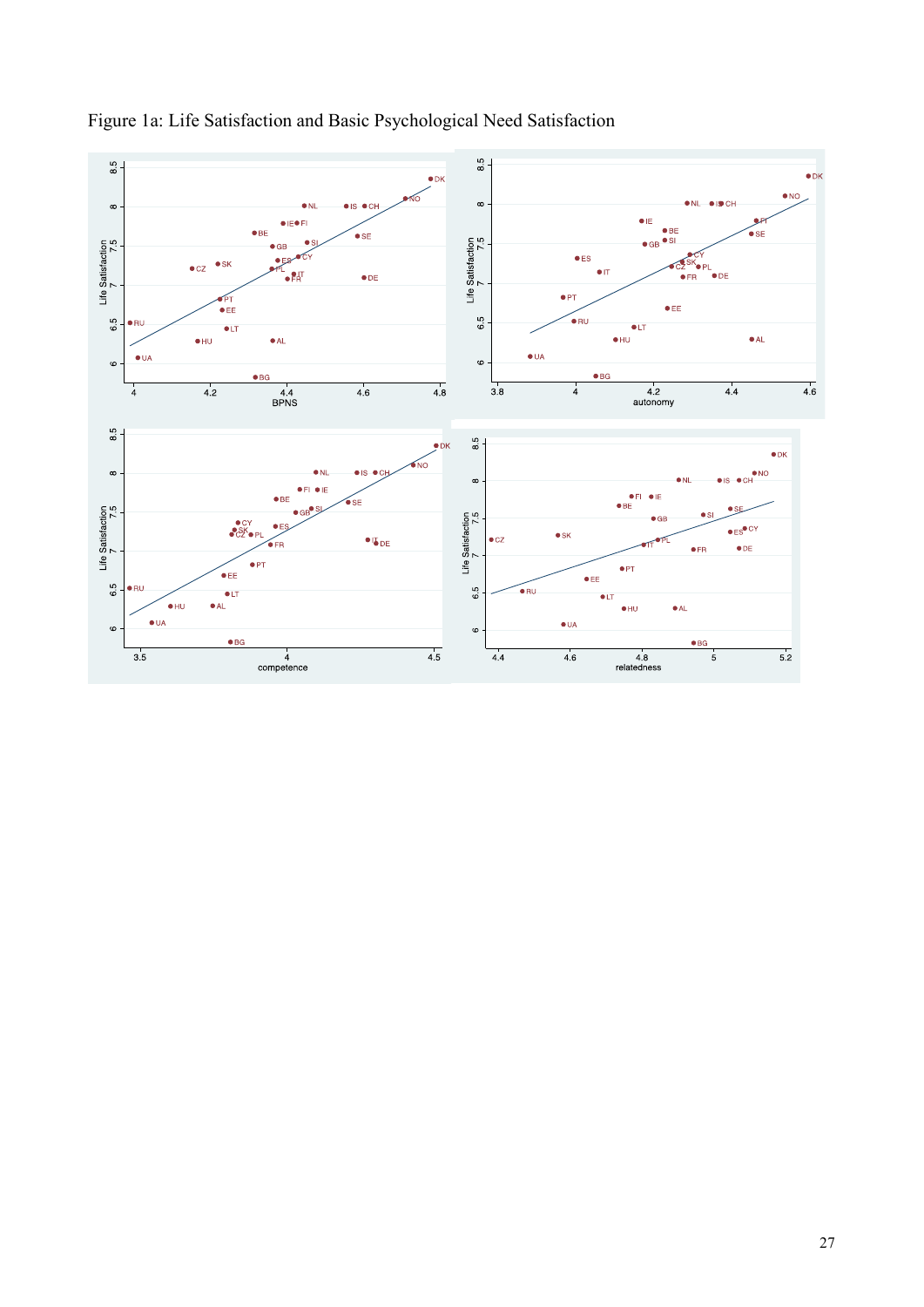

## Figure 2: Basic Psychological Need Satisfaction and Culture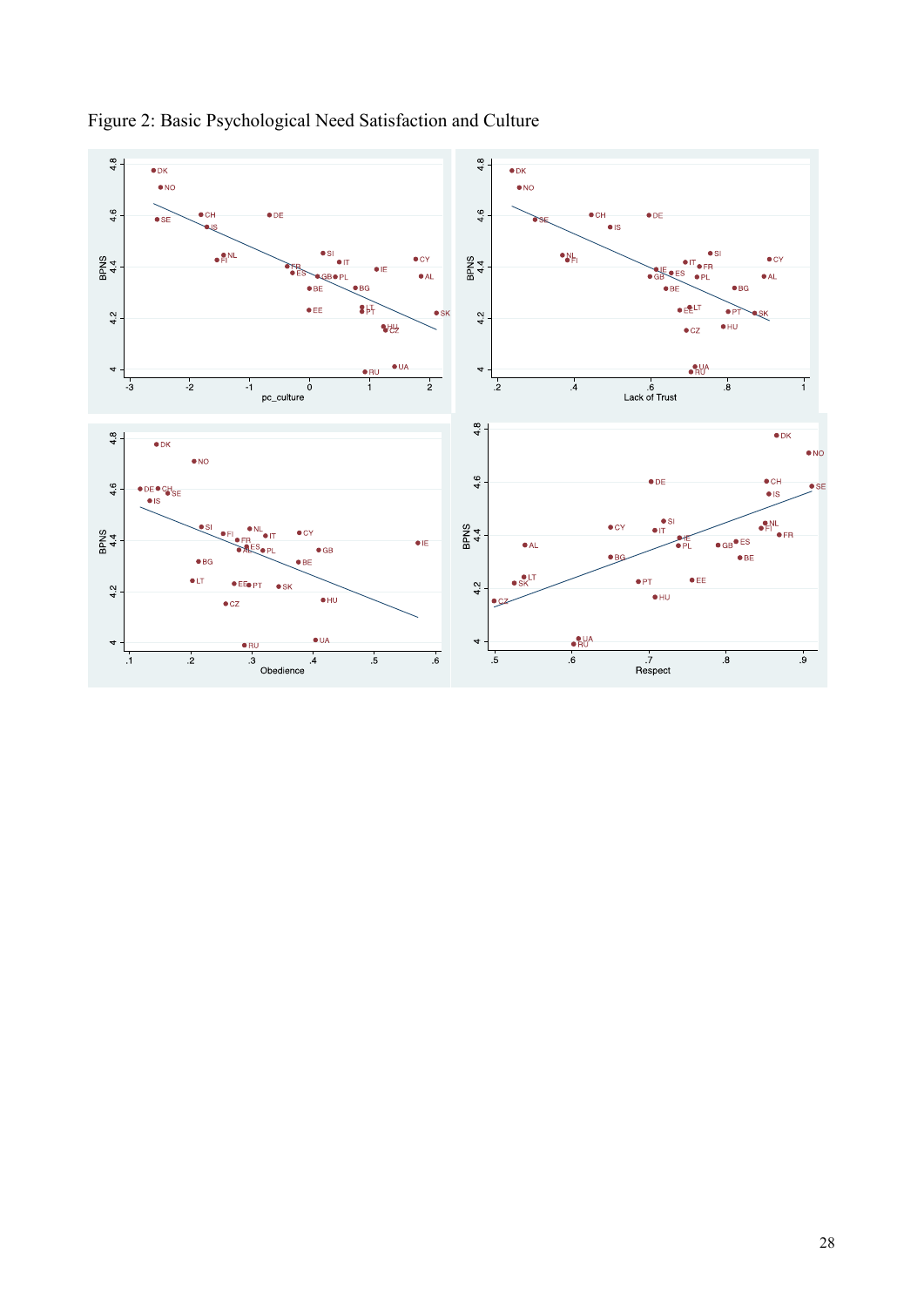|                    | (1)        | (2)         | (3)        | (4)          | (5)          |
|--------------------|------------|-------------|------------|--------------|--------------|
|                    |            |             |            |              |              |
| Education          | $-0.00528$ | $-0.00990$  | $-0.0320$  | $-0.0159$    | $-0.00374$   |
|                    | (0.0325)   | (0.0343)    | (0.0365)   | (0.0306)     | (0.0252)     |
| logGDP             | 0.148      | $0.225***$  | 0.137      | 0.101        | $-0.0196$    |
|                    | (0.0882)   | (0.0715)    | (0.0978)   | (0.0893)     | (0.134)      |
| pc_WGI             |            |             |            |              | 0.0361       |
|                    |            |             |            |              | (0.0266)     |
| Respect            | $0.635***$ |             |            |              |              |
|                    | (0.224)    |             |            |              |              |
| Obedience          |            | $-0.705***$ |            |              |              |
|                    |            | (0.225)     |            |              |              |
| Lack of trust      |            |             | $-0.425**$ |              |              |
|                    |            |             | (0.196)    |              |              |
| pc_culture         |            |             |            | $-0.0783***$ | $-0.0654***$ |
|                    |            |             |            | (0.0227)     | (0.0226)     |
|                    |            |             |            |              |              |
| Observations       | 27         | 27          | 27         | 27           | 27           |
| Adjusted R-squared | 0.488      | 0.552       | 0.505      | 0.597        | 0.620        |
|                    |            |             |            |              |              |

### Table 3a: Determinants of Basic Psychological Needs Satisfaction

Robust standard errors in parentheses

\*\*\* p<0.01, \*\* p<0.05, \* p<0.1

## Table 3b: Determinants of Autonomy

|                    | (1)      | (2)         | (3)       | (4)         | (5)         |
|--------------------|----------|-------------|-----------|-------------|-------------|
|                    |          |             |           |             |             |
| Education          | 0.0449   | 0.0453      | 0.0233    | 0.0391      | $0.0657**$  |
|                    | (0.0393) | (0.0370)    | (0.0400)  | (0.0361)    | (0.0257)    |
| logGDP             | 0.133    | 0.166       | 0.0782    | 0.0601      | $-0.203$    |
|                    | (0.130)  | (0.101)     | (0.146)   | (0.135)     | (0.163)     |
| pc_WGI             |          |             |           |             | $0.0790***$ |
|                    |          |             |           |             | (0.0189)    |
| Respect            | 0.369    |             |           |             |             |
|                    | (0.270)  |             |           |             |             |
| Obedience          |          | $-0.706***$ |           |             |             |
|                    |          | (0.193)     |           |             |             |
| Lack of trust      |          |             | $-0.421*$ |             |             |
|                    |          |             | (0.225)   |             |             |
| pc_culture         |          |             |           | $-0.0688**$ | $-0.0406*$  |
|                    |          |             |           | (0.0270)    | (0.0234)    |
|                    |          |             |           |             |             |
| Observations       | 27       | 27          | 27        | 27          | 27          |
| Adjusted R-squared | 0.193    | 0.337       | 0.281     | 0.334       | 0.532       |

Robust standard errors in parentheses

\*\*\* p<0.01, \*\* p<0.05, \* p<0.1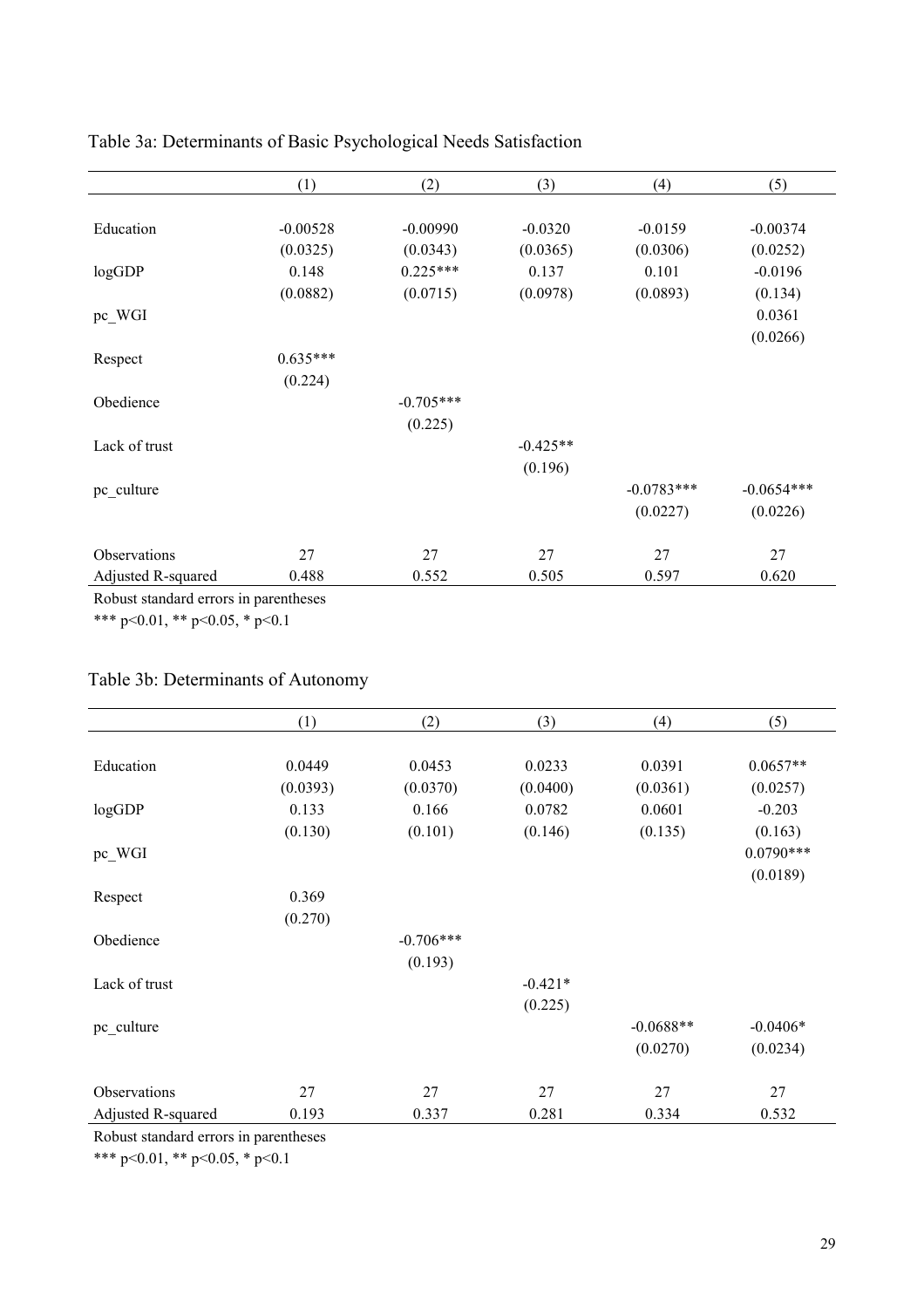|                    | (1)        | (2)        | (3)         | (4)          | (5)          |
|--------------------|------------|------------|-------------|--------------|--------------|
|                    |            |            |             |              |              |
| Education          | $-0.00575$ | $-0.00805$ | $-0.0356$   | $-0.0144$    | $-0.00728$   |
|                    | (0.0341)   | (0.0351)   | (0.0361)    | (0.0328)     | (0.0229)     |
| logGDP             | $0.318***$ | $0.376***$ | $0.250***$  | $0.239***$   | 0.168        |
|                    | (0.0848)   | (0.0748)   | (0.0835)    | (0.0814)     | (0.195)      |
| pc_WGI             |            |            |             |              | 0.0213       |
|                    |            |            |             |              | (0.0470)     |
| Respect            | $0.540**$  |            |             |              |              |
|                    | (0.251)    |            |             |              |              |
| Obedience          |            | $-0.756**$ |             |              |              |
|                    |            | (0.308)    |             |              |              |
| Lack of trust      |            |            | $-0.568***$ |              |              |
|                    |            |            | (0.191)     |              |              |
| pc_culture         |            |            |             | $-0.0863***$ | $-0.0787***$ |
|                    |            |            |             | (0.0247)     | (0.0252)     |
|                    |            |            |             |              |              |
| Observations       | 27         | 27         | 27          | 27           | 27           |
| Adjusted R-squared | 0.585      | 0.645      | 0.654       | 0.679        | 0.672        |

### Table 3c: Determinants of Competence

Robust standard errors in parentheses

\*\*\* p<0.01, \*\* p<0.05, \* p<0.1

### Table 3d: Determinants of Relatedness

|                    | (1)       | (2)        | (3)       | (4)         | (5)        |
|--------------------|-----------|------------|-----------|-------------|------------|
|                    |           |            |           |             |            |
| Education          | $-0.0423$ | $-0.0551$  | $-0.0726$ | $-0.0600$   | $-0.0531$  |
|                    | (0.0396)  | (0.0481)   | (0.0511)  | (0.0422)    | (0.0448)   |
| logGDP             | $-0.0116$ | $0.132*$   | 0.0681    | $-0.00141$  | $-0.0698$  |
|                    | (0.101)   | (0.0729)   | (0.110)   | (0.105)     | (0.137)    |
| pc_WGI             |           |            |           |             | 0.0205     |
|                    |           |            |           |             | (0.0355)   |
| Respect            | $1.013**$ |            |           |             |            |
|                    | (0.378)   |            |           |             |            |
| Obedience          |           | $-0.607**$ |           |             |            |
|                    |           | (0.257)    |           |             |            |
| Lack of trust      |           |            | $-0.323$  |             |            |
|                    |           |            | (0.284)   |             |            |
| pc_culture         |           |            |           | $-0.0810**$ | $-0.0737*$ |
|                    |           |            |           | (0.0367)    | (0.0423)   |
|                    |           |            |           |             |            |
| Observations       | 27        | 27         | 27        | 27          | 27         |
| Adjusted R-squared | 0.377     | 0.271      | 0.226     | 0.357       | 0.340      |

Robust standard errors in parentheses

\*\*\* p<0.01, \*\* p<0.05, \* p<0.1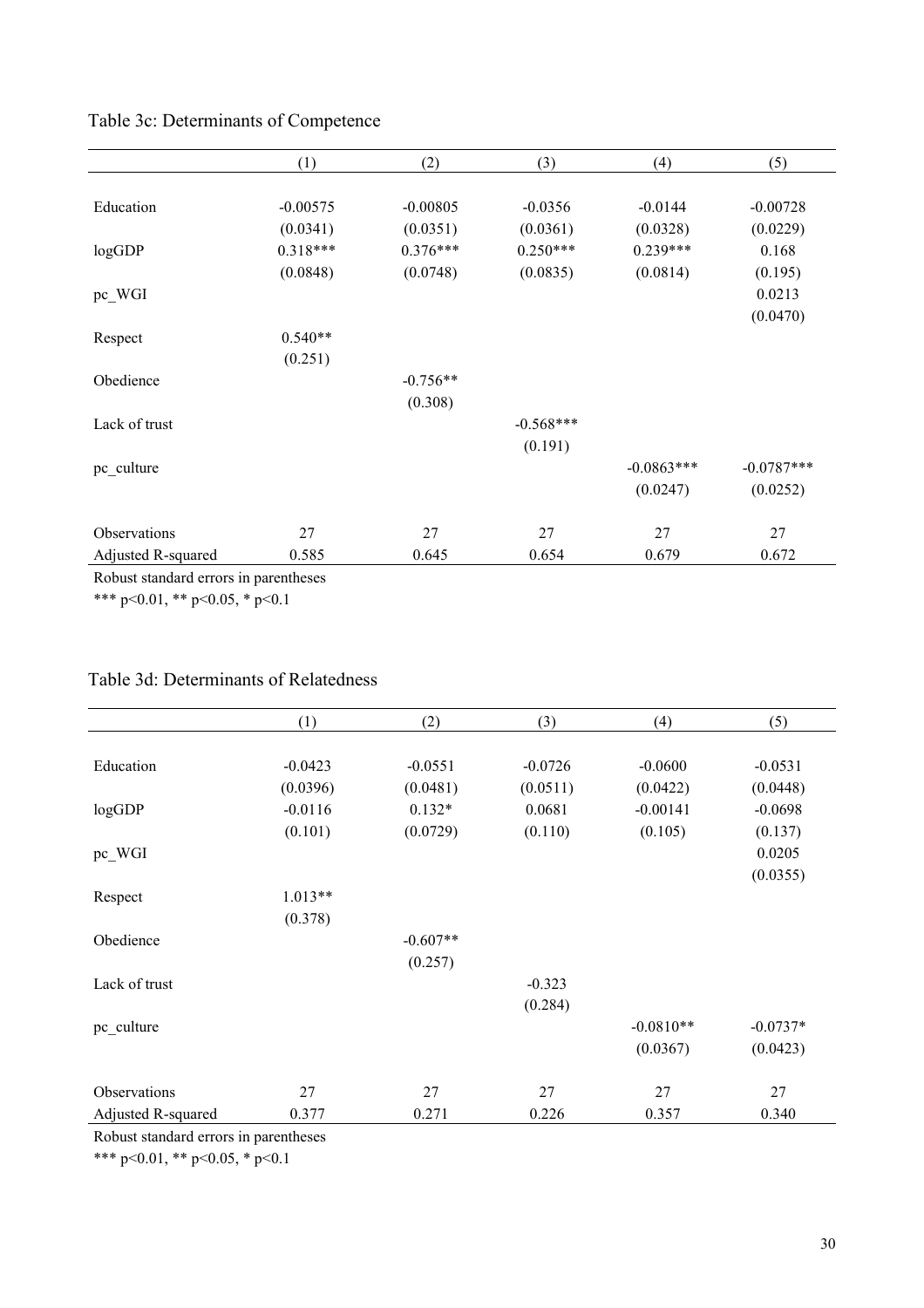|                                                                               |                 | (1)        | (2)        | (3)        |
|-------------------------------------------------------------------------------|-----------------|------------|------------|------------|
|                                                                               | Dep Var:        | pc culture | pc culture | pc WGI     |
| $pc$ _culture (1999)                                                          |                 | $0.680***$ | $0.666***$ | 0.0566     |
|                                                                               |                 | (0.126)    | (0.152)    | (0.131)    |
| pc WGI (2000)                                                                 |                 |            | $-0.0320$  | $1.067***$ |
|                                                                               |                 |            | (0.121)    | (0.190)    |
| Education                                                                     |                 | 0.0251     | 0.00124    | $0.407**$  |
|                                                                               |                 | (0.162)    | (0.209)    | (0.147)    |
| LogGDP                                                                        |                 | $-0.900$   | $-0.792$   | $-0.219$   |
|                                                                               |                 | (0.529)    | (0.604)    | (0.744)    |
|                                                                               |                 |            |            |            |
| Observations                                                                  |                 | 25         | 25         | 25         |
| Adjusted R-squared                                                            |                 | 0.747      | 0.734      | 0.928      |
| Partial R-squared of excluded instruments                                     |                 | 0.5781     | 0.5787     | 0.7205     |
| Test of excluded instruments:                                                 |                 |            |            |            |
|                                                                               | $F =$           | 29.09      | 15.35      | 22.77      |
|                                                                               | $Prob > F =$    | 0.0000     | 0.0001     | 0.0000     |
| Underidentification Test:                                                     |                 |            |            |            |
| Kleibergen-Paap rk LM statistic                                               |                 | 7.12       | 7.65       |            |
|                                                                               | <i>p</i> -value | 0.0076     | 0.0057     |            |
| Weak identification test                                                      |                 |            |            |            |
| Kleibergen-Paap rk Wald F statistic                                           |                 | 29.09      | 10.441     |            |
| Critical value for 10% maximal IV size                                        |                 | 16.38      | 7.03       |            |
| Robust standard errors in parentheses; *** $p<0.01$ , ** $p<0.05$ , * $p<0.1$ |                 |            |            |            |

### Table 4: Determinants of Culture and Governance (*first stage regressions*)

## Table 5a: Determinants of BPNS (*second stage regressions*)

|                     | (1)         | (2)          |
|---------------------|-------------|--------------|
| pc_culture          | $-0.103***$ | $-0.0920***$ |
|                     | (0.0300)    | (0.0355)     |
| $pc$ WGI            |             | 0.0181       |
|                     |             | (0.0342)     |
| Education           | $-0.0219$   | $-0.0152$    |
|                     | (0.0272)    | (0.0241)     |
| LogGDP              | 0.0480      | $-0.00337$   |
|                     | (0.105)     | (0.134)      |
| <b>Observations</b> | 25          | 25           |
| Adjusted R-squared  | 0.625       | 0.630        |

Excluded instruments: *pc\_culture (1999)* in model 1; *pc\_culture (1999)* and *pc\_WGI (2000)* in model 2*.* Instrumented variables: *pc\_culture* in model 1*; pc\_culture* and *pc\_WGI* in model 2. Robust standard errors in parentheses; \*\*\* p<0.01, \*\* p<0.05,  $\overline{p}$  p<0.1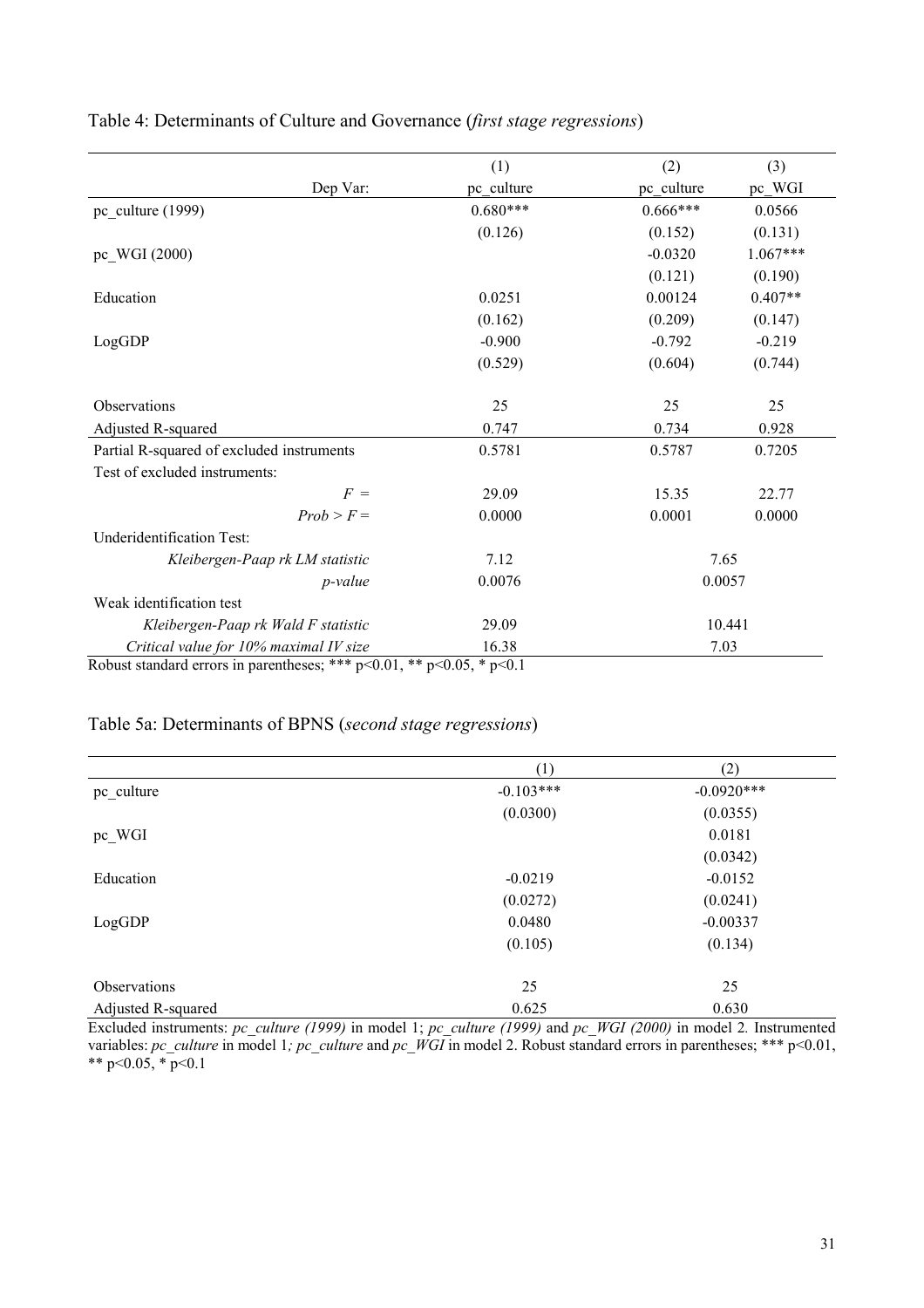|                     | (1)         | (2)        |
|---------------------|-------------|------------|
| pc culture          | $-0.0964**$ | $-0.0797*$ |
|                     | (0.0414)    | (0.0442)   |
| $pc$ WGI            |             | 0.0279     |
|                     |             | (0.0262)   |
| Education           | 0.0337      | 0.0441     |
|                     | (0.0331)    | (0.0323)   |
| LogGDP              | 0.00425     | $-0.0751$  |
|                     | (0.161)     | (0.165)    |
| <b>Observations</b> | 25          | 25         |
| Adjusted R-squared  | 0.342       | 0.437      |

Table 5b: Determinants of Autonomy (*second stage regressions*)

Excluded instruments: *pc\_culture (1999)* in model 1; *pc\_culture (1999)* and *pc\_WGI (2000)* in model 2*.* Instrumented variables: *pc\_culture* in model 1*; pc\_culture* and *pc\_WGI* in model 2. Robust standard errors in parentheses; \*\*\* p<0.01, \*\* p<0.05,  $\overline{p}$  =0.1

#### Table 5c: Determinants of Competence (*second stage regressions*)

|                     | (1)          | (2)        |
|---------------------|--------------|------------|
| pc_culture          | $-0.0977***$ | $-0.0835*$ |
|                     | (0.0358)     | (0.0452)   |
| pc_WGI              |              | 0.0237     |
|                     |              | (0.0485)   |
| Education           | $-0.0147$    | $-0.00583$ |
|                     | (0.0314)     | (0.0238)   |
| LogGDP              | $0.214**$    | 0.146      |
|                     | (0.0960)     | (0.164)    |
| <b>Observations</b> | 25           | 25         |
| Adjusted R-squared  | 0.650        | 0.642      |

Excluded instruments: *pc\_culture (1999)* in model 1; *pc\_culture (1999)* and *pc\_WGI (2000)* in model 2*.* Instrumented variables: *pc\_culture* in model 1*; pc\_culture* and *pc\_WGI* in model 2. Robust standard errors in parentheses; \*\*\* p<0.01, \*\* p<0.05,  $\overline{p}$  =0.1

#### Table 5d: Determinants of Relatedness (*second stage regressions*)

|                     | (1)         | (2)         |
|---------------------|-------------|-------------|
| pc_culture          | $-0.119***$ | $-0.113***$ |
|                     | (0.0318)    | (0.0354)    |
| pc_WGI              |             | 0.00975     |
|                     |             | (0.0384)    |
| Education           | $-0.0720**$ | $-0.0683*$  |
|                     | (0.0363)    | (0.0382)    |
| LogGDP              | $-0.0854$   | $-0.113$    |
|                     | (0.0990)    | (0.147)     |
| <b>Observations</b> | 25          | 25          |
| Adjusted R-squared  | 0.504       | 0.478       |

Excluded instruments: *pc\_culture (1999)* in model 1; *pc\_culture (1999)* and *pc\_WGI (2000)* in model 2*.* Instrumented variables: *pc\_culture* in model 1*; pc\_culture* and *pc\_WGI* in model 2. Robust standard errors in parentheses; \*\*\* p<0.01, \*\* p<0.05,  $\overline{p}$  p<0.1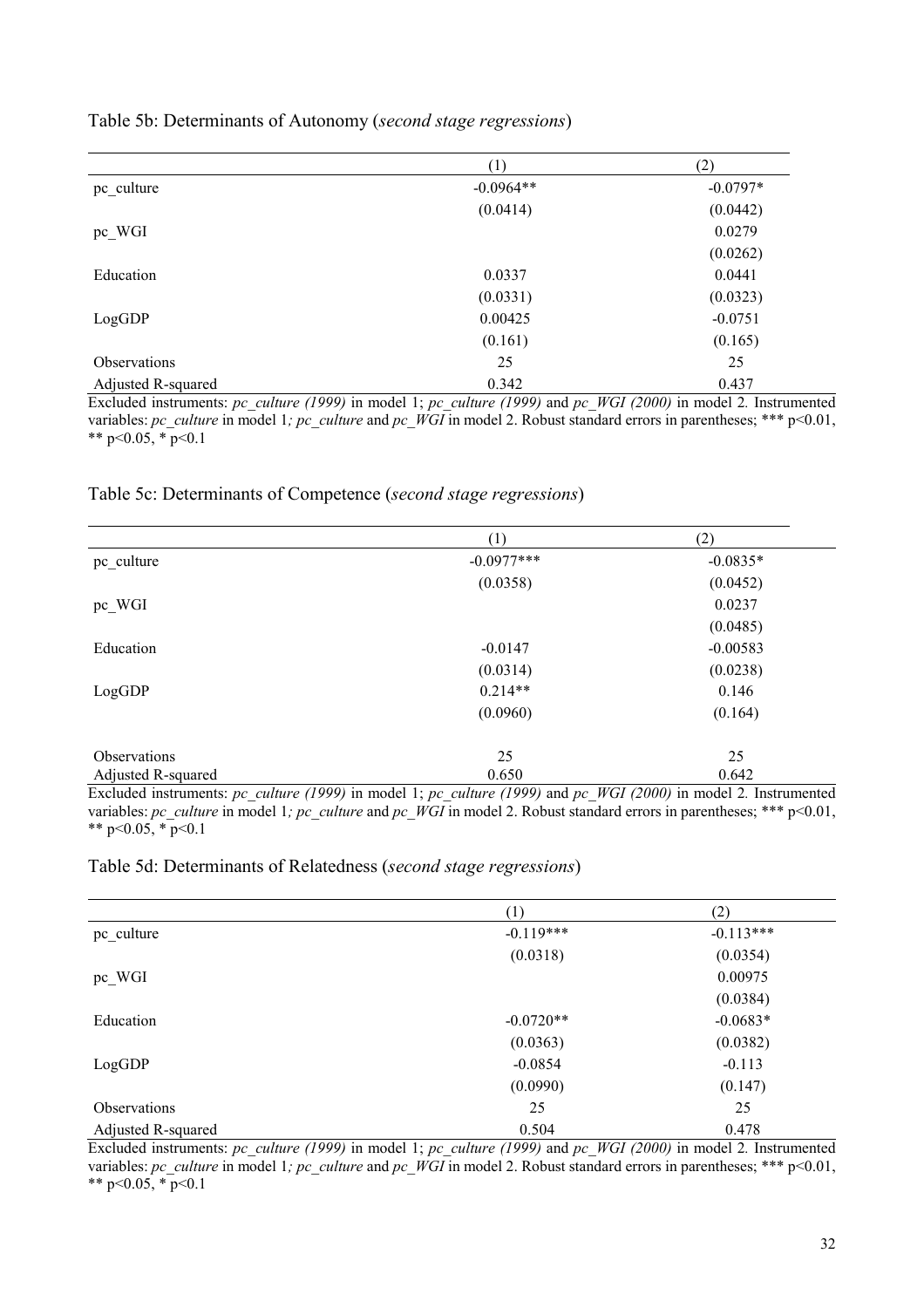|                     | (1)        | (2)        | (3)        | (4)        |
|---------------------|------------|------------|------------|------------|
|                     |            |            |            |            |
| Lack of trust       | $-0.913**$ |            |            |            |
|                     | (0.432)    |            |            |            |
| Obedience           |            | 0.196      |            |            |
|                     |            | (0.457)    |            |            |
| Respect             |            |            | $1.510***$ |            |
|                     |            |            | (0.511)    |            |
| pc_culture          |            |            |            | $-0.316*$  |
|                     |            |            |            | (0.180)    |
| Education           | 0.0311     | 0.0466     | 0.0397     | 0.0341     |
|                     | (0.0462)   | (0.0436)   | (0.0475)   | (0.0458)   |
|                     | $1.283***$ | $1.410***$ | $1.284***$ | $1.364***$ |
| LogGDP              |            |            |            |            |
|                     | (0.167)    | (0.143)    | (0.138)    | (0.142)    |
|                     |            |            |            |            |
| Year dummies        | <b>YES</b> | <b>YES</b> | <b>YES</b> | <b>YES</b> |
|                     |            |            |            |            |
| Observations        | 86         | 86         | 86         | 86         |
| Number of Countries | 26         | 26         | 26         | 26         |

Table 6a: Determinants of Life Satisfaction – Panel random-effects estimates (*EVS, 1981-2010*)

Robust standard errors in parentheses. \*\*\* p<0.01, \*\* p<0.05, \* p<0.1

| Table 6b: Determinants of Life Satisfaction - Panel fixed-effects estimates (EVS, 1981-2010) |  |  |  |  |
|----------------------------------------------------------------------------------------------|--|--|--|--|
|----------------------------------------------------------------------------------------------|--|--|--|--|

|                     | (1)        | (2)        | (3)        | (4)        |
|---------------------|------------|------------|------------|------------|
|                     |            |            |            |            |
| Lack of trust       | $-1.349*$  |            |            |            |
|                     | (0.737)    |            |            |            |
| Obedience           |            | 0.344      |            |            |
|                     |            | (0.549)    |            |            |
| Respect             |            |            | 1.886**    |            |
|                     |            |            | (0.712)    |            |
| pc_culture          |            |            |            | $-0.426$   |
|                     |            |            |            | (0.260)    |
| Education           | 0.0430     | 0.0205     | 0.0114     | 0.0292     |
|                     | (0.0785)   | (0.0732)   | (0.0653)   | (0.0765)   |
| LogGDP              | $1.215***$ | $0.971***$ | $1.186***$ | $1.333***$ |
|                     | (0.354)    | (0.345)    | (0.321)    | (0.383)    |
| Year dummies        | <b>YES</b> | <b>YES</b> | <b>YES</b> | <b>YES</b> |
| Observations        | 86         | 86         | 86         | 86         |
| Number of Countries | 26         | 26         | 26         | 26         |
| Adjusted R-squared  | 0.448      | 0.428      | 0.499      | 0.448      |

Robust standard errors in parentheses. \*\*\* p<0.01, \*\* p<0.05, \* p<0.1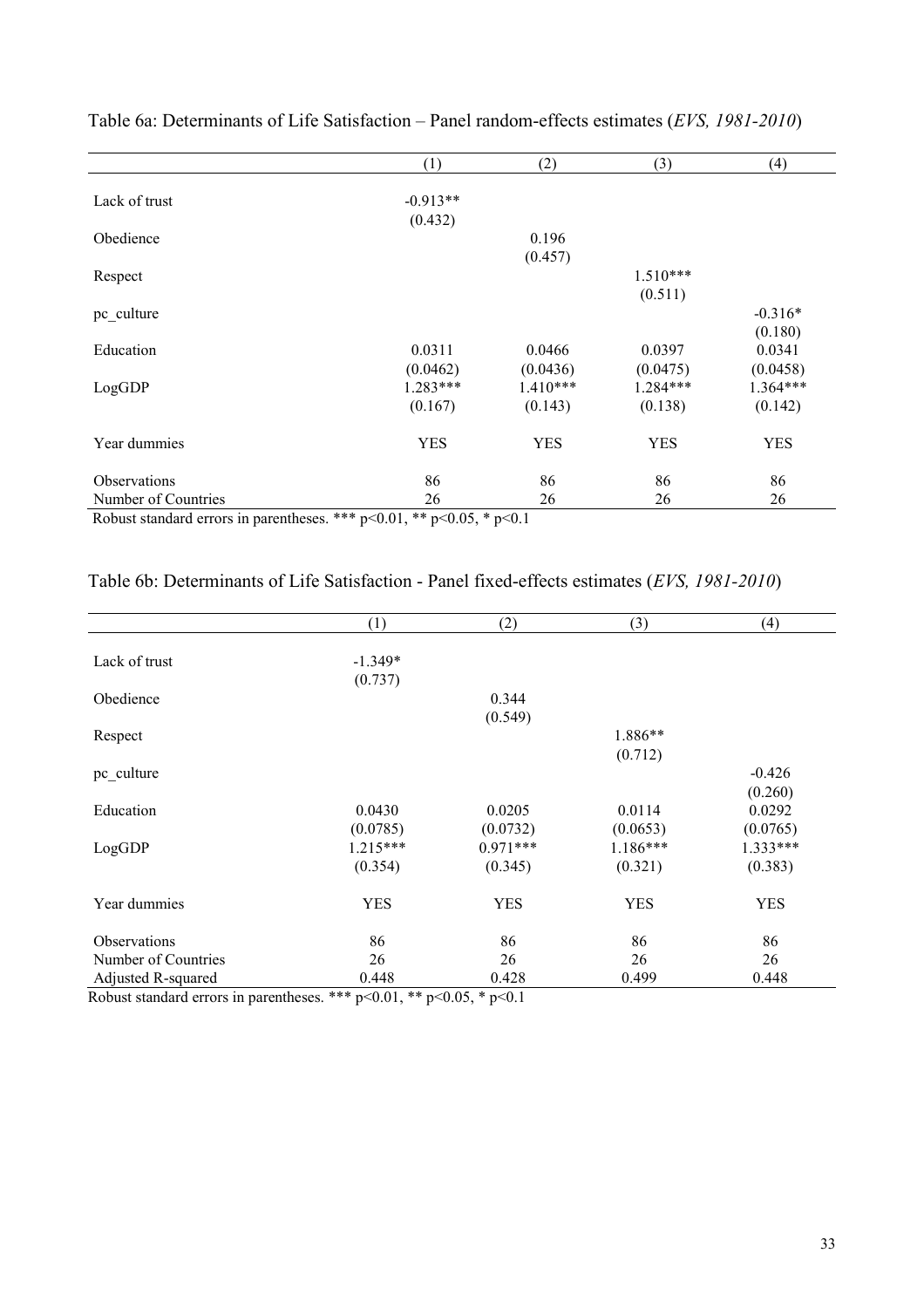Table 7a: Correlation results of principal component analysis for "generalized morality" (source: Tabellini, 2010)

| Variable  | pc culture |
|-----------|------------|
| Obedience | $-0.6948$  |
| Respect   | 0.6706     |
| Trust     | 0.8506     |

| Table 7b: Determinants of "generalized morality" (first stage regressions - source: Tabellini, 2010) |  |  |
|------------------------------------------------------------------------------------------------------|--|--|
|------------------------------------------------------------------------------------------------------|--|--|

| Dep. Var.: $pc$ culture (2000)            | (1)        | (2)        | (3)        | (4)        |
|-------------------------------------------|------------|------------|------------|------------|
|                                           |            |            |            |            |
| logGDP                                    | $-0.0801$  | $-0.0801$  |            |            |
|                                           | (0.121)    | (0.118)    |            |            |
| School (1960)                             | 0.0197     | 0.0197     | 0.0213     | 0.0213     |
|                                           | (0.0151)   | (0.0168)   | (0.0150)   | (0.0166)   |
| Urbanization (1850-1860)                  | $-0.00298$ | $-0.00298$ | $-0.00403$ | $-0.00403$ |
|                                           | (0.00780)  | (0.00805)  | (0.00745)  | (0.00760)  |
| Literacy $(1880)$                         | $0.0189**$ | 0.0189     | $0.0168**$ | $0.0168*$  |
|                                           | (0.00826)  | (0.0110)   | (0.00758)  | (0.00862)  |
| pc institutions                           | $0.408**$  | $0.408***$ | $0.423**$  | $0.423***$ |
|                                           | (0.157)    | (0.0911)   | (0.159)    | (0.0977)   |
|                                           |            |            |            |            |
| Country dummies                           | <b>YES</b> | <b>YES</b> | <b>YES</b> | <b>YES</b> |
| Observations                              | 64         | 64         | 64         | 64         |
| Adjusted R-squared                        | 0.708      | 0.711      | 0.708      | 0.711      |
| Partial R-squared of excluded instruments | 0.655      | 0.655      | 0.666      | 0.666      |
| Test of excluded instruments:             |            |            |            |            |
| $F =$                                     | 13.87      | 766.26     | 14.53      | 628.68     |
| $Prob > F =$                              | 0.000      | 0.000      | 0.000      | 0.000      |
| Underidentification Test:                 |            |            |            |            |
| Kleibergen-Paap rk LM statistic           | 27.44      | 7.33       | 28.44      | 6.71       |
| <i>p</i> -value                           | 0.0003     | 0.3957     | 0.0002     | 0.4596     |
| Weak identification test                  |            |            |            |            |
| Kleibergen-Paap rk Wald F statistic       | 13.87      | 766.26     | 14.529     | 628.68     |

Columns 1 and 3: robust standard errors in parentheses; columns 2 and 4: robust standard errors in parentheses clustered by country. 10% maximal IV relative bias: 11.29; 20% maximal IV maximal bias: 12.48. \*\*\* p<0.01, \*\* p<0.05, \* p<0.1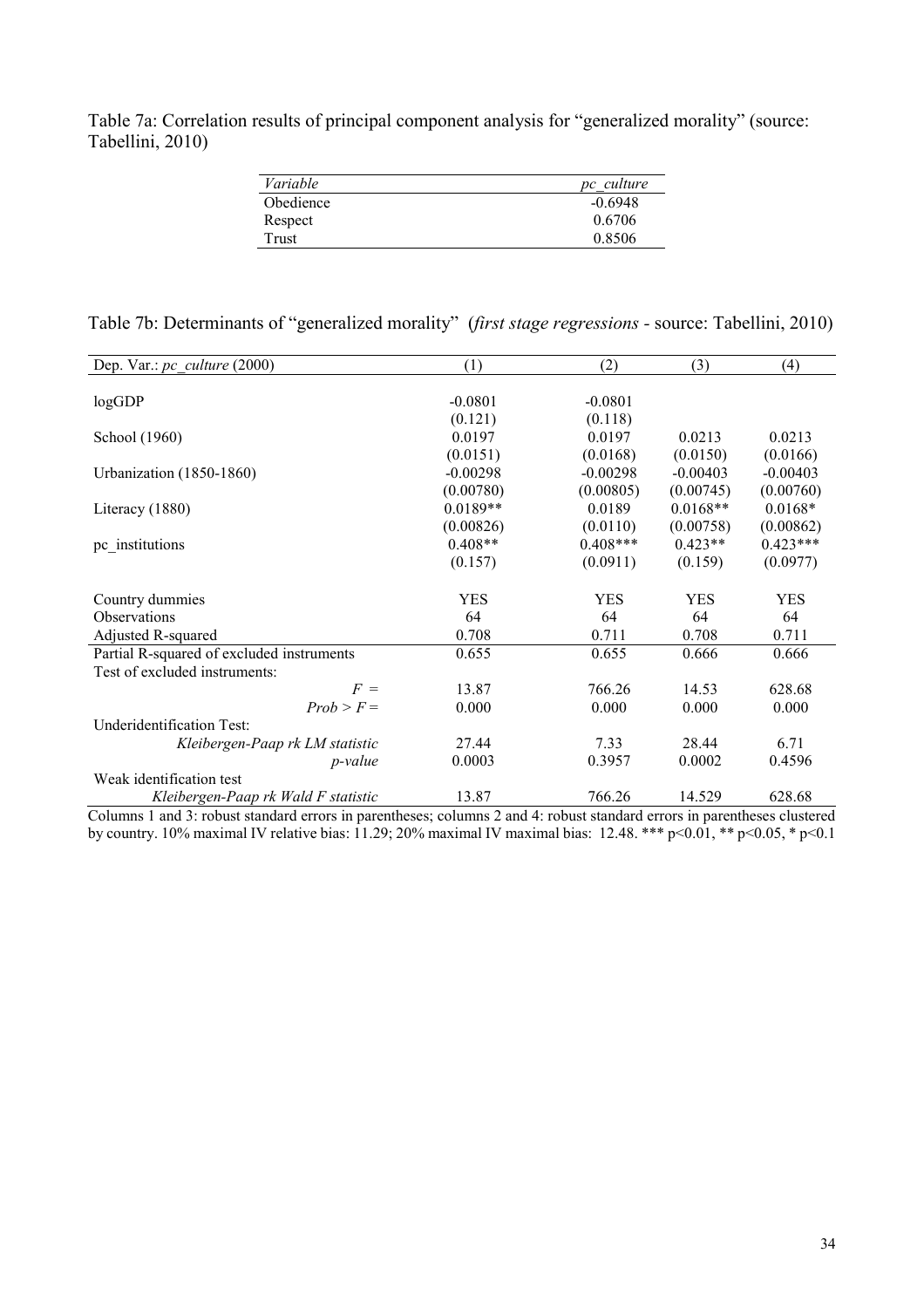| Dep. var:                    | (1)<br><b>BPNS</b> | (2)<br>autonomy | (3)<br>competence | (4)<br>relatedness |
|------------------------------|--------------------|-----------------|-------------------|--------------------|
|                              |                    |                 |                   |                    |
| pc culture $(2000)$          | 0.0565             | 0.00778         | 0.0845            | 0.0588             |
|                              | $(0.0170)$ ***     | (0.0219)        | $(0.0228)$ ***    | $(0.0286)$ **      |
|                              | $(0.0287)$ **      | (0.0329)        | $(0.0282)$ ***    | $(0.0331)*$        |
| logGDP                       | 0.0118             | $-0.00300$      | 0.0478            | $-0.0110$          |
|                              | (0.0185)           | (0.0221)        | $(0.0268)*$       | (0.0271)           |
|                              | (0.0230)           | (0.0267)        | $(0.0219)$ **     | (0.0248)           |
| School (1960)                | $-0.00243$         | $-0.00243$      | $-0.00301$        | $-0.00207$         |
|                              | (0.00232)          | (0.00267)       | (0.00257)         | (0.00402)          |
|                              | (0.00308)          | (0.00335)       | (0.00206)         | (0.00405)          |
| Mediterranean welfare regime | $-0.129$           | $-0.326$        | $-0.0270$         | $-0.102$           |
|                              | $(0.0475)$ ***     | $(0.0598)$ ***  | (0.0616)          | (0.0771)           |
|                              | $(0.0479)$ ***     | $(0.0644)$ ***  | (0.108)           | (0.0953)           |
| Nordic welfare regime        | $-0.136$           | $-0.0308$       | $-0.15$           | $-0.186$           |
|                              | $(0.0498)$ ***     | (0.0617)        | $(0.0739)$ **     | $(0.0815)$ **      |
|                              | $(0.0642)$ **      | (0.0737)        | $(0.0667)$ **     | $(0.0867)$ **      |
| Liberal welfare regime       | $-0.11$            | $-0.117$        | $-0.0861**$       | $-0.114$           |
|                              | $(0.0322)$ ***     | $(0.0352)$ ***  | (0.0370)          | $(0.0430)$ ***     |
|                              | $(0.0260)$ ***     | $(0.0227)$ ***  | $(0.0203)$ ***    | $(0.0442)$ ***     |
| <b>Observations</b>          | 64                 | 64              | 64                | 64                 |
| Adjusted R-squared           | 0.254              | 0.379           | 0.220             | 0.044              |

Table 7c: Determinants of SDT outcomes (*second stage regressions -* source: Tabellini, 2010)

Standard errors in parentheses: robust above and clustered by country below. Columns 1-4 refer to first stages models in columns 1-2 in Table 6b (*logGDP* is added among exogenous regressors). Omitted category: Conservative welfare regime. \*\*\* p<0.01, \*\* p<0.05, \* p<0.1

| Table 7d: Determinants of SDT outcomes (second stage regressions - source: Tabellini, 2010) |  |  |
|---------------------------------------------------------------------------------------------|--|--|
|                                                                                             |  |  |

|                              | (1)            | (2)            | (3)            | (4)            |
|------------------------------|----------------|----------------|----------------|----------------|
|                              | <b>BPNS</b>    | autonomy       | competence     | relatedness    |
|                              |                |                |                |                |
| pc culture $(2000)$          | 0.0596         | 0.00672        | 0.0981         | 0.0555         |
|                              | $(0.0191)$ *** | (0.0230)       | $(0.0264)$ *** | $(0.0295)*$    |
|                              | $(0.0329)*$    | (0.0362)       | $(0.0340)$ *** | $(0.0318)*$    |
| School (1960)                | $-0.00262$     | $-0.00239$     | $-0.00371$     | $-0.00191$     |
|                              | (0.00223)      | (0.00258)      | (0.00266)      | (0.00387)      |
|                              | (0.00297)      | (0.00312)      | (0.00241)      | (0.00372)      |
| Mediterranean welfare regime | $-0.141***$    | $-0.323***$    | $-0.0762$      | $-0.0906$      |
|                              | (0.0382)       | (0.0583)       | (0.0550)       | (0.0689)       |
|                              | $(0.0308)$ *** | $(0.0562)$ *** | (0.108)        | (0.102)        |
| Nordic welfare regime        | $-0.158$       | $-0.0247$      | $-0.24$        | $-0.165$       |
|                              | $(0.0500)$ *** | (0.0588)       | $(0.0656)$ *** | $(0.0754)$ **  |
|                              | $(0.0767)$ **  | (0.0841)       | $(0.0806)$ *** | $(0.0721)$ **  |
| Liberal welfare regime       | $-0.108$       | $-0.118$       | $-0.0793$      | $-0.116$       |
|                              | $(0.0320)$ *** | $(0.0346)$ *** | $(0.0358)$ *** | $(0.0423)$ *** |
|                              | $(0.0270)$ *** | $(0.0208)$ *** | $(0.0231)$ *** | $(0.0419)$ *** |
| <b>Observations</b>          | 64             | 64             | 64             | 64             |
| Adjusted R-squared           | 0.254          | 0.390          | 0.156          | 0.061          |

Standard errors in parentheses: robust above and clustered by country below. Columns 1-4 refer to first stages models in columns 3-4 in Table 6b (*logGDP* is removed from the set of regressors). Omitted category: Conservative welfare regime. \*\*\* p<0.01, \*\* p<0.05, \* p<0.1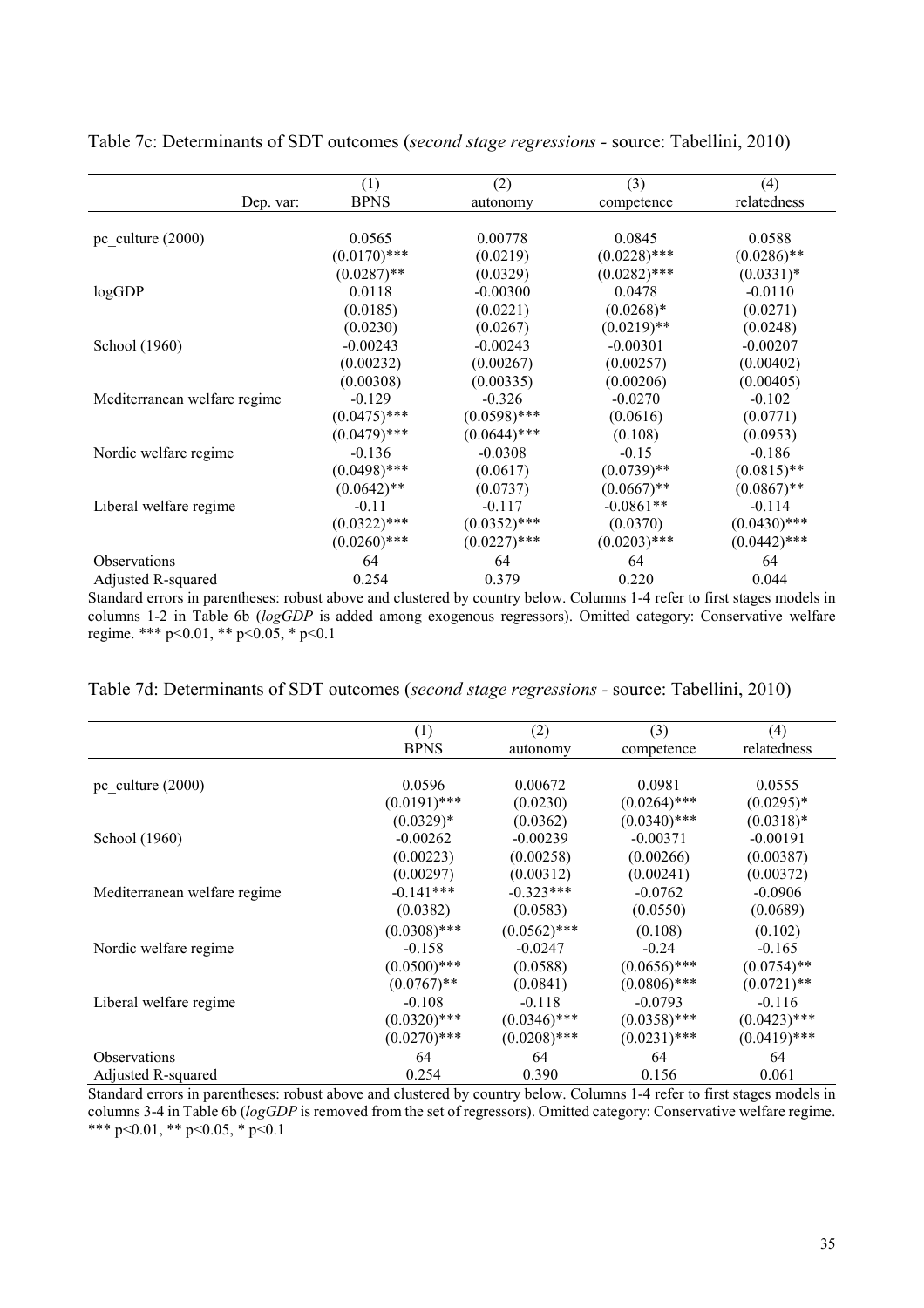Table 8a: Inheritance of trust - mothers' country of origin (*2SLS estimates*)

|                                            | (1)                                             | (2)         | (3)                  | (4)        | (5)         | (6)        | (7)         | (8)        |
|--------------------------------------------|-------------------------------------------------|-------------|----------------------|------------|-------------|------------|-------------|------------|
| Dep var:                                   | Trustica                                        | <b>BPNS</b> | Trust <sub>ica</sub> | Auton.     | Trustica    | Comp.      | Trustica    | Related.   |
| Lack of Trust                              |                                                 |             |                      |            |             |            |             |            |
|                                            | $-1.520***$                                     |             | $-1.529***$          |            | $-1.375***$ |            | $-1.429***$ |            |
|                                            | (0.368)                                         |             | (0.382)              |            | (0.411)     |            | (0.375)     |            |
| Trustica                                   |                                                 | $0.211***$  |                      | $0.173*$   |             | 0.124      |             | $0.217**$  |
|                                            |                                                 | (0.0760)    |                      | (0.0969)   |             | (0.139)    |             | (0.111)    |
| $X_{ca}$                                   | <b>YES</b>                                      | <b>YES</b>  | <b>YES</b>           | <b>YES</b> | <b>YES</b>  | <b>YES</b> | <b>YES</b>  | YES        |
| $\gamma_c$                                 | <b>YES</b>                                      | <b>YES</b>  | <b>YES</b>           | <b>YES</b> | <b>YES</b>  | <b>YES</b> | <b>YES</b>  | <b>YES</b> |
| Observations                               | 2,168                                           | 2,168       | 2,257                | 2,257      | 2,261       | 2,261      | 2,254       | 2,254      |
| R-squared (centered)                       | 0.124                                           | $-0.151$    | 0.119                | $-0.061$   | 0.118       | 0.152      | 0.123       | $-0.067$   |
| Partial R-squared of excluded              |                                                 |             |                      |            |             |            |             |            |
| instruments                                | 0.0049                                          |             | 0.0048               |            | 0.004       |            | 0.0042      |            |
| Test of excluded instruments:              |                                                 |             |                      |            |             |            |             |            |
| $F =$                                      | 17.07                                           |             | 15.98                |            | 11.18       |            | 14.54       |            |
| $Prob > F =$                               | 0.0001                                          |             | 0.0002               |            | 0.0015      |            | 0.0003      |            |
| Underidentification Test:                  |                                                 |             |                      |            |             |            |             |            |
| Kleibergen-Paap rk LM statistic            | 10.59                                           |             | 11.27                |            | 9.457       |            | 9.795       |            |
| <i>p</i> -value                            | 0.0011                                          |             | 0.0008               |            | 0.0021      |            | 0.0018      |            |
| Weak identification test                   |                                                 |             |                      |            |             |            |             |            |
| Kleibergen-Paap rk Wald F statistic 10.613 |                                                 |             | 10.96                |            | 8.738       |            | 9.426       |            |
|                                            | [Critical value for 15% maximal IV size = 8.96] |             |                      |            |             |            |             |            |

Robust standard errors in parentheses clustered by mothers' country of origin \*\*\* p<0.01, \*\* p<0.05, \* p<0.1

|  | Table 8b: Inheritance of trust – fathers' country of origin (2SLS estimates) |  |  |  |  |  |  |
|--|------------------------------------------------------------------------------|--|--|--|--|--|--|
|--|------------------------------------------------------------------------------|--|--|--|--|--|--|

|                                           | (1)           | (2)         | (3)                                             | (4)        | (5)                  | (6)        | (7)                  | (8)        |
|-------------------------------------------|---------------|-------------|-------------------------------------------------|------------|----------------------|------------|----------------------|------------|
| Dep var:                                  | $Trust_{ica}$ | <b>BPNS</b> | Trust <sub>ica</sub>                            | Auton.     | Trust <sub>ica</sub> | Comp.      | Trust <sub>ica</sub> | Related.   |
|                                           |               |             |                                                 |            |                      |            |                      |            |
| Lack of Trust                             | $-0.329$      |             | $-0.260$                                        |            | $-0.205$             |            | $-0.279$             |            |
|                                           | (0.432)       |             | (0.478)                                         |            | (0.461)              |            | (0.438)              |            |
| Trust <sub>ica</sub>                      |               | 0.243       |                                                 | 0.0484     |                      | $-0.101$   |                      | 0.473      |
|                                           |               | (0.328)     |                                                 | (0.485)    |                      | (1.049)    |                      | (0.616)    |
| $X_{ca}$                                  | <b>YES</b>    | YES         | <b>YES</b>                                      | <b>YES</b> | <b>YES</b>           | <b>YES</b> | <b>YES</b>           | <b>YES</b> |
| $\gamma_c$                                | <b>YES</b>    | <b>YES</b>  | <b>YES</b>                                      | <b>YES</b> | <b>YES</b>           | <b>YES</b> | <b>YES</b>           | <b>YES</b> |
| <b>Observations</b>                       | 2,347         | 2,347       | 2,447                                           | 2,447      | 2,461                | 2,461      | 2,443                | 2,443      |
| R-squared (centered)                      | 0.128         | $-0.173$    | 0.120                                           | 0.083      | 0.120                | 0.101      | 0.129                | $-1.095$   |
| Partial R-squared of excluded instruments | 0.0002        |             | 0.0001                                          |            | 0.0001               |            | 0.0002               |            |
| Test of excluded instruments:             |               |             |                                                 |            |                      |            |                      |            |
| $F =$                                     | 0.58          |             | 0.3                                             |            | 0.2                  |            | 0.41                 |            |
| $Prob > F =$                              | 0.45          |             | 0.5885                                          |            | 0.6581               |            | 0.5269               |            |
| Underidentification Test:                 |               |             |                                                 |            |                      |            |                      |            |
| Kleibergen-Paap rk LM statistic           | 0.629         |             | 0.332                                           |            | 0.218                |            | 0.437                |            |
| $p$ -value 0.4276                         |               |             | 0.5645                                          |            | 0.6403               |            | 0.5086               |            |
| Weak identification test                  |               |             |                                                 |            |                      |            |                      |            |
| Kleibergen-Paap rk Wald F statistic       | 0.579         |             | 0.296                                           |            | 0.198                |            | 0.405                |            |
|                                           |               |             | [Critical value for 15% maximal IV size = 8.96] |            |                      |            |                      |            |
|                                           |               |             |                                                 |            |                      |            |                      |            |

Robust standard errors in parentheses clustered by fathers' country of origin

\*\*\* p<0.01, \*\* p<0.05, \* p<0.1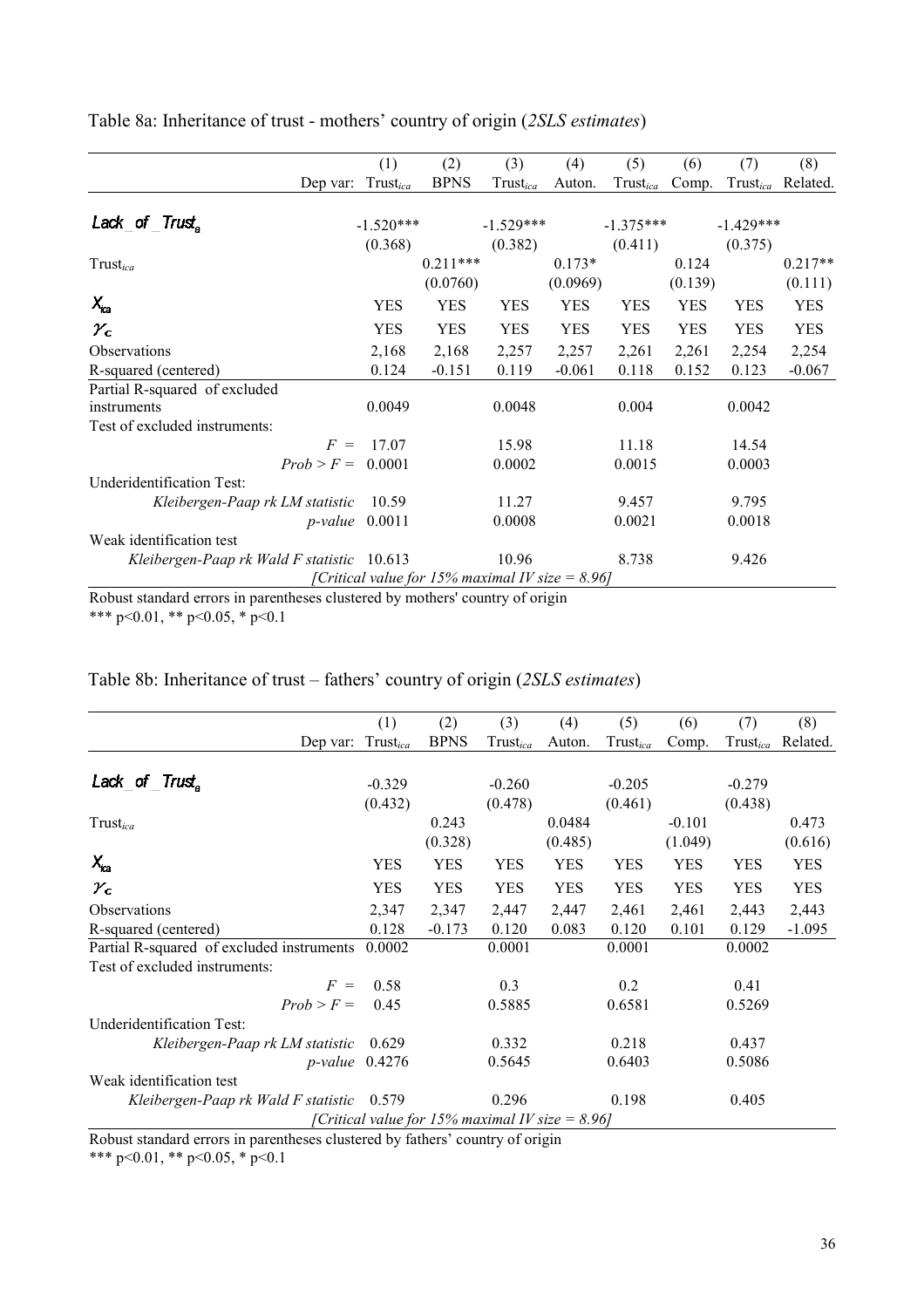### **APPENDIX**

Figure A1: Distribution of "limited morality" in 1999 and 2008 (source: *EVS, waves 3 and 4*)



Figure A2: Distribution of quality of governance in 2000 and 2012 (source: *WGIs, World Bank*)



Figure A3: Time variations in culture and quality of governance (sources: *WGIs* and *EVS*)